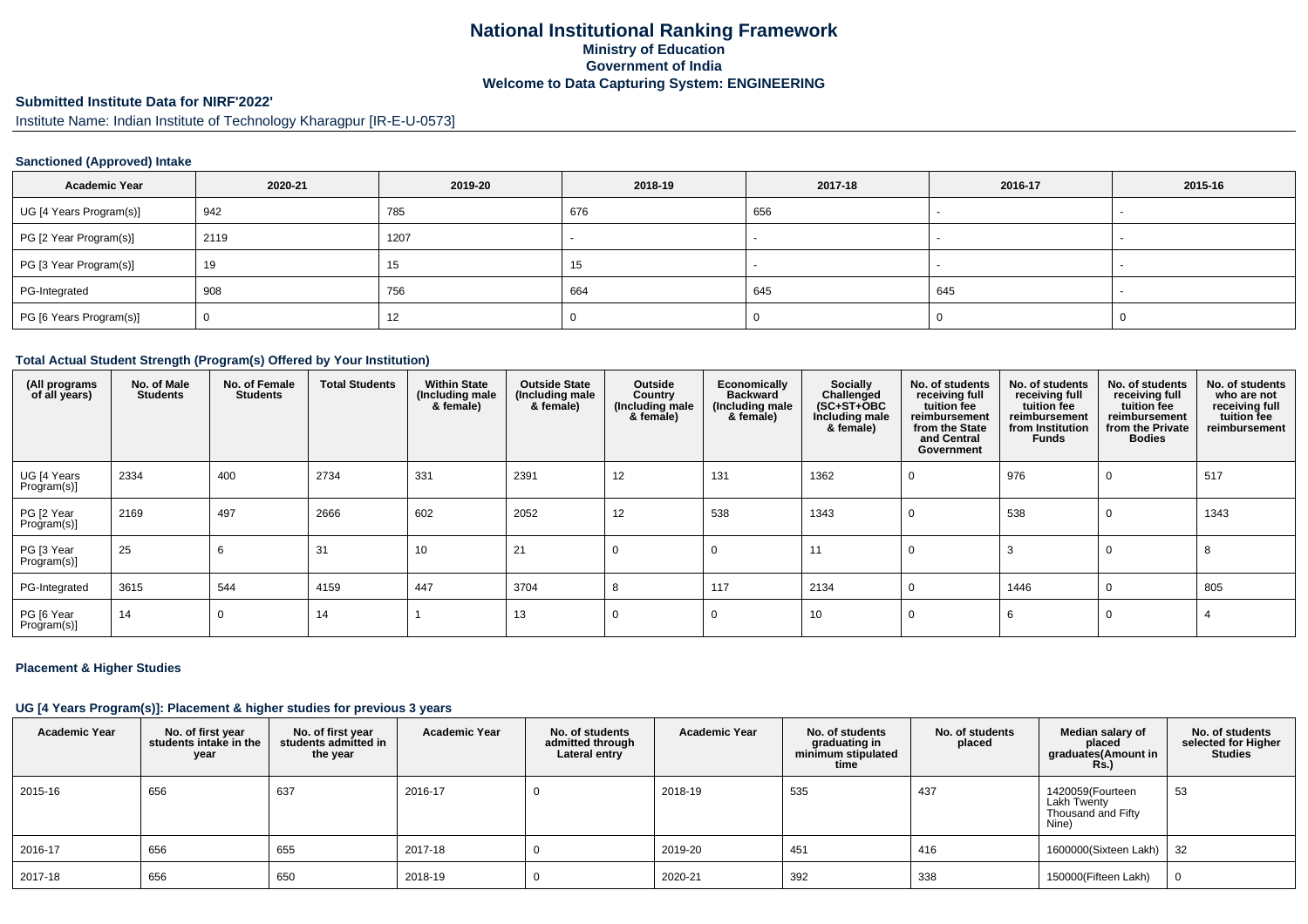#### **PG [2 Years Program(s)]: Placement & higher studies for previous 3 years**

| <b>Academic Year</b> | No. of first year<br>students intake in the<br>year | No. of first year<br>students admitted in<br>the year | <b>Academic Year</b> | No. of students graduating in minimum<br>stipulated time | No. of students<br>placed | Median salary of<br>placed<br>graduates(Amount in<br><b>Rs.</b> )                            | No. of students<br>selected for Higher<br>Studies |
|----------------------|-----------------------------------------------------|-------------------------------------------------------|----------------------|----------------------------------------------------------|---------------------------|----------------------------------------------------------------------------------------------|---------------------------------------------------|
| 2017-18              | 1288                                                | 1064                                                  | 2018-19              | 880                                                      | 372                       | 1674733(Sixteen Lakh<br>Seventy Four<br><b>Thousand Seven</b><br>Hundred and Thirty<br>Three | 159                                               |
| 2018-19              | 1327                                                | 1212                                                  | 2019-20              | 814                                                      | 235                       | 120000(Twelve Lakh)                                                                          | 135                                               |
| 2019-20              | 1207                                                | 1184                                                  | 2020-21              | 1001                                                     | 269                       | 1135000(Eleven Lakh<br>Thirty Five Thousand)                                                 |                                                   |

#### **PG [3 Years Program(s)]: Placement & higher studies for previous 3 years**

| <b>Academic Year</b> | No. of first year<br>students intake in the<br>year | No. of first year<br>students admitted in<br>the year | <b>Academic Year</b> | No. of students<br>admitted through<br>Lateral entry | <b>Academic Year</b> | No. of students<br>graduating in<br>minimum stipulated<br>time | No. of students<br>placed | Median salary of<br>placed<br>graduates(Amount in<br><b>Rs.)</b> | No. of students<br>selected for Higher<br>Studies |
|----------------------|-----------------------------------------------------|-------------------------------------------------------|----------------------|------------------------------------------------------|----------------------|----------------------------------------------------------------|---------------------------|------------------------------------------------------------------|---------------------------------------------------|
| 2016-17              | 15                                                  |                                                       | 2017-18              |                                                      | 2018-19              |                                                                |                           | 813000(Eight Lakh<br>Thirteen Thousand)                          |                                                   |
| 2017-18              | 15                                                  |                                                       | 2018-19              |                                                      | 2019-20              |                                                                |                           | O(Zero)                                                          |                                                   |
| 2018-19              | 15                                                  |                                                       | 2019-20              |                                                      | 2020-21              |                                                                |                           | O(Zero)                                                          |                                                   |

#### **PG-Integrated [5 Years Program(s)]: Placement & higher studies for previous 3 years**

| <b>Academic Year</b> | No. of first year<br>students intake in the<br>year | No. of first year<br>students admitted in<br>the year | <b>Academic Year</b> | No. of students graduating in minimum<br>stipulated time | No. of students<br>placed | Median salary of<br>placed<br>graduates(Amount in<br><b>Rs.)</b> | No. of students<br>selected for Higher<br><b>Studies</b> |
|----------------------|-----------------------------------------------------|-------------------------------------------------------|----------------------|----------------------------------------------------------|---------------------------|------------------------------------------------------------------|----------------------------------------------------------|
| 2014-15              | 645                                                 | 581                                                   | 2018-19              | 581                                                      | 548                       | 1340000 (Thirteen Lakh   33<br>Forty Thousand)                   |                                                          |
| 2015-16              | 645                                                 | 609                                                   | 2019-20              | 580                                                      | 561                       | 150000(Fifteen Lakh)                                             | 19                                                       |
| 2016-17              | 645                                                 | 639                                                   | 2020-21              | 590                                                      | 549                       | 150000(Fifteen Lakh)                                             |                                                          |

### **PG [6 Years Program(s)]: Placement & higher studies for previous 3 years**

| <b>Academic Year</b> | No. of first year<br>students intake in the<br>year | No. of first year<br>students admitted in<br>the year | <b>Academic Year</b> | No. of students graduating in minimum<br>stipulated time | No. of students<br>placed | Median salary of<br>placed<br>graduates(Amount in<br><b>Rs.)</b> | No. of students<br>selected for Higher<br><b>Studies</b> |
|----------------------|-----------------------------------------------------|-------------------------------------------------------|----------------------|----------------------------------------------------------|---------------------------|------------------------------------------------------------------|----------------------------------------------------------|
| 2013-14              |                                                     |                                                       | 2018-19              |                                                          |                           | O(Zero)                                                          |                                                          |
| 2014-15              |                                                     |                                                       | 2019-20              |                                                          |                           | O(Zero)                                                          |                                                          |
| 2015-16              |                                                     |                                                       | 2020-21              |                                                          |                           | 0(Zero)                                                          |                                                          |

### **Ph.D Student Details**

**Ph.D (Student pursuing doctoral program till 2020-21 Students admitted in the academic year 2020-21 should not be entered here.)**

**Total Students**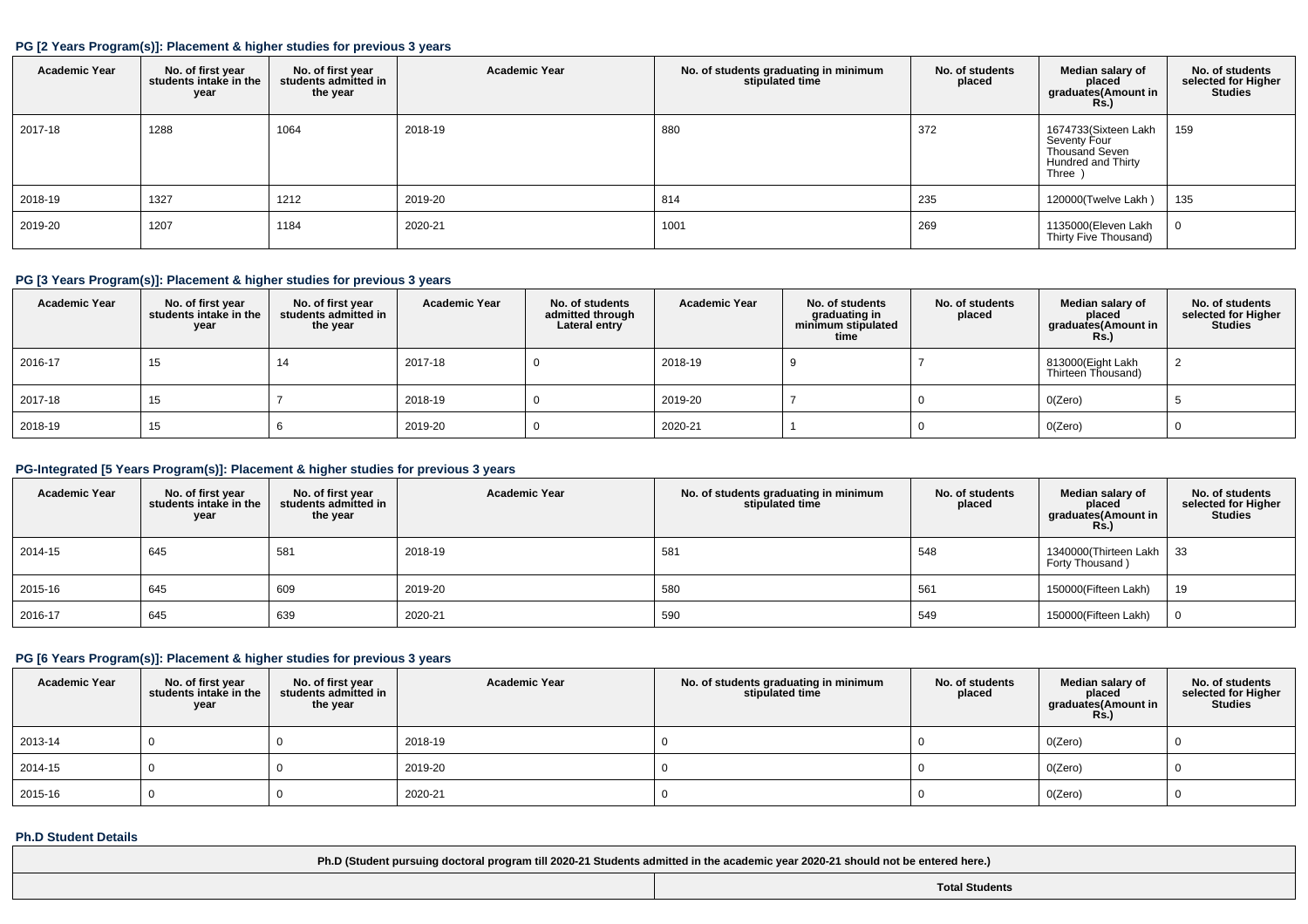| Full Time                                                  |         | 2408    |         |  |  |
|------------------------------------------------------------|---------|---------|---------|--|--|
| Part Time                                                  |         |         |         |  |  |
| No. of Ph.D students graduated (including Integrated Ph.D) |         |         |         |  |  |
|                                                            | 2020-21 | 2019-20 | 2018-19 |  |  |
| Full Time                                                  | 319     | 402     | 345     |  |  |
| Part Time                                                  |         |         |         |  |  |

### **Financial Resources: Utilised Amount for the Capital expenditure for previous 3 years**

| <b>Academic Year</b>                                                                                                                                                                      | 2020-21                                                                                        | 2019-20                                                                                             | 2018-19                                                                                     |  |  |  |  |
|-------------------------------------------------------------------------------------------------------------------------------------------------------------------------------------------|------------------------------------------------------------------------------------------------|-----------------------------------------------------------------------------------------------------|---------------------------------------------------------------------------------------------|--|--|--|--|
|                                                                                                                                                                                           | <b>Utilised Amount</b>                                                                         | <b>Utilised Amount</b>                                                                              | <b>Utilised Amount</b>                                                                      |  |  |  |  |
| Annual Capital Expenditure on Academic Activities and Resources (excluding expenditure on buildings)                                                                                      |                                                                                                |                                                                                                     |                                                                                             |  |  |  |  |
| Library (Books, Journals and e-Resources only)                                                                                                                                            | 207554011 (Twenty Crore Seventy Five Lakh Fifty Four<br>Thousand and Eleven)                   | 227325689 (Twenty Two Crore Seventy Three Lakh Twenty<br>Five Thousand Six Hundred and Eighty Nine) | 220397215 (Twenty Two Crore Three Lakh Ninety Seven<br>Thousand Two Hundred and Fifteen)    |  |  |  |  |
| New Equipment and software for Laboratories                                                                                                                                               | 107954617 (Ten Crore Seventy Nine Lakh Fifty Four Thousand<br>Six Hundred and Seventeen)       | 224238505 (Twenty Two Crore Forty Two Lakh Thirty Eight<br>Thousand Five Hundred and Five)          | 117316668 (Eleven Crore Seventy Three Lakh Sixteen<br>Thousand Six Hundred and Sixty Eight) |  |  |  |  |
| <b>Engineering Workshops</b>                                                                                                                                                              | 0 (zero)                                                                                       | $0$ (zero)                                                                                          | 0 (zero)                                                                                    |  |  |  |  |
| Other expenditure on creation of Capital Assets (For setting up<br>classrooms, seminar hall, conference hall, library, Lab, Engg<br>workshops excluding expenditure on Land and Building) | 139617498 (Thirteen Crore Ninety Six Lakh Seventeen<br>Thousand Four Hundred and Ninety Eight) | 275567881 (Twenty Seven Crore Fifty Five Lakh Sixty Seven<br>Thousand Eight Hundred and Eighty One) | 589182201 (Fifty Eight Crore Ninety One Lakh Eighty Two<br>Thousand Two Hundred and One)    |  |  |  |  |

### **Financial Resources: Utilised Amount for the Operational expenditure for previous 3 years**

| <b>Academic Year</b>                                                                                                                                                                            | 2020-21                                                                                                     | 2019-20                                                                                                       | 2018-19                                                                                                           |  |  |  |  |
|-------------------------------------------------------------------------------------------------------------------------------------------------------------------------------------------------|-------------------------------------------------------------------------------------------------------------|---------------------------------------------------------------------------------------------------------------|-------------------------------------------------------------------------------------------------------------------|--|--|--|--|
|                                                                                                                                                                                                 | <b>Utilised Amount</b>                                                                                      | <b>Utilised Amount</b>                                                                                        | <b>Utilised Amount</b>                                                                                            |  |  |  |  |
| <b>Annual Operational Expenditure</b>                                                                                                                                                           |                                                                                                             |                                                                                                               |                                                                                                                   |  |  |  |  |
| Salaries (Teaching and Non Teaching staff)                                                                                                                                                      | 2540574323 (Two Hundred Fifty Four Crore Five Lakh Seventy<br>Four Thousand Three Hundred and Twenty Three) | 2397988057 (Two Hundred Thirty Nine Crore Seventy Nine<br>Lakh Eighty Eight Thousand and Fifty Seven)         | 2483324100 (Two hundred Forty Eight Crore Thirty Three Lakh<br>Twenty Four Thousand and One Hundred)              |  |  |  |  |
| Maintenance of Academic Infrastructure or consumables and<br>other running expenditures (excluding maintenance of hostels<br>and allied services, rent of the building, depreciation cost, etc) | 2847234204 (Two Hundred Eighty Four Crore Seventy Two<br>Lakh Thirty Four Thousand Two Hundred and Four)    | 3612167542 (Three Hundred Sixty One Crore Twenty One<br>Lakh Sixty Seven Thousand Five Hundred and Forty Two) | 3118397838 (Three Hundred Eleven Crore Eighty Three Lakh<br>Ninety Seven Thousand Eight Hundred and Thirty Eight) |  |  |  |  |
| Seminars/Conferences/Workshops                                                                                                                                                                  | 14208604 (One Crore Forty Two Lakh Eight Thousand Six<br>Hundred and Four)                                  | 863982 (Eight Lakh Sixty Three Thousand Nine Hundred and<br>Eighty Two)                                       | 45360958 (Four Crore Fifty Three Lakh Sixty Thousand Nine<br>Hundred and Fifty Eighty)                            |  |  |  |  |

**IPR**

| Calendar year            | 2020 | 2019 | 2018 |
|--------------------------|------|------|------|
| No. of Patents Published |      |      | -40  |
| No. of Patents Granted   |      |      |      |

### **Sponsored Research Details**

| <b>Financial Year</b> | 2020-21     | 2019-20 | 2018-19 |
|-----------------------|-------------|---------|---------|
| Total                 | . .<br>11 L | 154     |         |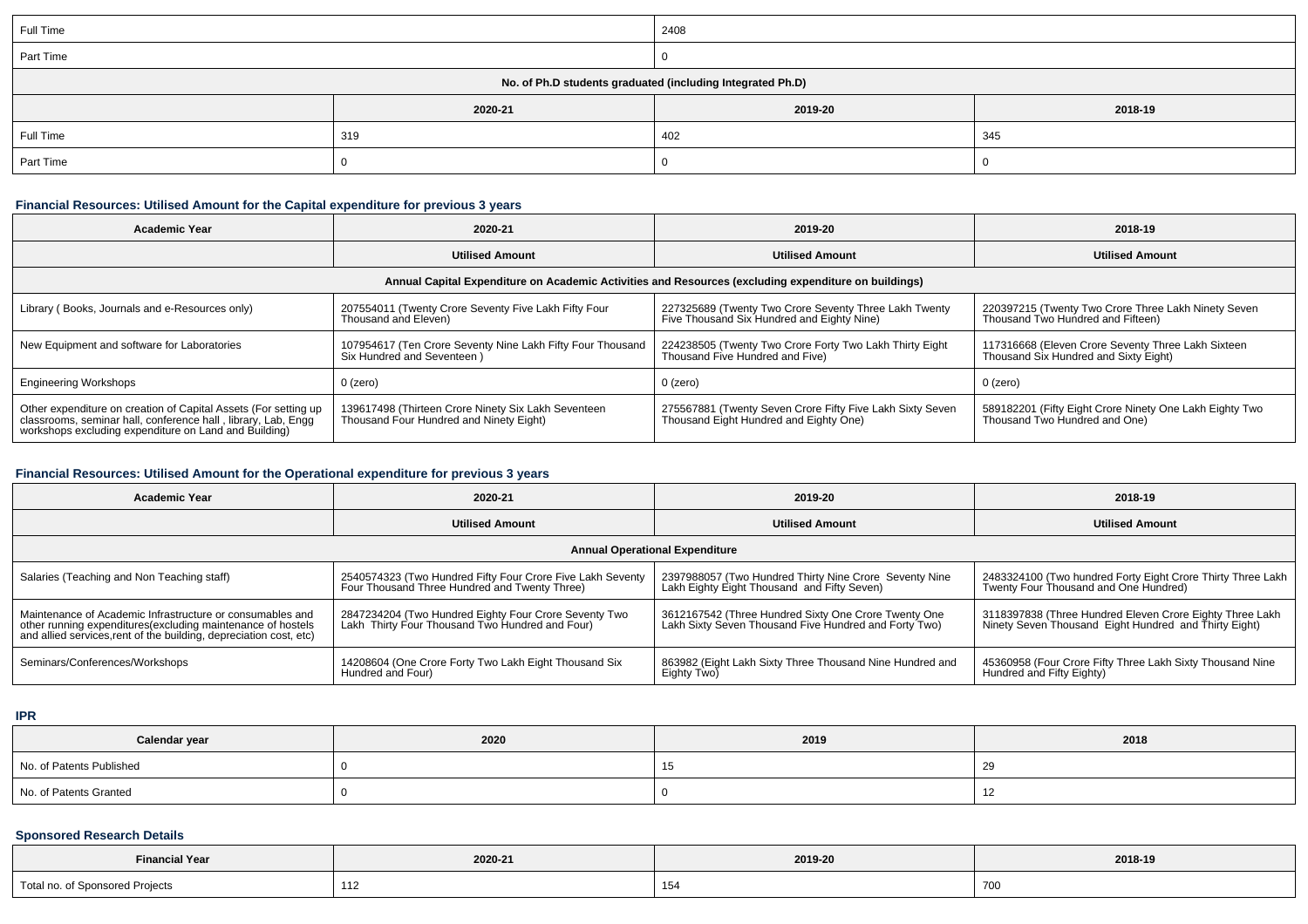| Total no. of Funding Agencies            |                                               | ხა                                                                   | 193                                                                                            |
|------------------------------------------|-----------------------------------------------|----------------------------------------------------------------------|------------------------------------------------------------------------------------------------|
| Total Amount Received (Amount in Rupees) | 395600000                                     | 648432016                                                            | 1349147118                                                                                     |
| Amount Received in Words                 | <sup>1</sup> Thirty Nine Crore Fifty Six Lakh | Sixty Four Crore Eighty Four Lakh Thirty Two Thousand and<br>Sixteen | One Hundred Thirty Four Crore Ninety One Lakh Forty Seven<br>Thousand One Hundred and Eighteen |

## **Consultancy Project Details**

| <b>Financial Year</b>                    | 2020-21                        | 2019-20                                                                            | 2018-19                                                                              |
|------------------------------------------|--------------------------------|------------------------------------------------------------------------------------|--------------------------------------------------------------------------------------|
| Total no. of Consultancy Projects        | 117                            | 142                                                                                | 290                                                                                  |
| Total no. of Client Organizations        | 81                             | 112                                                                                | 228                                                                                  |
| Total Amount Received (Amount in Rupees) | 199200000                      | 194969571                                                                          | 277102370                                                                            |
| Amount Received in Words                 | Nineteen Crore Ninety Two Lakh | Nineteen Crore Forty Nine Lakh Sixty Nine Thousand Five<br>Hundred and Seventy One | Twenty Seven Crore Seventy One Lakh Two Thousand Three<br><b>Hundred and Seventy</b> |

# **PCS Facilities: Facilities of physically challenged students**

| 1. Do your institution buildings have Lifts/Ramps?                                                                                                         | Yes, more than 80% of the buildings |
|------------------------------------------------------------------------------------------------------------------------------------------------------------|-------------------------------------|
| 2. Do your institution have provision for walking aids, including wheelchairs and transportation from one building to another for<br>handicapped students? | No                                  |
| 3. Do your institution buildings have specially designed toilets for handicapped students?                                                                 | Yes, more than 80% of the buildings |

# **Faculty Details**

| Srno           | Name                                       | Age | Designation                | Gender | Qualification | <b>Experience (In</b><br>Months) | <b>Currently working</b><br>with institution? | <b>Joining Date</b> | <b>Leaving Date</b>      | <b>Association type</b> |
|----------------|--------------------------------------------|-----|----------------------------|--------|---------------|----------------------------------|-----------------------------------------------|---------------------|--------------------------|-------------------------|
|                | <b>MADDALI</b><br><b>RAMGOPAL</b>          | 54  | Professor                  | Male   | Ph.D          | 301                              | Yes                                           | 20-11-2000          | $\sim$                   | Regular                 |
| $\overline{2}$ | <b>SANJAY KUMAR</b><br><b>CHATURVEDI</b>   | 56  | Professor                  | Male   | Ph.D          | 216                              | Yes                                           | 17-12-2003          | $\sim$                   | Regular                 |
| 3              | <b>ABHIRAM KUMAR</b><br><b>VERMA</b>       | 43  | Associate Professor        | Male   | Ph.D          | 138                              | Yes                                           | 25-06-2010          | $\overline{\phantom{a}}$ | Regular                 |
| $\overline{4}$ | <b>JATINDRA NATH</b><br><b>ROY</b>         | 64  | Other                      | Male   | Ph.D          | 87                               | No                                            | 24-03-2014          | 30-06-2021               | Adhoc / Contractual     |
| 5              | SIRSHENDU DE                               | 54  | Professor                  | Male   | Ph.D          | 293                              | Yes                                           | 07-09-1997          | $\sim$                   | Regular                 |
| 6              | PRASANTA KUMAR<br>DAS                      | 59  | Professor                  | Male   | Ph.D          | 413                              | Yes                                           | 28-07-1987          | $\sim$                   | Regular                 |
| $\overline{7}$ | <b>CHIRAG DEEPAK</b><br><b>KALELKAR</b>    | 43  | <b>Assistant Professor</b> | Male   | Ph.D          | 105                              | Yes                                           | 25-03-2013          | $\sim$                   | Regular                 |
| 8              | <b>KINGSHOOK</b><br>BHATTACHARYYA          | 51  | Associate Professor        | Male   | Ph.D          | 261                              | Yes                                           | 08-03-2004          | $\sim$                   | Regular                 |
| 9              | P B SINGH<br><b>BHADORIA</b>               | 69  | Other                      | Male   | Ph.D          | 47                               | No                                            | 08-01-2017          | 31-07-2021               | Adhoc / Contractual     |
| 10             | Chetankumar<br>Sureshbhai Mistry           | 42  | <b>Assistant Professor</b> | Male   | Ph.D          | 67                               | Yes                                           | 05-02-2016          | $\sim$                   | Regular                 |
| 11             | <b>SANGEETA DAS</b><br><b>BHATTACHARYA</b> | 49  | Professor                  | Female | Ph.D          | 190                              | Yes                                           | 17-02-2006          | $\sim$                   | Regular                 |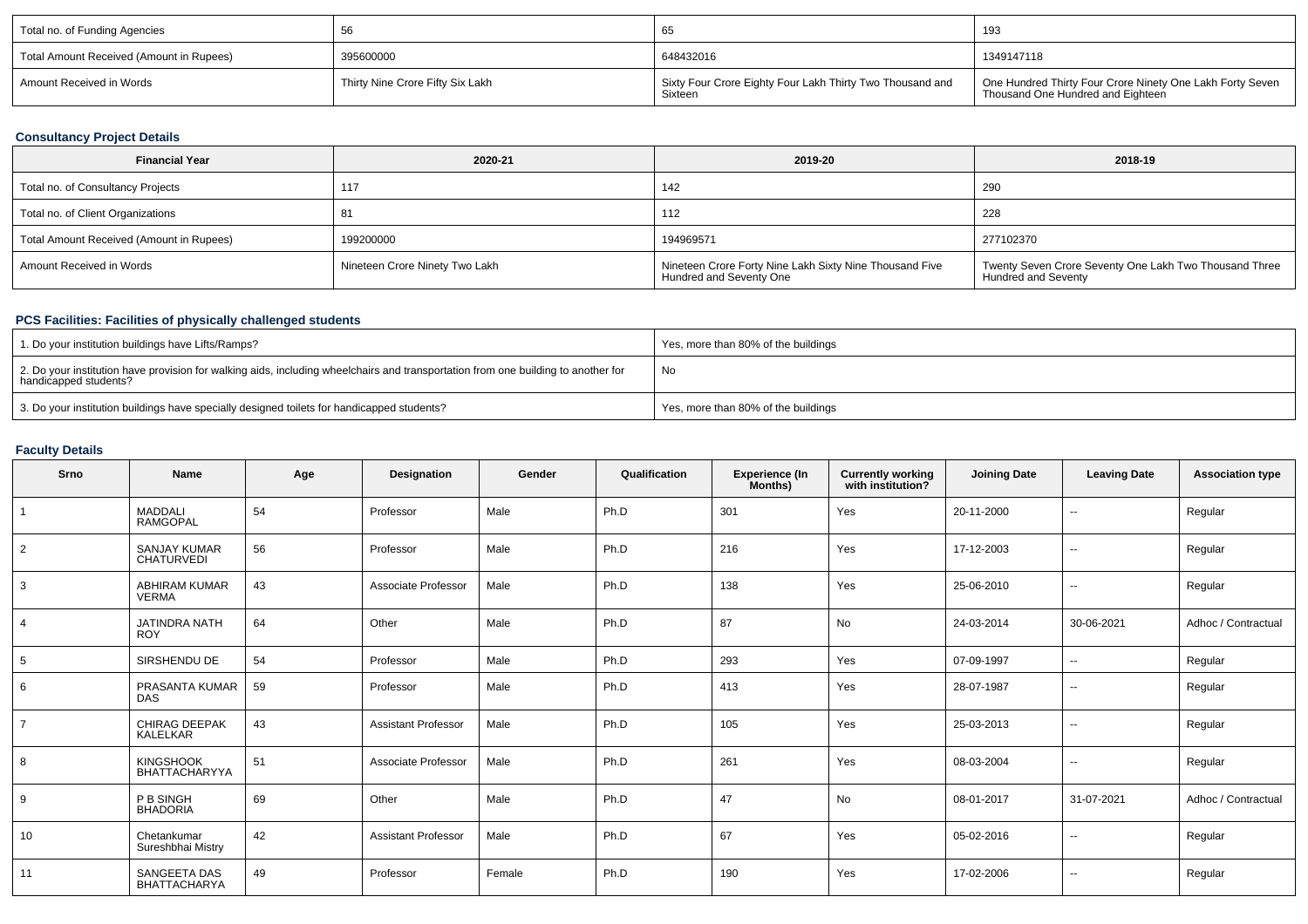| 12 | NABANITA DATTA                            | 38 | Associate Professor        | Female | Ph.D | 115 | Yes | 27-05-2013 | $\sim$                   | Regular |
|----|-------------------------------------------|----|----------------------------|--------|------|-----|-----|------------|--------------------------|---------|
| 13 | <b>JAYEETA MITRA</b>                      | 39 | <b>Assistant Professor</b> | Female | Ph.D | 85  | Yes | 17-11-2014 | Ξ.                       | Regular |
| 14 | ARGHYA DEB                                | 55 | Professor                  | Male   | Ph.D | 314 | Yes | 21-10-2008 | $\sim$                   | Regular |
| 15 | RANADEV DATTA                             | 42 | Associate Professor        | Male   | Ph.D | 102 | Yes | 14-06-2013 | --                       | Regular |
| 16 | MURALI MOHAN<br><b>BOSUKONDA</b>          | 61 | Professor                  | Male   | Ph.D | 373 | Yes | 11-12-1990 | Ξ.                       | Regular |
| 17 | <b>ARUN KUMAR</b><br>SAMANTARAY           | 52 | Professor                  | Male   | Ph.D | 296 | Yes | 30-04-2004 | Ξ.                       | Regular |
| 18 | <b>RAHUL MITRA</b>                        | 54 | Professor                  | Male   | Ph.D | 339 | Yes | 09-03-2002 | $\sim$                   | Regular |
| 19 | <b>DILLIP KUMAR</b><br>SWAIN              | 50 | Professor                  | Male   | Ph.D | 225 | Yes | 30-03-2007 | $\sim$                   | Regular |
| 20 | Soumya De                                 | 41 | <b>Assistant Professor</b> | Male   | Ph.D | 76  | Yes | 08-11-2015 | $\sim$                   | Regular |
| 21 | AMIT KUMAR DAS                            | 57 | Professor                  | Male   | Ph.D | 317 | Yes | 09-07-1998 | $\sim$                   | Regular |
| 22 | <b>RAJIB MALL</b>                         | 60 | Professor                  | Male   | Ph.D | 368 | Yes | 28-04-1994 | Ξ.                       | Regular |
| 23 | THOMAS E V                                | 63 | Professor                  | Male   | Ph.D | 390 | Yes | 27-06-1989 | $\sim$                   | Regular |
| 24 | <b>MRINAL KANTI</b><br><b>MANDAL</b>      | 44 | Associate Professor        | Male   | Ph.D | 106 | Yes | 13-02-2013 | --                       | Regular |
| 25 | <b>NISHANT</b><br><b>CHAKRAVORTY</b>      | 40 | Associate Professor        | Male   | Ph.D | 84  | Yes | 18-06-2017 | $\overline{\phantom{a}}$ | Regular |
| 26 | <b>KOUSIK DEB</b>                         | 45 | Associate Professor        | Male   | Ph.D | 156 | Yes | 29-12-2008 | $\sim$                   | Regular |
| 27 | PARTHASARATHI<br><b>GHOSH</b>             | 50 | Professor                  | Male   | Ph.D | 184 | Yes | 25-08-2006 | Ξ.                       | Regular |
| 28 | ANIRBAN DHAR                              | 41 | Associate Professor        | Male   | Ph.D | 126 | Yes | 06-04-2011 | Ξ.                       | Regular |
| 29 | AMITABHA<br><b>BHATTACHARYA</b>           | 56 | Professor                  | Male   | Ph.D | 176 | Yes | 17-04-2007 | $\sim$                   | Regular |
| 30 | S.<br>SURYANARAYANA<br><b>BHAMIDIPATI</b> | 62 | Professor                  | Male   | Ph.D | 440 | Yes | 27-04-1989 | $\sim$                   | Regular |
| 31 | <b>KARABI DAS</b>                         | 57 | Professor                  | Female | Ph.D | 334 | Yes | 16-02-1998 | $\overline{\phantom{a}}$ | Regular |
| 32 | <b>INDRANIL MANNA</b>                     | 60 | Professor                  | Male   | Ph.D | 433 | Yes | 20-11-1985 | $\sim$                   | Regular |
| 33 | SANDEEP SAHA                              | 37 | <b>Assistant Professor</b> | Male   | Ph.D | 132 | Yes | 01-12-2014 | $\sim$                   | Regular |
| 34 | SUMAN<br><b>CHAKRABORTY</b>               | 47 | Professor                  | Male   | Ph.D | 232 | Yes | 22-08-2002 | $\sim$                   | Regular |
| 35 | JAYANTA DAS                               | 44 | Professor                  | Male   | Ph.D | 164 | Yes | 04-05-2012 | $\overline{\phantom{a}}$ | Regular |
| 36 | SUBHASISH DEY                             | 62 | Professor                  | Male   | Ph.D | 283 | Yes | 20-05-1998 | $\sim$                   | Regular |
| 37 | SHARBA<br><b>BANDYOPADHYAY</b>            | 45 | <b>Assistant Professor</b> | Male   | Ph.D | 83  | Yes | 01-05-2015 | $\sim$                   | Regular |
| 38 | <b>AMAR NATH</b><br>SAMANTA               | 62 | Professor                  | Male   | Ph.D | 371 | Yes | 24-01-1991 | $\sim$                   | Regular |
| 39 | <b>SUDIPTA</b><br>MUKHOPADHYAY            | 54 | Professor                  | Male   | Ph.D | 193 | Yes | 14-11-2005 | $\sim$                   | Regular |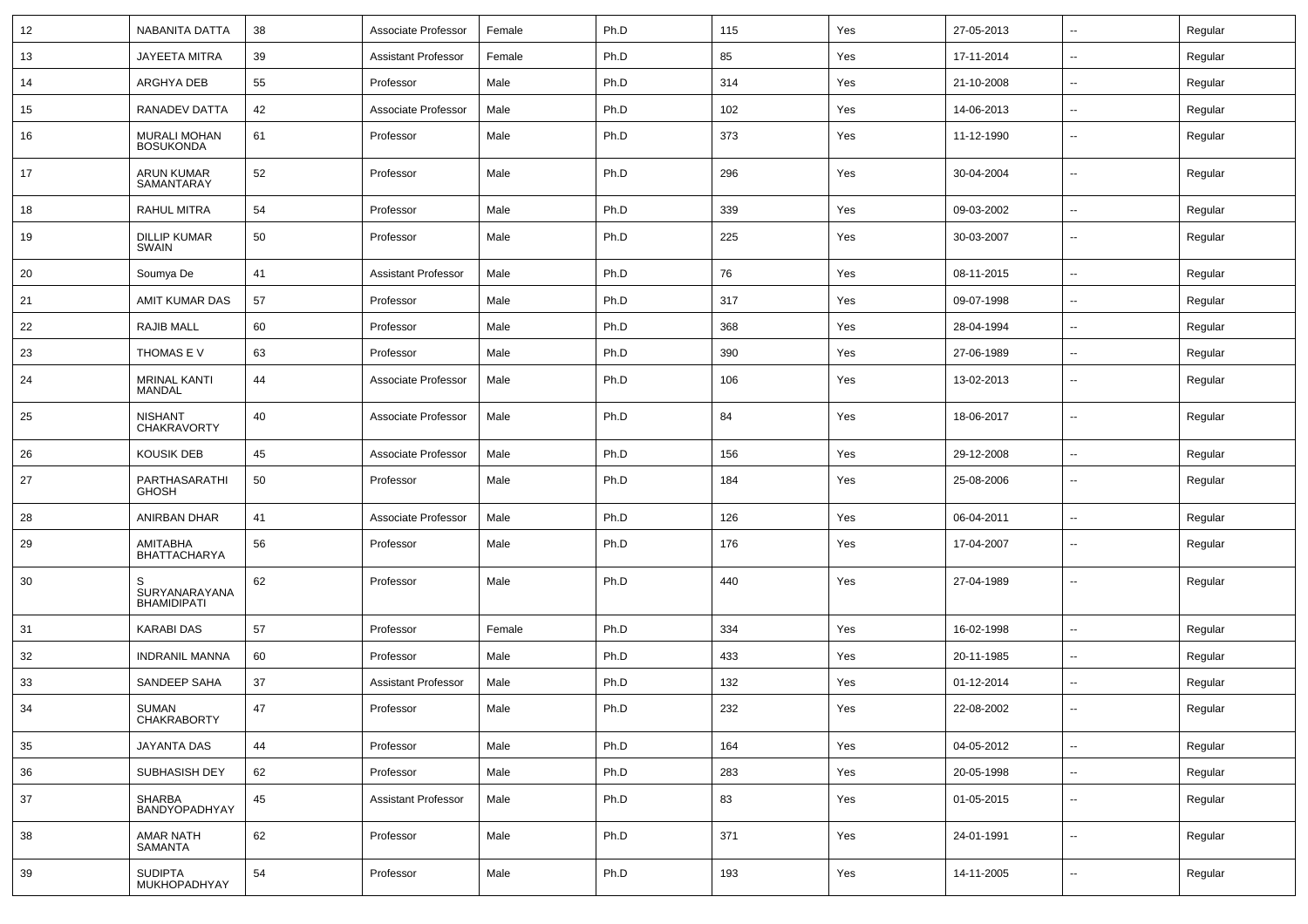| 40 | Piyush Kumar Singh                     | 39 | <b>Assistant Professor</b> | Male   | Ph.D | 77  | Yes | 07-10-2017 | ⊷.                       | Regular             |
|----|----------------------------------------|----|----------------------------|--------|------|-----|-----|------------|--------------------------|---------------------|
| 41 | Somdeb Bose<br>Dasgupta                | 41 | <b>Assistant Professor</b> | Male   | Ph.D | 146 | Yes | 18-10-2016 | −−                       | Regular             |
| 42 | <b>ANJALI PAL</b>                      | 63 | Professor                  | Female | Ph.D | 259 | Yes | 05-05-2000 | ⊷.                       | Regular             |
| 43 | <b>SAMIR KUMAR</b><br><b>DAS</b>       | 64 | Professor                  | Male   | Ph.D | 321 | No  | 01-01-1997 | 31-10-2021               | Regular             |
| 44 | SASWAT<br>CHAKRABARTI                  | 58 | Professor                  | Male   | Ph.D | 371 | Yes | 15-01-1991 | ⊷.                       | Regular             |
| 45 | MOHAMMED<br><b>RABIUS SUNNY</b>        | 40 | <b>Assistant Professor</b> | Male   | Ph.D | 125 | Yes | 01-07-2014 | $\sim$                   | Regular             |
| 46 | SOURAV PATRA                           | 43 | <b>Assistant Professor</b> | Male   | Ph.D | 172 | Yes | 08-08-2012 | $\overline{\phantom{a}}$ | Regular             |
| 47 | <b>DEBASIS ROY</b>                     | 58 | Professor                  | Male   | Ph.D | 291 | Yes | 09-06-2002 | --                       | Regular             |
| 48 | SANKHA DEB                             | 48 | <b>Assistant Professor</b> | Male   | Ph.D | 192 | Yes | 23-12-2008 | --                       | Regular             |
| 49 | <b>BAIDURYA</b><br><b>BHATTACHARYA</b> | 52 | Professor                  | Male   | Ph.D | 298 | Yes | 17-02-2006 | ⊷.                       | Regular             |
| 50 | BHABAGRAHI<br><b>SAHOO</b>             | 44 | Associate Professor        | Male   | Ph.D | 167 | Yes | 07-02-2012 | $\mathbf{u}$             | Regular             |
| 51 | <b>SOUMITRA PAUL</b>                   | 55 | Professor                  | Male   | Ph.D | 312 | Yes | 14-12-1995 | $\sim$                   | Regular             |
| 52 | <b>BRATIN GHOSH</b>                    | 53 | Professor                  | Male   | Ph.D | 192 | Yes | 12-01-2005 | $\sim$                   | Regular             |
| 53 | <b>ABHIJIT DAS</b>                     | 52 | Professor                  | Male   | Ph.D | 252 | Yes | 30-12-2002 | ⊷.                       | Regular             |
| 54 | <b>ASHIS</b><br><b>BHATTACHERJEE</b>   | 63 | Professor                  | Male   | Ph.D | 348 | Yes | 15-12-1992 | --                       | Regular             |
| 55 | SURJYA KANTA<br>PAL                    | 52 | Professor                  | Male   | Ph.D | 209 | Yes | 08-07-2004 | $\overline{\phantom{a}}$ | Regular             |
| 56 | Somnath Roy                            | 40 | Associate Professor        | Male   | Ph.D | 133 | Yes | 28-11-2016 | ⊷.                       | Regular             |
| 57 | SUDIPTO GHOSH                          | 54 | Professor                  | Male   | Ph.D | 204 | Yes | 05-07-2004 | --                       | Regular             |
| 58 | <b>RITWIK KUMAR</b><br>LAYEK           | 36 | Associate Professor        | Male   | Ph.D | 91  | Yes | 23-05-2015 | -−                       | Regular             |
| 59 | ANIMESH<br><b>MUKHERJEE</b>            | 41 | Associate Professor        | Male   | Ph.D | 112 | Yes | 17-08-2012 | --                       | Regular             |
| 60 | <b>SUJOY KUMAR</b><br><b>KAR</b>       | 42 | Professor                  | Male   | Ph.D | 151 | Yes | 25-05-2010 | -−                       | Regular             |
| 61 | NILANJAN MITRA                         | 44 | Associate Professor        | Male   | Ph.D | 185 | Yes | 13-07-2009 | --                       | Regular             |
| 62 | <b>TAPAS KUMAR</b><br><b>NANDI</b>     | 58 | Associate Professor        | Male   | Ph.D | 208 | Yes | 18-08-2004 | $\overline{\phantom{a}}$ | Regular             |
| 63 | AGNEYO<br>GANGULY                      | 42 | <b>Assistant Professor</b> | Male   | Ph.D | 156 | Yes | 02-12-2013 | Щ,                       | Regular             |
| 64 | KOEL<br>CHAUDHURY                      | 54 | Professor                  | Female | Ph.D | 232 | Yes | 21-08-2002 | Ξ.                       | Regular             |
| 65 | VISHWANATH<br>NAGARAJAN                | 48 | Associate Professor        | Male   | Ph.D | 141 | Yes | 23-03-2010 | Щ,                       | Regular             |
| 66 | <b>ASHIS KUMAR</b><br><b>DATTA</b>     | 66 | Other                      | Male   | Ph.D | 59  | Yes | 01-01-2020 | $\overline{\phantom{a}}$ | Adhoc / Contractual |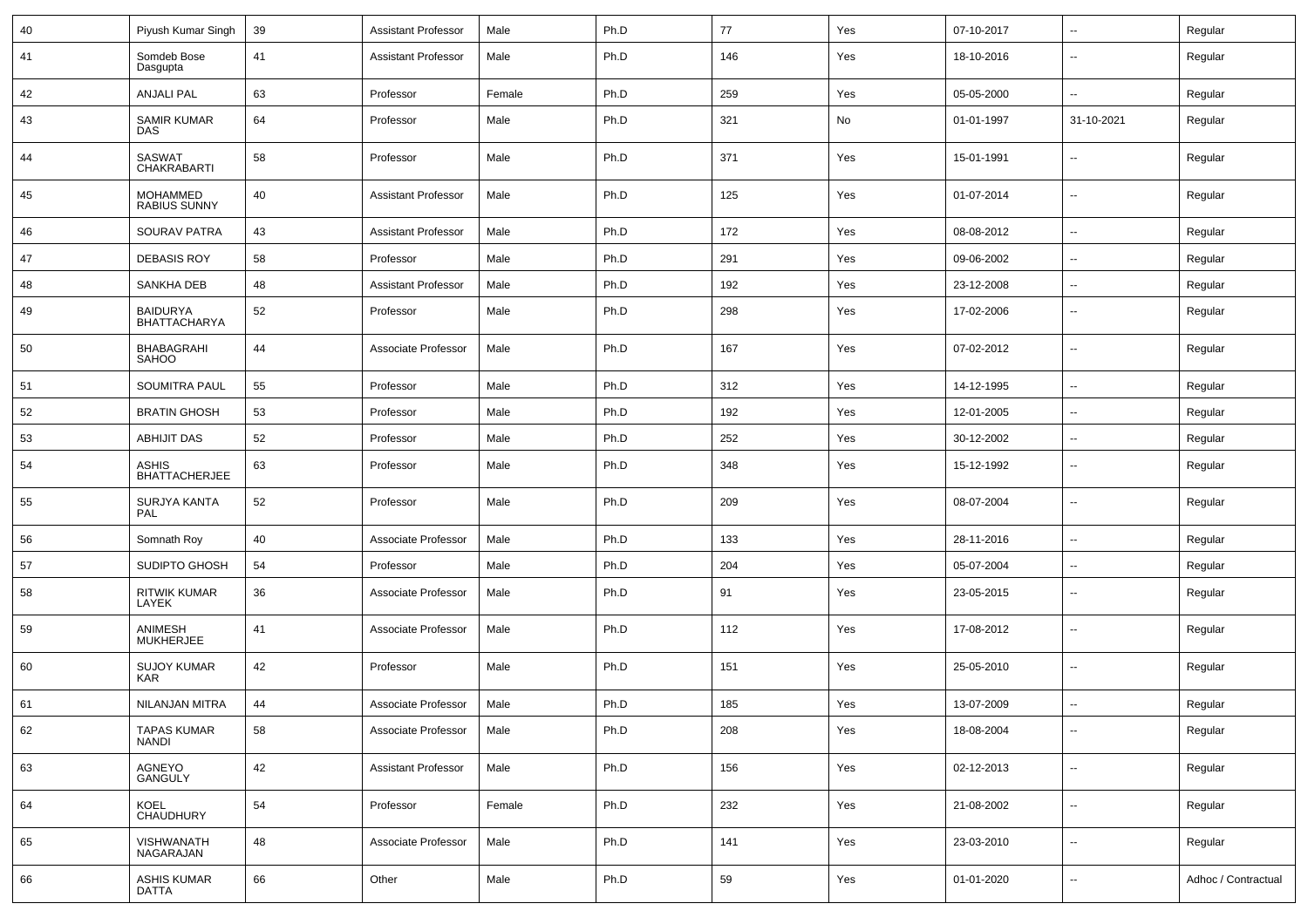| 67 | <b>DEBAPRASAD</b><br><b>KASTHA</b>    | 55 | Professor                  | Male   | Ph.D | 332 | Yes | 04-04-1994 | $\overline{\phantom{a}}$ | Regular             |
|----|---------------------------------------|----|----------------------------|--------|------|-----|-----|------------|--------------------------|---------------------|
| 68 | SONALI<br><b>SENGUPTA</b>             | 54 | Associate Professor        | Female | Ph.D | 264 | Yes | 22-12-2003 | $\overline{\phantom{a}}$ | Regular             |
| 69 | CHACKO JACOB                          | 53 | Professor                  | Male   | Ph.D | 299 | Yes | 01-01-2001 | $\overline{\phantom{a}}$ | Regular             |
| 70 | RAJA DATTA                            | 57 | Professor                  | Male   | Ph.D | 202 | Yes | 26-02-2007 | $\overline{\phantom{a}}$ | Regular             |
| 71 | Somnath Ghosal                        | 39 | <b>Assistant Professor</b> | Male   | Ph.D | 139 | Yes | 05-10-2016 | $\sim$                   | Regular             |
| 72 | Aneek Adhya                           | 44 | <b>Assistant Professor</b> | Male   | Ph.D | 55  | Yes | 15-05-2017 | $\overline{a}$           | Regular             |
| 73 | <b>SOUVIK</b><br><b>CHATTOPADHYAY</b> | 55 | <b>Assistant Professor</b> | Male   | Ph.D | 231 | Yes | 09-03-2004 | $\overline{\phantom{a}}$ | Regular             |
| 74 | <b>JAYANTA</b><br>MUKHOPADHYAY        | 57 | Professor                  | Male   | Ph.D | 377 | Yes | 23-07-1990 | $\overline{\phantom{a}}$ | Regular             |
| 75 | <b>ASHOK KUMAR</b><br><b>GUPTA</b>    | 51 | Professor                  | Male   | Ph.D | 233 | Yes | 18-07-2002 | $\overline{\phantom{a}}$ | Regular             |
| 76 | <b>KOUSHIK BISWAS</b>                 | 47 | Professor                  | Male   | Ph.D | 237 | Yes | 14-03-2007 | $\overline{\phantom{a}}$ | Regular             |
| 77 | <b>MANGAL ROY</b>                     | 41 | Associate Professor        | Male   | Ph.D | 97  | Yes | 14-11-2013 | $\sim$                   | Regular             |
| 78 | NABA KUMAR<br>PEYADA                  | 42 | <b>Assistant Professor</b> | Male   | Ph.D | 150 | Yes | 17-06-2013 | $\overline{\phantom{a}}$ | Regular             |
| 79 | SUDHINDRA NATH<br><b>PANDA</b>        | 64 | Professor                  | Male   | Ph.D | 349 | Yes | 04-07-1995 | $\sim$                   | Regular             |
| 80 | <b>MIHIR SARANGI</b>                  | 43 | Associate Professor        | Male   | Ph.D | 180 | Yes | 21-12-2006 | $\overline{\phantom{a}}$ | Regular             |
| 81 | <b>ARIJIT DE</b>                      | 39 | Associate Professor        | Male   | Ph.D | 139 | Yes | 05-01-2012 | $\overline{\phantom{a}}$ | Regular             |
| 82 | <b>TAPAS KUMAR</b><br>MAITI           | 67 | Other                      | Male   | Ph.D | 143 | No  | 02-01-2019 | 31-01-2021               | Adhoc / Contractual |
| 83 | <b>DIPAK KUMAR</b><br><b>MAITI</b>    | 51 | Professor                  | Male   | Ph.D | 290 | Yes | 04-10-2004 | $\overline{\phantom{a}}$ | Regular             |
| 84 | Srinibas Karmakar                     | 40 | Associate Professor        | Male   | Ph.D | 111 | Yes | 01-09-2015 | $\overline{\phantom{a}}$ | Regular             |
| 85 | <b>DEBJANI</b><br><b>CHAKRABORTY</b>  | 55 | Professor                  | Female | Ph.D | 293 | Yes | 16-07-1997 | $\sim$                   | Regular             |
| 86 | <b>PINAKI SAR</b>                     | 51 | Professor                  | Male   | Ph.D | 268 | Yes | 03-08-2004 | $\sim$                   | Regular             |
| 87 | <b>MANAS CHANDRA</b><br><b>RAY</b>    | 58 | Professor                  | Male   | Ph.D | 313 | Yes | 13-11-2000 | $\overline{\phantom{a}}$ | Regular             |
| 88 | JAYANARAYANAN<br>KUTTIPPURATH         | 44 | <b>Assistant Professor</b> | Male   | Ph.D | 200 | Yes | 01-04-2015 | $\overline{\phantom{a}}$ | Regular             |
| 89 | N K KISHORE                           | 60 | Professor                  | Male   | Ph.D | 365 | Yes | 15-07-1991 | $\overline{\phantom{a}}$ | Regular             |
| 90 | P SRINIVASA RAO                       | 50 | Professor                  | Male   | Ph.D | 234 | Yes | 01-06-2004 | $\overline{\phantom{a}}$ | Regular             |
| 91 | <b>VIKRANTH</b><br><b>RACHERLA</b>    | 40 | Professor                  | Male   | Ph.D | 179 | Yes | 01-12-2009 | $\overline{\phantom{a}}$ | Regular             |
| 92 | AMIT SHAW                             | 42 | Associate Professor        | Male   | Ph.D | 173 | Yes | 29-07-2009 | $\sim$                   | Regular             |
| 93 | NARAYAN<br>CHANDRA<br>PRADHAN         | 58 | Professor                  | Male   | Ph.D | 335 | Yes | 01-06-1994 | $\overline{\phantom{a}}$ | Regular             |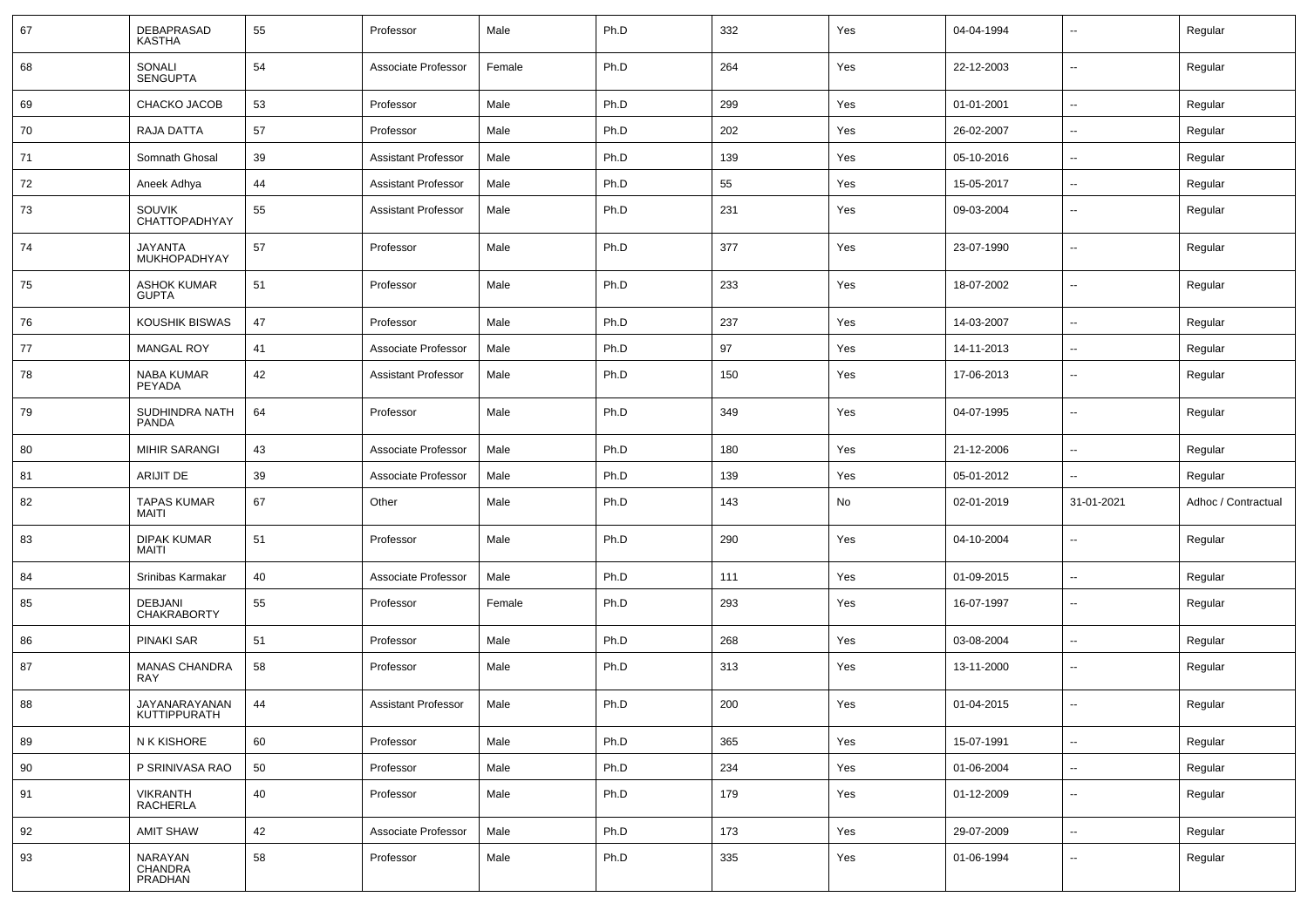| 94  | <b>DEBDOOT SHEET</b>                     | 35 | <b>Assistant Professor</b> | Male   | Ph.D | 53  | Yes | 07-07-2017 | ⊶.                       | Regular             |
|-----|------------------------------------------|----|----------------------------|--------|------|-----|-----|------------|--------------------------|---------------------|
| 95  | NIRMALYA GHOSH                           | 45 | <b>Assistant Professor</b> | Male   | Ph.D | 177 | Yes | 23-03-2015 | н.                       | Regular             |
| 96  | SUDHA GOEL                               | 53 | Associate Professor        | Female | Ph.D | 288 | Yes | 12-10-2003 | ⊷.                       | Regular             |
| 97  | Saurav Pramanik                          | 36 | <b>Assistant Professor</b> | Male   | Ph.D | 66  | Yes | 06-08-2016 | --                       | Regular             |
| 98  | Saptarshi Ghosh                          | 38 | <b>Assistant Professor</b> | Male   | Ph.D | 107 | Yes | 03-01-2017 | --                       | Regular             |
| 99  | Akshay Prakash                           | 40 | <b>Assistant Professor</b> | Male   | Ph.D | 120 | Yes | 08-12-2016 | $\overline{\phantom{a}}$ | Regular             |
| 100 | Amey Pathak                              | 34 | <b>Assistant Professor</b> | Male   | Ph.D | 28  | Yes | 02-05-2018 | ⊷.                       | Adhoc / Contractual |
| 101 | Poulomi Ganguli                          | 37 | <b>Assistant Professor</b> | Female | Ph.D | 96  | Yes | 07-09-2018 | -−                       | Regular             |
| 102 | Divya Nayar                              | 34 | <b>Assistant Professor</b> | Female | Ph.D | 74  | Yes | 28-05-2018 | ⊷.                       | Regular             |
| 103 | Manish Kaushal                           | 35 | <b>Assistant Professor</b> | Male   | Ph.D | 45  | Yes | 03-06-2018 | $\overline{\phantom{a}}$ | Regular             |
| 104 | Abhay Singh Gour                         | 38 | <b>Assistant Professor</b> | Male   | Ph.D | 67  | Yes | 18-05-2018 |                          | Regular             |
| 105 | Aditya Vyas                              | 39 | <b>Assistant Professor</b> | Male   | Ph.D | 46  | Yes | 23-04-2018 | ⊷.                       | Regular             |
| 106 | <b>Bibhudatta Sahoo</b>                  | 45 | Associate Professor        | Male   | Ph.D | 47  | Yes | 01-03-2018 | −−                       | Regular             |
| 107 | <b>Ashis Maity</b>                       | 42 | <b>Assistant Professor</b> | Male   | Ph.D | 64  | Yes | 02-08-2017 | н.                       | Regular             |
| 108 | Binay Kanti Dutta                        | 75 | Other                      | Male   | Ph.D | 36  | No  | 11-01-2017 | 30-11-2020               | Adhoc / Contractual |
| 109 | Bibhuti Bhusan<br>Mandal                 | 60 | Associate Professor        | Male   | Ph.D | 45  | Yes | 03-01-2018 | -−                       | Regular             |
| 110 | Gour Prasad Das                          | 67 | Other                      | Male   | Ph.D | 419 | No  | 07-06-2018 | 06-06-2021               | Adhoc / Contractual |
| 111 | <b>SOUVIK</b><br>BHATTACHARYYA           | 62 | Professor                  | Male   | Ph.D | 361 | No  | 31-07-1991 | 24-09-2021               | Regular             |
| 112 | PAWAN GOYAL                              | 34 | Associate Professor        | Male   | Ph.D | 83  | Yes | 01-01-2015 | -−                       | Regular             |
| 113 | <b>DHEEMAN</b><br><b>CHATTERJEE</b>      | 47 | <b>Assistant Professor</b> | Male   | Ph.D | 223 | Yes | 05-05-2008 | $\sim$                   | Regular             |
| 114 | <b>MANOJ KUMAR</b><br><b>TIWARI</b>      | 41 | <b>Assistant Professor</b> | Male   | Ph.D | 136 | Yes | 08-01-2013 | $\overline{\phantom{a}}$ | Regular             |
| 115 | AKHILESH MOHAN                           | 42 | Associate Professor        | Male   | Ph.D | 206 | Yes | 13-05-2013 | $\mathbf{u}$             | Regular             |
| 116 | <b>MANAS KUMAR</b><br>LAHA               | 63 | Associate Professor        | Male   | Ph.D | 418 | Yes | 02-02-1987 | −−                       | Regular             |
| 117 | <b>AMIT BHADURI</b>                      | 65 | Associate Professor        | Male   | Ph.D | 449 | Yes | 20-02-1984 | $\overline{\phantom{a}}$ | Regular             |
| 118 | <b>KUSAM</b><br>SUDHAKAR<br><b>REDDY</b> | 60 | Professor                  | Male   | Ph.D | 329 | Yes | 07-04-1994 | −−                       | Regular             |
| 119 | PRASANTA KUMAR<br><b>GUHA</b>            | 45 | Associate Professor        | Male   | Ph.D | 147 | Yes | 30-09-2011 | Щ,                       | Regular             |
| 120 | ARUN<br><b>CHAKRABORTY</b>               | 53 | Professor                  | Male   | Ph.D | 264 | Yes | 29-12-2006 | Щ,                       | Regular             |
| 121 | Puneet Kumar Patra                       | 33 | <b>Assistant Professor</b> | Male   | Ph.D | 66  | Yes | 16-06-2017 | Щ,                       | Regular             |
| 122 | DEBALAY<br>CHAKRABARTI                   | 44 | Professor                  | Male   | Ph.D | 169 | Yes | 18-06-2008 | -−                       | Regular             |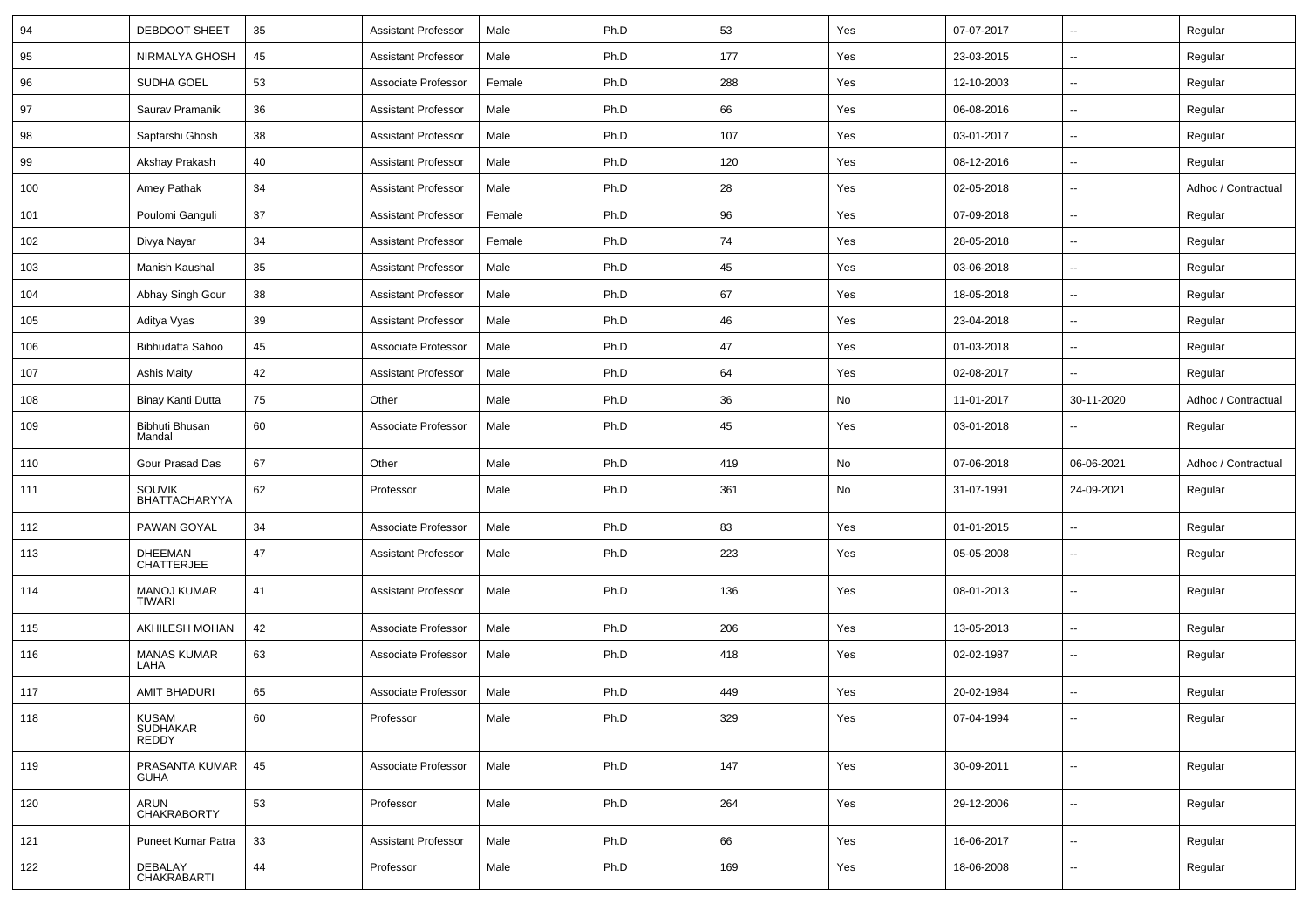| 123 | <b>SHAILENDRA</b><br><b>KUMAR</b><br>VARSHNEY | 44 | Associate Professor        | Male   | Ph.D | 200 | Yes | 25-11-2008 | $\overline{\phantom{a}}$ | Regular |
|-----|-----------------------------------------------|----|----------------------------|--------|------|-----|-----|------------|--------------------------|---------|
| 124 | MRITYUNJOY<br><b>CHAKRABORTY</b>              | 59 | Professor                  | Male   | Ph.D | 325 | Yes | 15-06-1994 | $\overline{a}$           | Regular |
| 125 | <b>BHASKAR</b><br><b>BHOWMICK</b>             | 53 | <b>Assistant Professor</b> | Male   | Ph.D | 289 | Yes | 24-06-2013 | $\mathbf{u}$             | Regular |
| 126 | ADITYA KUMAR<br>PATRA                         | 51 | Associate Professor        | Male   | Ph.D | 188 | Yes | 03-04-2009 | $\sim$                   | Regular |
| 127 | <b>VIVEK DIXIT</b>                            | 39 | <b>Assistant Professor</b> | Male   | Ph.D | 113 | Yes | 09-02-2015 | $\sim$                   | Regular |
| 128 | <b>RAJAT ROY</b>                              | 61 | Associate Professor        | Male   | Ph.D | 295 | Yes | 04-12-2006 | $\sim$                   | Regular |
| 129 | <b>DIPANWITA ROY</b><br><b>CHOWDHURY</b>      | 57 | Professor                  | Female | Ph.D | 333 | Yes | 21-03-1997 | $\overline{\phantom{a}}$ | Regular |
| 130 | JAYANTA KUMAR<br><b>BASU</b>                  | 64 | Professor                  | Male   | Ph.D | 419 | Yes | 28-01-1991 | --                       | Regular |
| 131 | DEBARGHYA<br><b>CHAKRABORTY</b>               | 37 | <b>Assistant Professor</b> | Male   | Ph.D | 97  | Yes | 28-06-2016 | $\mathbf{u}$             | Regular |
| 132 | Dibyendu Samanta                              | 41 | <b>Assistant Professor</b> | Male   | Ph.D | 76  | Yes | 06-08-2015 | $\sim$                   | Regular |
| 133 | Vanteru Mahendra<br>Reddy                     | 40 | <b>Assistant Professor</b> | Male   | Ph.D | 121 | Yes | 05-06-2017 | $\mathbf{u}$             | Regular |
| 134 | SANDIP<br><b>CHAKRABORTY</b>                  | 34 | Associate Professor        | Male   | Ph.D | 54  | Yes | 18-06-2017 | $\overline{\phantom{a}}$ | Regular |
| 135 | <b>PAVITRA</b><br>SANDILYA                    | 53 | <b>Assistant Professor</b> | Male   | Ph.D | 257 | Yes | 23-07-2002 | $\mathbf{u}$             | Regular |
| 136 | <b>SURESH</b><br><b>CHANDRA</b><br>PRADHAN    | 58 | Associate Professor        | Male   | Ph.D | 318 | Yes | 10-06-2004 | $\overline{\phantom{a}}$ | Regular |
| 137 | <b>KARABI BISWAS</b>                          | 52 | Associate Professor        | Female | Ph.D | 163 | Yes | 11-12-2008 | $\overline{\phantom{a}}$ | Regular |
| 138 | PRASHANTH<br><b>REDDY</b><br>HANMAIAHGARI     | 47 | Associate Professor        | Male   | Ph.D | 170 | Yes | 27-05-2013 | $\overline{\phantom{a}}$ | Regular |
| 139 | <b>SHAMIK SURAL</b>                           | 53 | Professor                  | Male   | Ph.D | 256 | Yes | 12-08-2002 | $\overline{\phantom{a}}$ | Regular |
| 140 | SUNANDO<br><b>DASGUPTA</b>                    | 58 | Professor                  | Male   | Ph.D | 348 | Yes | 12-07-1994 | $\overline{\phantom{a}}$ | Regular |
| 141 | <b>SUDIPTA</b><br><b>MAHAPATRA</b>            | 52 | Associate Professor        | Male   | Ph.D | 267 | Yes | 14-09-2002 | $\mathbf{u}$             | Regular |
| 142 | PRASAD KUMAR<br><b>BHASKARAN</b>              | 50 | Professor                  | Male   | Ph.D | 252 | Yes | 27-12-2004 | $\sim$                   | Regular |
| 143 | Shibayan Roy                                  | 41 | <b>Assistant Professor</b> | Male   | Ph.D | 116 | Yes | 09-11-2015 | $\sim$                   | Regular |
| 144 | Ankur Roy                                     | 43 | <b>Assistant Professor</b> | Male   | Ph.D | 96  | Yes | 07-07-2017 | $\sim$                   | Regular |
| 145 | BANI<br><b>BHATTACHARYA</b>                   | 63 | Associate Professor        | Female | Ph.D | 357 | Yes | 17-10-1996 | $\sim$                   | Regular |
| 146 | CHANDRANATH<br><b>CHATTERJEE</b>              | 51 | Professor                  | Male   | Ph.D | 271 | Yes | 11-05-2004 | $\mathbf{u}$             | Regular |
| 147 | KHANINDRA<br>PATHAK                           | 60 | Professor                  | Male   | Ph.D | 368 | Yes | 06-11-2000 | $\sim$                   | Regular |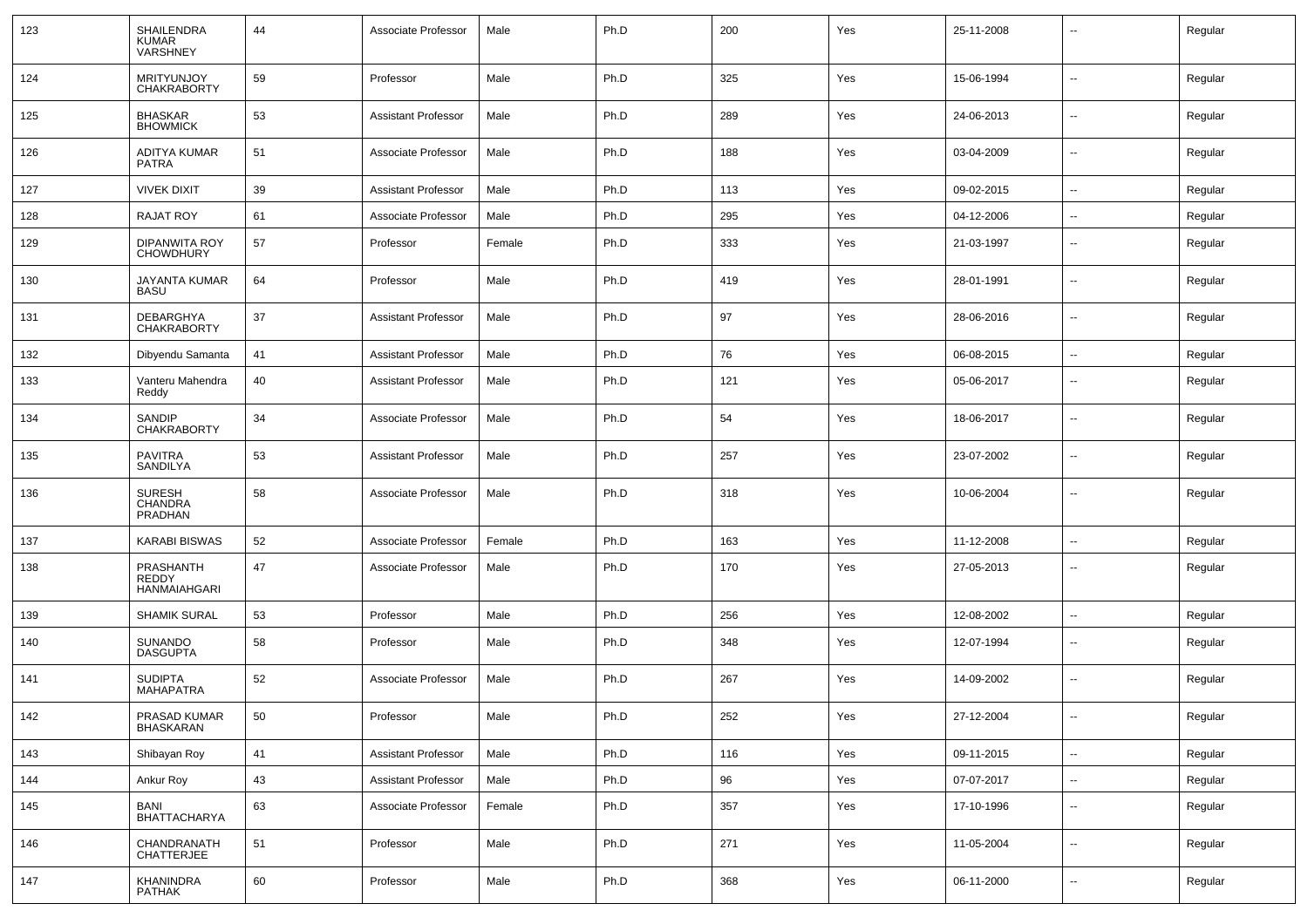| 148 | SOUMYAJIT DEY                                   | 39 | Associate Professor        | Male   | Ph.D | 158 | Yes | 01-10-2014 | $\overline{\phantom{a}}$ | Regular             |
|-----|-------------------------------------------------|----|----------------------------|--------|------|-----|-----|------------|--------------------------|---------------------|
| 149 | PUNYADARSHINI<br>PUNAM TRIPATHY                 | 43 | Associate Professor        | Female | Ph.D | 156 | Yes | 20-12-2013 | $\overline{\phantom{a}}$ | Regular             |
| 150 | SHYAMAL KUMAR<br><b>DAS MANDAL</b>              | 45 | <b>Assistant Professor</b> | Male   | Ph.D | 170 | Yes | 27-10-2010 | $\overline{\phantom{a}}$ | Regular             |
| 151 | RANJIT PRASAD<br><b>BAHADUR</b>                 | 45 | Professor                  | Male   | Ph.D | 187 | Yes | 04-05-2009 | ⊷.                       | Regular             |
| 152 | DEBABRATA<br>PRADHAN                            | 46 | Associate Professor        | Male   | Ph.D | 214 | Yes | 09-09-2010 | $\overline{\phantom{a}}$ | Regular             |
| 153 | <b>GANGA PRASAD</b><br><b>KARMAKAR</b>          | 65 | Other                      | Male   | Ph.D | 65  | No  | 19-05-2014 | 31-12-2020               | Adhoc / Contractual |
| 154 | <b>HARI NIWAS</b><br><b>MISHRA</b>              | 64 | Professor                  | Male   | Ph.D | 416 | Yes | 30-04-1991 | ⊷.                       | Regular             |
| 155 | DEBABRATA DAS                                   | 67 | Other                      | Male   | Ph.D | 456 | Yes | 15-07-1988 | $\overline{\phantom{a}}$ | Adhoc / Contractual |
| 156 | <b>SOUMEN DAS</b>                               | 57 | Professor                  | Male   | Ph.D | 342 | Yes | 11-01-1996 | $\overline{a}$           | Regular             |
| 157 | PARTHA<br><b>BHOWMICK</b>                       | 53 | Professor                  | Male   | Ph.D | 176 | Yes | 29-04-2008 | --                       | Regular             |
| 158 | PREM PRAKASH<br>SRIVASTAV                       | 61 | Professor                  | Male   | Ph.D | 383 | Yes | 22-01-2004 | --                       | Regular             |
| 159 | Ayan Roy Chaudhuri                              | 41 | <b>Assistant Professor</b> | Male   | Ph.D | 150 | Yes | 11-01-2016 |                          | Regular             |
| 160 | Swati Neogi                                     | 57 | Professor                  | Female | Ph.D | 354 | Yes | 23-06-2006 | ⊷.                       | Regular             |
| 161 | <b>MUKUNDA DEV</b><br>BEHERA                    | 49 | Associate Professor        | Male   | Ph.D | 255 | Yes | 11-09-2007 | −−                       | Regular             |
| 162 | AJAY MULJIBHAI<br>SIDPARA                       | 40 | <b>Assistant Professor</b> | Male   | Ph.D | 103 | Yes | 03-05-2016 | $\overline{\phantom{a}}$ | Regular             |
| 163 | <b>ACHANTA NAGA</b><br>VENKATA<br>SATYANARAYANA | 54 | Associate Professor        | Male   | Ph.D | 336 | Yes | 28-12-2006 | $\overline{\phantom{a}}$ | Regular             |
| 164 | <b>MRINAL KAUSHIK</b>                           | 44 | Associate Professor        | Male   | Ph.D | 115 | Yes | 24-05-2013 | $\overline{\phantom{a}}$ | Regular             |
| 165 | DHRUBES BISWAS                                  | 56 | Professor                  | Male   | Ph.D | 335 | Yes | 10-08-2007 | $\overline{a}$           | Regular             |
| 166 | <b>DEBASHIS SEN</b>                             | 39 | <b>Assistant Professor</b> | Male   | Ph.D | 122 | Yes | 12-05-2015 | н.                       | Regular             |
| 167 | CHANCHAL<br><b>KUMAR</b><br>MUKHERJEE           | 68 | <b>Assistant Professor</b> | Male   | Ph.D | 436 | No  | 27-02-1981 | 30-06-2018               | Regular             |
| 168 | PABITRA MITRA                                   | 47 | Professor                  | Male   | Ph.D | 221 | Yes | 29-07-2005 | $\overline{\phantom{a}}$ | Regular             |
| 169 | SIDDHARTHA SEN                                  | 64 | Professor                  | Male   | Ph.D | 446 | Yes | 05-05-1984 | $\sim$                   | Regular             |
| 170 | <b>RENJI REMESAN</b>                            | 39 | <b>Assistant Professor</b> | Male   | Ph.D | 132 | Yes | 20-07-2016 | $\overline{\phantom{a}}$ | Regular             |
| 171 | ANUPAM BASU                                     | 64 | Professor                  | Male   | Ph.D | 449 | Yes | 04-07-1984 | н.                       | Regular             |
| 172 | RAJARSHI ROY                                    | 51 | Associate Professor        | Male   | Ph.D | 240 | Yes | 22-07-2002 | $\sim$                   | Regular             |
| 173 | RAM BABU ROY                                    | 45 | <b>Assistant Professor</b> | Male   | Ph.D | 109 | Yes | 24-06-2013 | $\overline{\phantom{a}}$ | Regular             |
| 174 | NIRUPAMA<br><b>MALLICK</b>                      | 57 | Professor                  | Female | Ph.D | 363 | Yes | 18-09-2000 | -−                       | Regular             |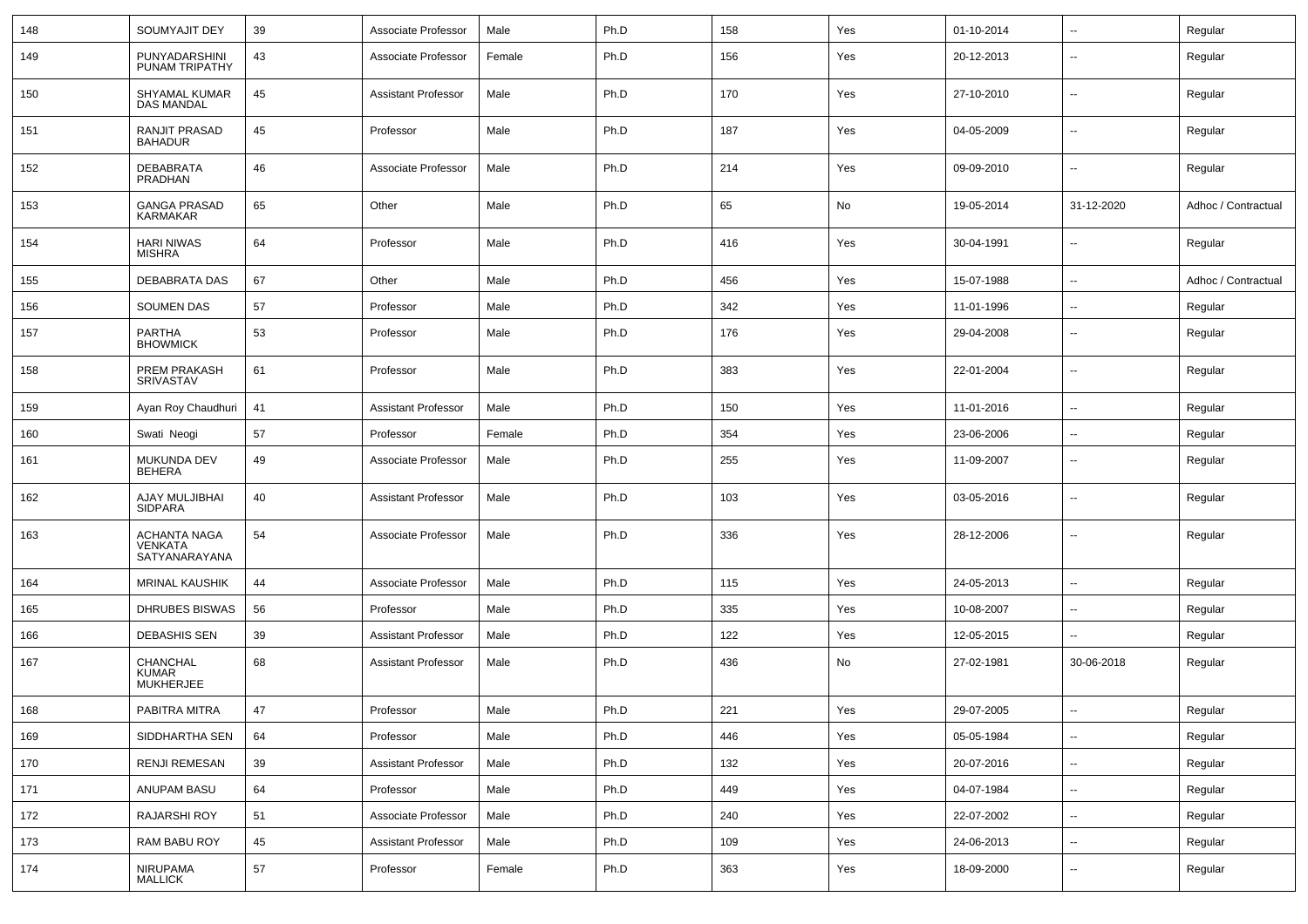| 175 | <b>MIHIR KUMAR</b><br><b>DASH</b>      | 48 | Associate Professor                                 | Male | Ph.D | 216 | Yes | 28-12-2006 | --                       | Regular             |
|-----|----------------------------------------|----|-----------------------------------------------------|------|------|-----|-----|------------|--------------------------|---------------------|
| 176 | JAYANTA<br><b>CHAKRABORTY</b>          | 44 | Associate Professor                                 | Male | Ph.D | 156 | Yes | 12-07-2011 | ⊶.                       | Regular             |
| 177 | <b>ALOK KANTI DEB</b>                  | 50 | Associate Professor                                 | Male | Ph.D | 187 | Yes | 05-05-2008 | -−                       | Regular             |
| 178 | <b>MRIGANK SHARAD</b>                  | 34 | <b>Assistant Professor</b>                          | Male | Ph.D | 75  | Yes | 01-01-2015 | ⊷.                       | Adhoc / Contractual |
| 179 | VIRENDRA KUMAR<br>TEWARI               | 66 | Dean / Principal /<br>Director / Vice<br>Chancellor | Male | Ph.D | 421 | Yes | 13-11-1990 | --                       | Regular             |
| 180 | KALYAN PRASAD<br><b>SINHAMAHAPATRA</b> | 62 | Professor                                           | Male | Ph.D | 394 | Yes | 16-02-1998 | $\overline{\phantom{a}}$ | Regular             |
| 181 | TAPAS KUMAR<br><b>BHATTACHARYYA</b>    | 65 | Professor                                           | Male | Ph.D | 449 | Yes | 22-02-1984 | ⊷.                       | Regular             |
| 182 | AROBINDA GUPTA                         | 55 | Professor                                           | Male | Ph.D | 290 | Yes | 25-10-1999 | ⊷.                       | Regular             |
| 183 | PARTHA PRATIM<br><b>BANDYOPADHYAY</b>  | 53 | Professor                                           | Male | Ph.D | 243 | Yes | 30-09-2005 | $\overline{\phantom{a}}$ | Regular             |
| 184 | NARAYAN<br><b>CHANDRA DAS</b>          | 50 | Associate Professor                                 | Male | Ph.D | 262 | Yes | 02-05-2015 | $\overline{\phantom{a}}$ | Regular             |
| 185 | <b>GOUTAM DAS</b>                      | 44 | Associate Professor                                 | Male | Ph.D | 189 | Yes | 03-08-2013 | --                       | Regular             |
| 186 | <b>SUMANTRA</b><br>MANDAL              | 41 | Associate Professor                                 | Male | Ph.D | 130 | Yes | 02-02-2015 | --                       | Regular             |
| 187 | <b>TARUN KUMAR</b><br><b>KUNDU</b>     | 46 | Professor                                           | Male | Ph.D | 204 | Yes | 15-12-2006 | н.                       | Regular             |
| 188 | <b>ARNAB ATTA</b>                      | 40 | Associate Professor                                 | Male | Ph.D | 141 | Yes | 18-03-2013 | --                       | Regular             |
| 189 | SHANKER LAL<br>SHRIVASTAVA             | 67 | Associate Professor                                 | Male | Ph.D | 173 | No  | 22-01-2004 | 31-05-2019               | Regular             |
| 190 | ANINDYA SUNDAR<br><b>DHAR</b>          | 55 | Professor                                           | Male | Ph.D | 315 | Yes | 12-09-1996 | ⊷.                       | Regular             |
| 191 | <b>DEBABRATA SEN</b>                   | 65 | Professor                                           | Male | Ph.D | 400 | Yes | 08-03-1991 | Ш.                       | Regular             |
| 192 | <b>SHANKER RAM</b>                     | 66 | Professor                                           | Male | Ph.D | 409 | No  | 16-12-1996 | 03-11-2017               | Regular             |
| 193 | <b>ARNAB ROY</b>                       | 50 | Professor                                           | Male | Ph.D | 201 | Yes | 06-03-2007 | -−                       | Regular             |
| 194 | <b>BISWAJIT</b><br><b>SAMANTA</b>      | 48 | Professor                                           | Male | Ph.D | 245 | Yes | 07-05-2004 | ⊷.                       | Regular             |
| 195 | Jiaul Hoque Paik                       | 40 | <b>Assistant Professor</b>                          | Male | Ph.D | 102 | Yes | 06-08-2016 | -−                       | Regular             |
| 196 | Rajiv Nandan Rai                       | 49 | <b>Assistant Professor</b>                          | Male | Ph.D | 80  | Yes | 04-05-2018 | $\overline{\phantom{a}}$ | Regular             |
| 197 | <b>MADAN KUMAR</b><br>JHA              | 55 | Professor                                           | Male | Ph.D | 300 | Yes | 08-12-1999 | $\sim$                   | Regular             |
| 198 | <b>BISWANATH</b><br><b>BANERJEE</b>    | 44 | Associate Professor                                 | Male | Ph.D | 144 | Yes | 28-12-2011 | Щ,                       | Regular             |
| 199 | PRALAY MITRA                           | 42 | Associate Professor                                 | Male | Ph.D | 151 | Yes | 02-05-2014 | ш.                       | Regular             |
| 200 | PLABAN KUMAR<br><b>BHOWMICK</b>        | 43 | <b>Assistant Professor</b>                          | Male | Ph.D | 128 | Yes | 17-04-2013 | н,                       | Regular             |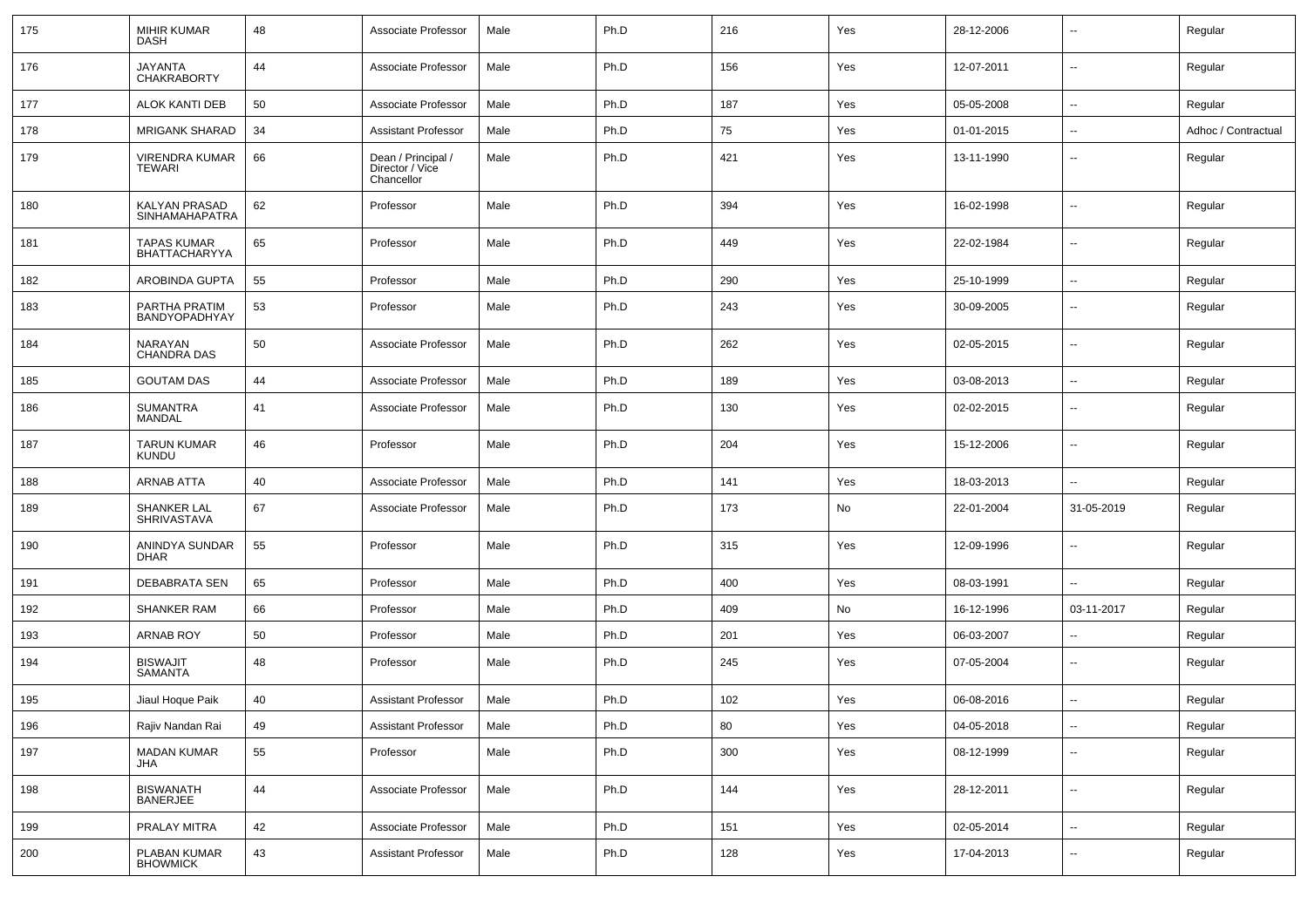| 201 | <b>MAHITOSH</b><br><b>MANDAL</b> | 58 | Professor                                           | Male   | Ph.D | 332 | Yes | 27-04-2006 | $\overline{\phantom{a}}$ | Regular             |
|-----|----------------------------------|----|-----------------------------------------------------|--------|------|-----|-----|------------|--------------------------|---------------------|
| 202 | <b>KAUSHIK DEY</b>               | 46 | <b>Assistant Professor</b>                          | Male   | Ph.D | 245 | Yes | 07-06-2010 | $\overline{\phantom{a}}$ | Regular             |
| 203 | DHRUBAJYOTI<br>SEN               | 57 | Professor                                           | Male   | Ph.D | 305 | Yes | 23-07-1999 | $\overline{\phantom{a}}$ | Regular             |
| 204 | S RAMANUJAM                      | 63 | <b>Assistant Professor</b>                          | Male   | Ph.D | 412 | Yes | 08-01-1988 | Ξ.                       | Regular             |
| 205 | SIDDHARTHA DAS                   | 59 | Professor                                           | Male   | Ph.D | 392 | Yes | 21-04-1997 | $\overline{\phantom{a}}$ | Regular             |
| 206 | <b>DEBARATI SEN</b>              | 45 | Associate Professor                                 | Female | Ph.D | 138 | Yes | 21-06-2013 | $\overline{\phantom{a}}$ | Regular             |
| 207 | <b>INDRANIL GHOSH</b>            | 52 | Associate Professor                                 | Male   | Ph.D | 199 | Yes | 16-05-2006 | $\overline{\phantom{a}}$ | Regular             |
| 208 | Chetna Singhal                   | 34 | <b>Assistant Professor</b>                          | Female | Ph.D | 69  | Yes | 06-10-2015 | $\overline{a}$           | Regular             |
| 209 | Prasun Jana                      | 40 | <b>Assistant Professor</b>                          | Male   | Ph.D | 90  | Yes | 01-06-2018 | $\overline{\phantom{a}}$ | Regular             |
| 210 | Kanishka Bhunia                  | 33 | <b>Assistant Professor</b>                          | Male   | Ph.D | 52  | Yes | 27-06-2018 | ⊷.                       | Regular             |
| 211 | Somnath Sengupta                 | 41 | <b>Assistant Professor</b>                          | Male   | Ph.D | 86  | Yes | 11-10-2017 | $\overline{\phantom{a}}$ | Regular             |
| 212 | Kranthi Kumar Kuna               | 33 | <b>Assistant Professor</b>                          | Male   | Ph.D | 75  | Yes | 22-09-2017 | $\overline{\phantom{a}}$ | Regular             |
| 213 | Abhishek Kumar Rai               | 45 | <b>Assistant Professor</b>                          | Male   | Ph.D | 193 | Yes | 18-06-2018 | --                       | Regular             |
| 214 | Palash Dev                       | 32 | <b>Assistant Professor</b>                          | Male   | Ph.D | 33  | Yes | 02-04-2018 | --                       | Regular             |
| 215 | Aniket Singha                    | 31 | <b>Assistant Professor</b>                          | Male   | Ph.D | 42  | Yes | 15-05-2018 | $\overline{\phantom{a}}$ | Adhoc / Contractual |
| 216 | Kapil Debnath                    | 38 | <b>Assistant Professor</b>                          | Male   | Ph.D | 105 | Yes | 01-03-2018 | ⊷.                       | Regular             |
| 217 | Dipankar Debnath                 | 34 | <b>Assistant Professor</b>                          | Male   | Ph.D | 68  | Yes | 27-10-2016 | --                       | Regular             |
| 218 | <b>Trilok Singh</b>              | 40 | <b>Assistant Professor</b>                          | Male   | Ph.D | 117 | Yes | 26-03-2018 | $\overline{\phantom{a}}$ | Regular             |
| 219 | Parthajit Mohapatra              | 40 | <b>Assistant Professor</b>                          | Male   | Ph.D | 25  | No  | 16-08-2016 | 25-07-2018               | Adhoc / Contractual |
| 220 | Aditya<br>Bandopadhyay           | 31 | <b>Assistant Professor</b>                          | Male   | Ph.D | 71  | Yes | 30-10-2018 |                          | Regular             |
| 221 | Hemakesh<br>Mohapatra            | 36 | <b>Assistant Professor</b>                          | Male   | Ph.D | 89  | Yes | 30-07-2018 | --                       | Regular             |
| 222 | <b>Bikas Chaudhuri</b>           | 63 | Other                                               | Male   | M.E. | 12  | No  | 01-12-2017 | 31-12-2018               | Adhoc / Contractual |
| 223 | Saamdu Chetri                    | 63 | Other                                               | Male   | Ph.D | 48  | Yes | 27-12-2017 | $\overline{\phantom{a}}$ | Adhoc / Contractual |
| 224 | <b>SUVRA SEKHAR</b><br>DAS       | 44 | Associate Professor                                 | Male   | Ph.D | 171 | Yes | 09-12-2008 | $\overline{\phantom{a}}$ | Regular             |
| 225 | <b>GOUTAM SAHA</b>               | 53 | Professor                                           | Male   | Ph.D | 245 | Yes | 19-07-2002 | $\sim$                   | Regular             |
| 226 | SRIMAN KUMAR<br>BHATTACHARYYA    | 64 | Dean / Principal /<br>Director / Vice<br>Chancellor | Male   | Ph.D | 418 | Yes | 16-02-1987 | --                       | Regular             |
| 227 | <b>SHIV BRAT SINGH</b>           | 50 | Professor                                           | Male   | Ph.D | 253 | Yes | 07-11-2000 | $\sim$                   | Regular             |
| 228 | SUKANTA KUMAR<br><b>DASH</b>     | 60 | Professor                                           | Male   | Ph.D | 356 | Yes | 30-04-1998 | ⊷.                       | Regular             |
| 229 | VUTUKURU<br>VASUDEVA RAO         | 66 | Other                                               | Male   | Ph.D | 488 | Yes | 21-07-1982 | ⊷.                       | Adhoc / Contractual |
| 230 | ANALAVA MITRA                    | 65 | Associate Professor                                 | Male   | Ph.D | 311 | No  | 24-06-1991 | 06-05-2018               | Regular             |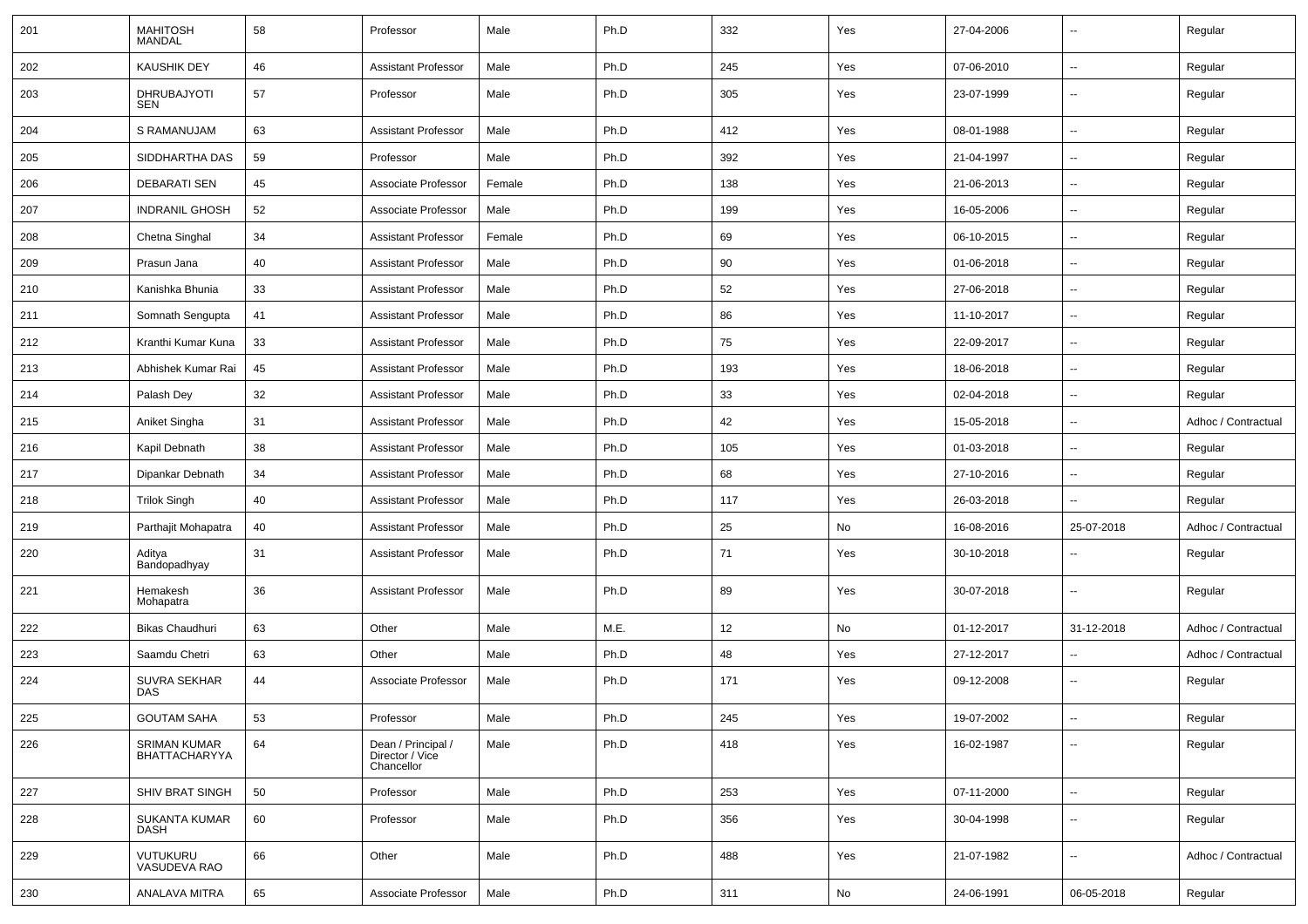| 231 | <b>SUDESHNA</b><br><b>SARKAR</b>               | 54         | Professor                  | Female | Ph.D | 307 | Yes           | 28-05-1998 | $\overline{\phantom{a}}$ | Regular             |
|-----|------------------------------------------------|------------|----------------------------|--------|------|-----|---------------|------------|--------------------------|---------------------|
| 232 | <b>MANAB KUMAR</b><br><b>DAS</b>               | 55         | Professor                  | Male   | Ph.D | 329 | Yes           | 18-07-2007 | $\sim$                   | Regular             |
| 233 | <b>C SHAJI</b>                                 | 56         | Associate Professor        | Male   | Ph.D | 276 | Yes           | 03-12-2007 | $\sim$                   | Regular             |
| 234 | Kiran Vijayan                                  | 40         | <b>Assistant Professor</b> | Male   | Ph.D | 114 | Yes           | 07-06-2016 | -−                       | Regular             |
| 235 | NIRJHAR DHANG                                  | 58         | Professor                  | Male   | Ph.D | 356 | Yes           | 30-04-1993 | $\overline{\phantom{a}}$ | Regular             |
| 236 | <b>KINSUK NASKAR</b>                           | 47         | Professor                  | Male   | Ph.D | 208 | Yes           | 08-09-2004 | --                       | Regular             |
| 237 | <b>JINU PAUL</b>                               | 43         | <b>Assistant Professor</b> | Male   | Ph.D | 172 | Yes           | 03-11-2013 | $\overline{\phantom{a}}$ | Regular             |
| 238 | PALLAB BANERJI                                 | 56         | Professor                  | Male   | Ph.D | 314 | Yes           | 10-06-2005 | $\overline{a}$           | Regular             |
| 239 | <b>NILOY GANGULY</b>                           | 51         | Professor                  | Male   | Ph.D | 209 | Yes           | 25-07-2005 | $\sim$                   | Regular             |
| 240 | SUDESHNA MITRA                                 | 46         | Associate Professor        | Female | Ph.D | 180 | Yes           | 13-07-2009 | --                       | Regular             |
| 241 | RAJENDRA<br><b>MACHAVARAM</b>                  | 36         | Associate Professor        | Male   | Ph.D | 90  | Yes           | 27-06-2016 | $\overline{\phantom{a}}$ | Regular             |
| 242 | PRABIR KUMAR<br><b>BISWAS</b>                  | 59         | Professor                  | Male   | Ph.D | 369 | Yes           | 14-03-1991 | $\overline{a}$           | Regular             |
| 243 | <b>SUSHANTA</b><br><b>CHAKRABORTY</b>          | 55         | Associate Professor        | Male   | Ph.D | 246 | Yes           | 06-01-2007 | ۵.                       | Regular             |
| 244 | <b>SUJOY GHOSE</b>                             | 66         | Other                      | Male   | Ph.D | 532 | Yes           | 31-01-1979 | $\overline{\phantom{a}}$ | Adhoc / Contractual |
| 245 | Susmita<br>Bhattacharyya                       | 42         | <b>Assistant Professor</b> | Female | Ph.D | 118 | Yes           | 25-02-2016 | --                       | Regular             |
| 246 | MAKARAND<br><b>MADHAO</b><br><b>GHANGREKAR</b> | 52         | Professor                  | Male   | Ph.D | 287 | Yes           | 01-09-2004 | $\overline{\phantom{a}}$ | Regular             |
| 247 | RAJIV RANJAN<br>SAHAY                          | 47         | <b>Assistant Professor</b> | Male   | Ph.D | 217 | Yes           | 16-11-2012 | $\overline{a}$           | Regular             |
| 248 | <b>ARUN GHOSH</b>                              | 41         | <b>Assistant Professor</b> | Male   | Ph.D | 144 | Yes           | 12-12-2014 | -−                       | Regular             |
| 249 | SANDIPAN GHOSH<br><b>MOULIC</b>                | 59         | Professor                  | Male   | Ph.D | 336 | Yes           | 12-08-2000 | $\overline{\phantom{a}}$ | Regular             |
| 250 | MANJUNATHA<br>MAHADEVAPPA                      | 53         | Professor                  | Male   | Ph.D | 283 | Yes           | 05-09-2007 | ⊷.                       | Regular             |
| 251 | SOURANGSHU<br>BHATTACHARYA                     | 41         | <b>Assistant Professor</b> | Male   | Ph.D | 102 | Yes           | 05-06-2013 | $\overline{\phantom{a}}$ | Regular             |
| 252 | SUDARSAN NEOGI                                 | $\vert$ 65 | Professor                  | Male   | Ph.D | 343 | $\mathsf{No}$ | 09-01-2020 | 30-06-2021               | Adhoc / Contractual |
| 253 | HIFJUR RAHEMAN                                 | 59         | Professor                  | Male   | Ph.D | 354 | Yes           | 25-06-1999 | $\sim$                   | Regular             |
| 254 | SUDIPTO<br>CHAKRABORTY                         | 54         | Professor                  | Male   | Ph.D | 326 | Yes           | 01-10-2004 | $\sim$                   | Regular             |
| 255 | Mamoni Banerjee                                | 42         | Assistant Professor        | Female | Ph.D | 186 | Yes           | 01-06-2016 | $\sim$                   | Regular             |
| 256 | Ritobrata Goswami                              | 38         | Assistant Professor        | Male   | Ph.D | 60  | Yes           | 07-12-2016 | $\sim$                   | Regular             |
| 257 | Atul Jain                                      | 37         | Assistant Professor        | Male   | Ph.D | 69  | Yes           | 06-12-2017 | $\sim$                   | Regular             |
| 258 | DILIP KUMAR<br>BAIDYA                          | 56         | Professor                  | Male   | Ph.D | 347 | Yes           | 01-03-1994 | $\sim$                   | Regular             |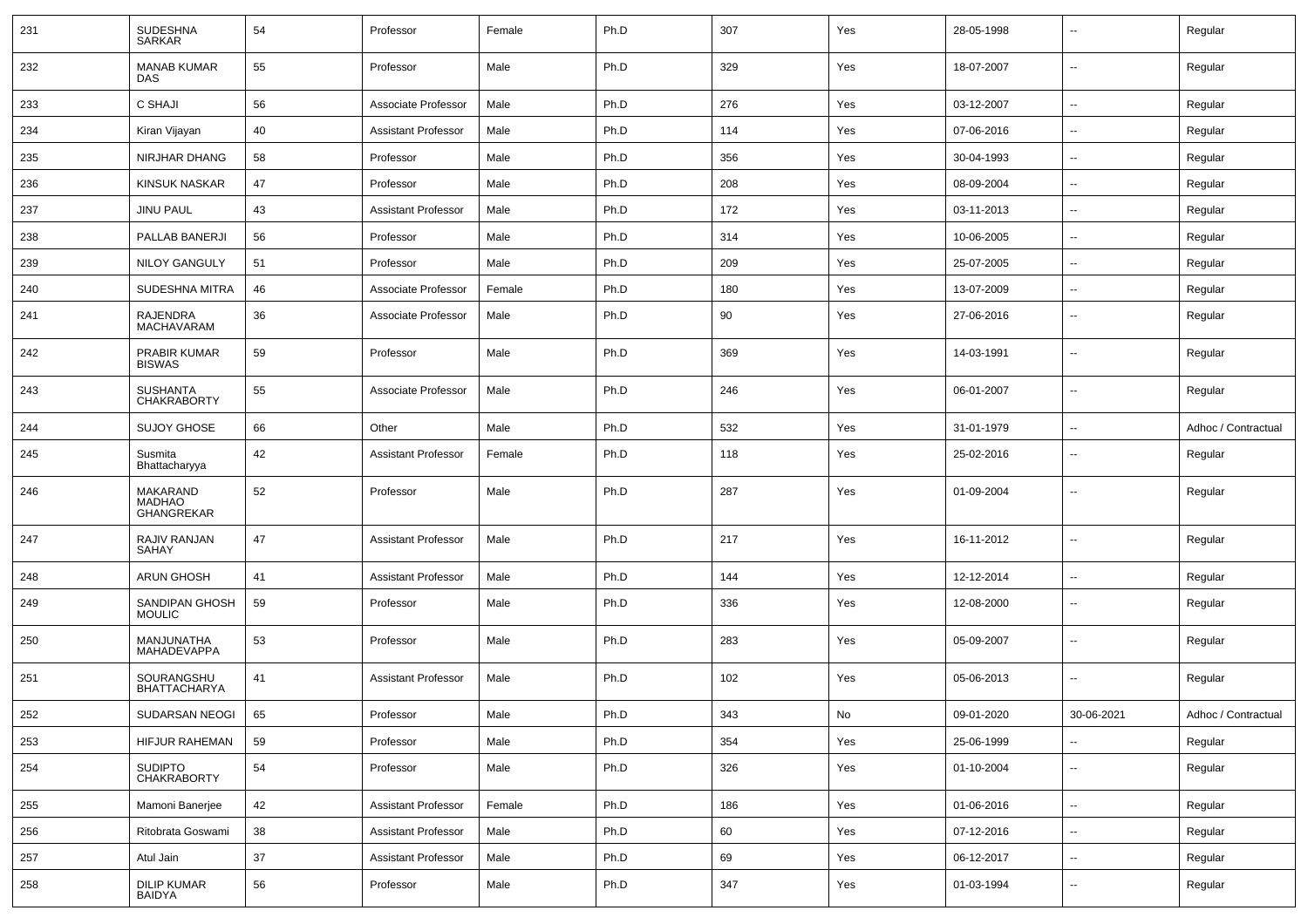| 259 | V N ACHUTHA<br><b>NAIKAN</b>                  | 56 | Professor                  | Male   | Ph.D | 310             | Yes | 02-09-1996 | $\overline{\phantom{a}}$ | Regular             |
|-----|-----------------------------------------------|----|----------------------------|--------|------|-----------------|-----|------------|--------------------------|---------------------|
| 260 | <b>BASAB</b><br><b>CHAKRABORTY</b>            | 50 | Associate Professor        | Male   | Ph.D | 102             | Yes | 24-06-2013 | $\sim$                   | Regular             |
| 261 | <b>TANMOY</b><br><b>BHATTACHARYA</b>          | 41 | <b>Assistant Professor</b> | Male   | Ph.D | 146             | Yes | 03-10-2012 | $\sim$                   | Regular             |
| 262 | <b>RAJIB MAITY</b>                            | 44 | Associate Professor        | Male   | Ph.D | 168             | Yes | 15-12-2008 | $\sim$                   | Regular             |
| 263 | HARI V WARRIOR                                | 47 | Professor                  | Male   | Ph.D | 206             | Yes | 10-11-2004 | --                       | Regular             |
| 264 | <b>SUSHANTA</b><br><b>KUMAR PANDA</b>         | 46 | Associate Professor        | Male   | Ph.D | 149             | Yes | 07-09-2009 | $\overline{\phantom{a}}$ | Regular             |
| 265 | <b>KUMAR RAY</b>                              | 66 | Associate Professor        | Male   | Ph.D | $5\phantom{.0}$ | No  | 01-01-2021 | 30-06-2021               | Adhoc / Contractual |
| 266 | PRADIP MANDAL                                 | 53 | Professor                  | Male   | Ph.D | 271             | Yes | 24-05-2004 | --                       | Regular             |
| 267 | CHANDAN<br><b>CHAKRABORTY</b>                 | 55 | Professor                  | Male   | Ph.D | 254             | Yes | 30-10-2002 |                          | Regular             |
| 268 | <b>ALOK BARUA</b>                             | 68 | Professor                  | Male   | Ph.D | 382             | No  | 02-09-1985 | 30-06-2018               | Regular             |
| 269 | Sreeraj Puravankara                           | 44 | <b>Assistant Professor</b> | Male   | Ph.D | 197             | Yes | 02-07-2015 |                          | Regular             |
| 270 | Jeevanjyoti<br>Chakraborty                    | 37 | <b>Assistant Professor</b> | Male   | Ph.D | 64              | Yes | 16-08-2016 | ⊷.                       | Regular             |
| 271 | SUDEBKUMAR<br>PRASANT PAL                     | 60 | Professor                  | Male   | Ph.D | 372             | Yes | 11-12-1990 | ⊷.                       | Regular             |
| 272 | MANORANJAN<br><b>SINHA</b>                    | 52 | Professor                  | Male   | Ph.D | 246             | Yes | 24-06-2004 | ⊷.                       | Regular             |
| 273 | TITAS<br><b>BHATTACHARJEE</b><br><b>RUDRA</b> | 41 | <b>Assistant Professor</b> | Female | Ph.D | 118             | Yes | 27-02-2015 | ⊷.                       | Regular             |
| 274 | <b>DEBASHISH</b><br>CHAKRAVARTY               | 49 | Professor                  | Male   | Ph.D | 223             | Yes | 30-05-2003 | ۵.                       | Regular             |
| 275 | <b>GARGI DAS</b>                              | 55 | Professor                  | Female | Ph.D | 251             | Yes | 01-04-2001 | $\sim$                   | Regular             |
| 276 | PRABODH BAJPAI                                | 45 | Associate Professor        | Male   | Ph.D | 161             | Yes | 21-07-2009 | $\sim$                   | Regular             |
| 277 | <b>NISITH RANJAN</b><br>MANDAL                | 67 | Professor                  | Male   | Ph.D | 378             | No  | 30-04-1987 | 31-10-2017               | Regular             |
| 278 | RATHINDRANATH<br>MAITI                        | 67 | Professor                  | Male   | Ph.D | 309             | No  | 10-12-1991 | 31-08-2018               | Regular             |
| 279 | PARTHA PRATIM<br>CHAKRABARTI                  | 58 | Professor                  | Male   | Ph.D | 401             | Yes | 14-07-1988 | --                       | Regular             |
| 280 | AMIYA RANJAN<br><b>MOHANTY</b>                | 56 | Professor                  | Male   | Ph.D | 309             | Yes | 03-02-1996 | -−                       | Regular             |
| 281 | <b>DEBASIS SARKAR</b>                         | 55 | Associate Professor        | Male   | Ph.D | 149             | Yes | 31-07-2009 | $\sim$                   | Regular             |
| 282 | DEBASIS<br><b>SAMANTA</b>                     | 57 | Associate Professor        | Male   | Ph.D | 226             | Yes | 04-02-2004 | $\overline{\phantom{a}}$ | Regular             |
| 283 | SAMIR KUMAR PAL                               | 63 | Professor                  | Male   | Ph.D | 490             | Yes | 25-02-1981 | --                       | Regular             |
| 284 | <b>BHABANI SANKAR</b><br>DAS                  | 54 | Professor                  | Male   | Ph.D | 300             | Yes | 21-12-1999 | ⊷.                       | Regular             |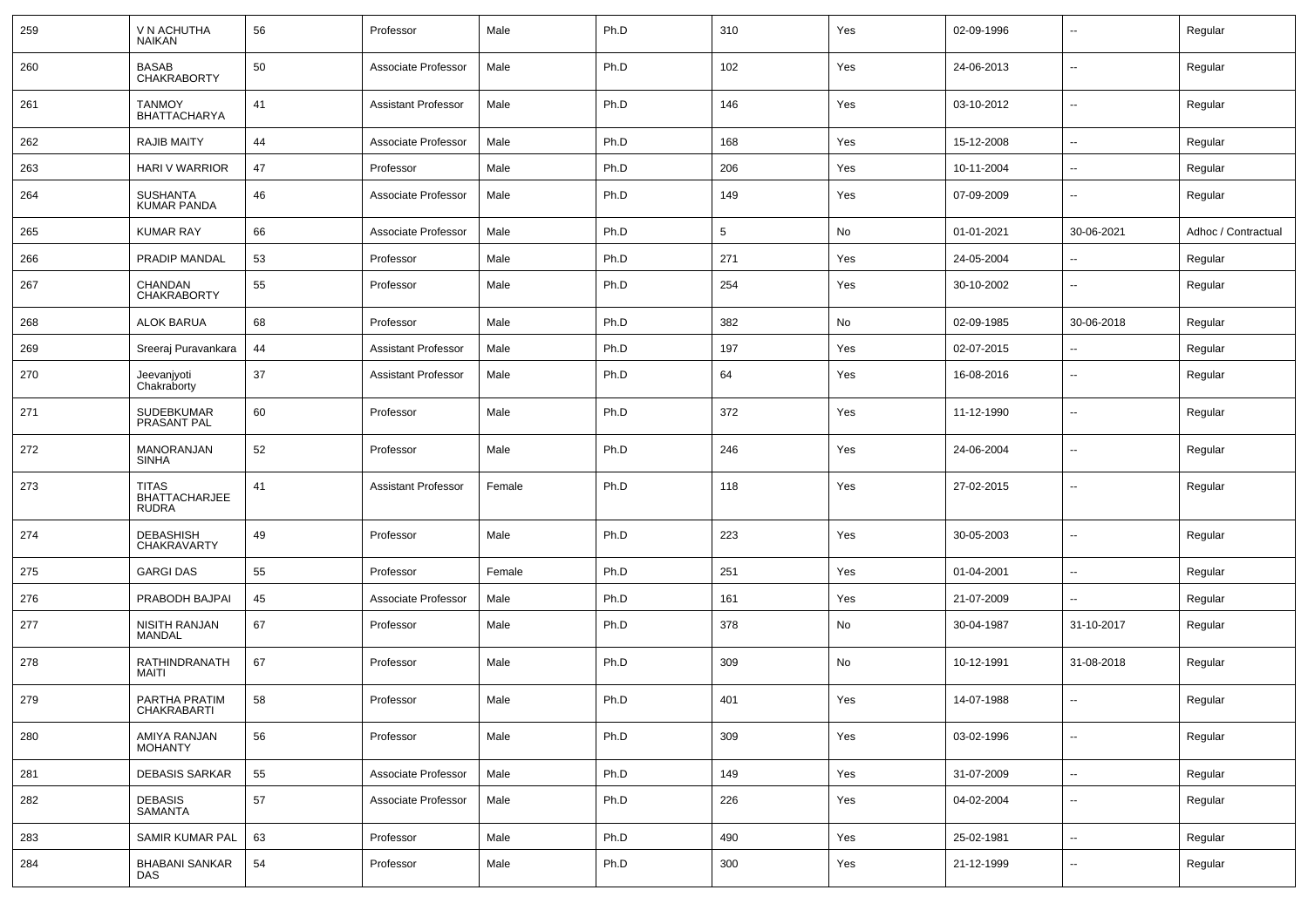| 285 | RAJENDRA SINGH                       | 57 | Professor                  | Male   | Ph.D   | 391 | Yes | 15-05-1989 | $\sim$                   | Regular             |
|-----|--------------------------------------|----|----------------------------|--------|--------|-----|-----|------------|--------------------------|---------------------|
| 286 | ANIRVAN<br><b>DASGUPTA</b>           | 52 | Professor                  | Male   | Ph.D   | 270 | Yes | 29-06-1999 | $\overline{a}$           | Regular             |
| 287 | <b>ABHIJIT GUHA</b>                  | 59 | Professor                  | Male   | Ph.D   | 367 | Yes | 28-05-2009 | --                       | Regular             |
| 288 | <b>MONALISA SARMA</b>                | 50 | <b>Assistant Professor</b> | Female | Ph.D   | 158 | Yes | 09-10-2013 | $\overline{\phantom{a}}$ | Regular             |
| 289 | <b>SIDDHARTHA</b><br>MUKHOPADHYAY    | 57 | Professor                  | Male   | Ph.D   | 372 | Yes | 21-12-1990 | $\overline{\phantom{a}}$ | Regular             |
| 290 | SUBHABRATA RAY                       | 67 | <b>Assistant Professor</b> | Male   | M.Tech | 528 | Yes | 20-07-1988 | $\overline{\phantom{a}}$ | Regular             |
| 291 | PALLAB<br><b>DASGUPTA</b>            | 53 | Professor                  | Male   | Ph.D   | 312 | Yes | 07-12-1995 | --                       | Regular             |
| 292 | <b>TAPAS KUMAR</b><br>BANDYOPADHYAY  | 50 | Associate Professor        | Male   | Ph.D   | 184 | Yes | 25-08-2006 | $\overline{a}$           | Regular             |
| 293 | SARIT KUMAR DAS                      | 67 | Professor                  | Male   | Ph.D   | 492 | No  | 11-07-1977 | 30-06-2019               | Adhoc / Contractual |
| 294 | Sudip Nag                            | 40 | <b>Assistant Professor</b> | Male   | Ph.D   | 84  | Yes | 01-07-2015 | $\overline{\phantom{a}}$ | Regular             |
| 295 | Somindu Chaya<br>Ramanna             | 35 | Assistant Professor        | Female | Ph.D   | 40  | Yes | 08-08-2018 | $\sim$                   | Regular             |
| 296 | <b>VENKAPPAYYA R</b><br><b>DESAI</b> | 61 | Professor                  | Male   | Ph.D   | 327 | Yes | 09-12-1994 | $\overline{\phantom{a}}$ | Regular             |
| 297 | RATNAM VARADA<br><b>RAJA KUMAR</b>   | 63 | Professor                  | Male   | Ph.D   | 447 | Yes | 03-04-1984 | $\mathbf{u}$             | Regular             |
| 298 | SIKHA HOTA                           | 39 | <b>Assistant Professor</b> | Female | Ph.D   | 88  | Yes | 25-06-2015 | $\sim$                   | Regular             |
| 299 | ANIRBAN<br><b>MUKHERJEE</b>          | 45 | Associate Professor        | Male   | Ph.D   | 195 | Yes | 05-09-2005 | $\overline{\phantom{a}}$ | Regular             |
| 300 | <b>MANOJ KUMAR</b><br><b>MONDAL</b>  | 59 | <b>Assistant Professor</b> | Male   | Ph.D   | 68  | Yes | 04-05-2016 | $\overline{\phantom{a}}$ | Regular             |
| 301 | NARENDRA SINGH<br><b>RAGHUWANSHI</b> | 59 | Professor                  | Male   | Ph.D   | 329 | Yes | 15-07-1997 | $\overline{\phantom{a}}$ | Regular             |
| 302 | <b>JAYANTA</b><br>BHATTACHARYYA      | 62 | Professor                  | Male   | Ph.D   | 418 | Yes | 02-10-1987 | --                       | Regular             |
| 303 | LINGADAHALLY S<br><b>RAMACHANDRA</b> | 62 | Professor                  | Male   | Ph.D   | 372 | Yes | 23-12-1996 | $\overline{\phantom{a}}$ | Regular             |
| 304 | ANANTA KUMAR<br><b>GHOSH</b>         | 64 | Professor                  | Male   | Ph.D   | 410 | Yes | 31-10-1995 | $\overline{\phantom{a}}$ | Regular             |
| 305 | OM PRAKASH SHA                       | 63 | Professor                  | Male   | Ph.D   | 495 | Yes | 09-09-1980 |                          | Regular             |
| 306 | Venimadhav Adyam                     | 48 | Professor                  | Male   | Ph.D   | 242 | Yes | 25-10-2006 | $\sim$                   | Regular             |
| 307 | Mira Mitra                           | 43 | Associate Professor        | Female | Ph.D   | 168 | Yes | 16-12-2016 | $\sim$                   | Regular             |
| 308 | SUDHIR KUMAR<br><b>BARAI</b>         | 56 | Professor                  | Male   | Ph.D   | 279 | Yes | 14-09-1998 | $\sim$                   | Regular             |
| 309 | <b>BHIM CHARAN</b><br><b>MEIKAP</b>  | 57 | Professor                  | Male   | Ph.D   | 212 | Yes | 28-04-2004 | $\sim$                   | Regular             |
| 310 | <b>ASHOK KUMAR</b><br>PRADHAN        | 54 | Professor                  | Male   | Ph.D   | 240 | Yes | 24-12-2002 | $\overline{\phantom{a}}$ | Regular             |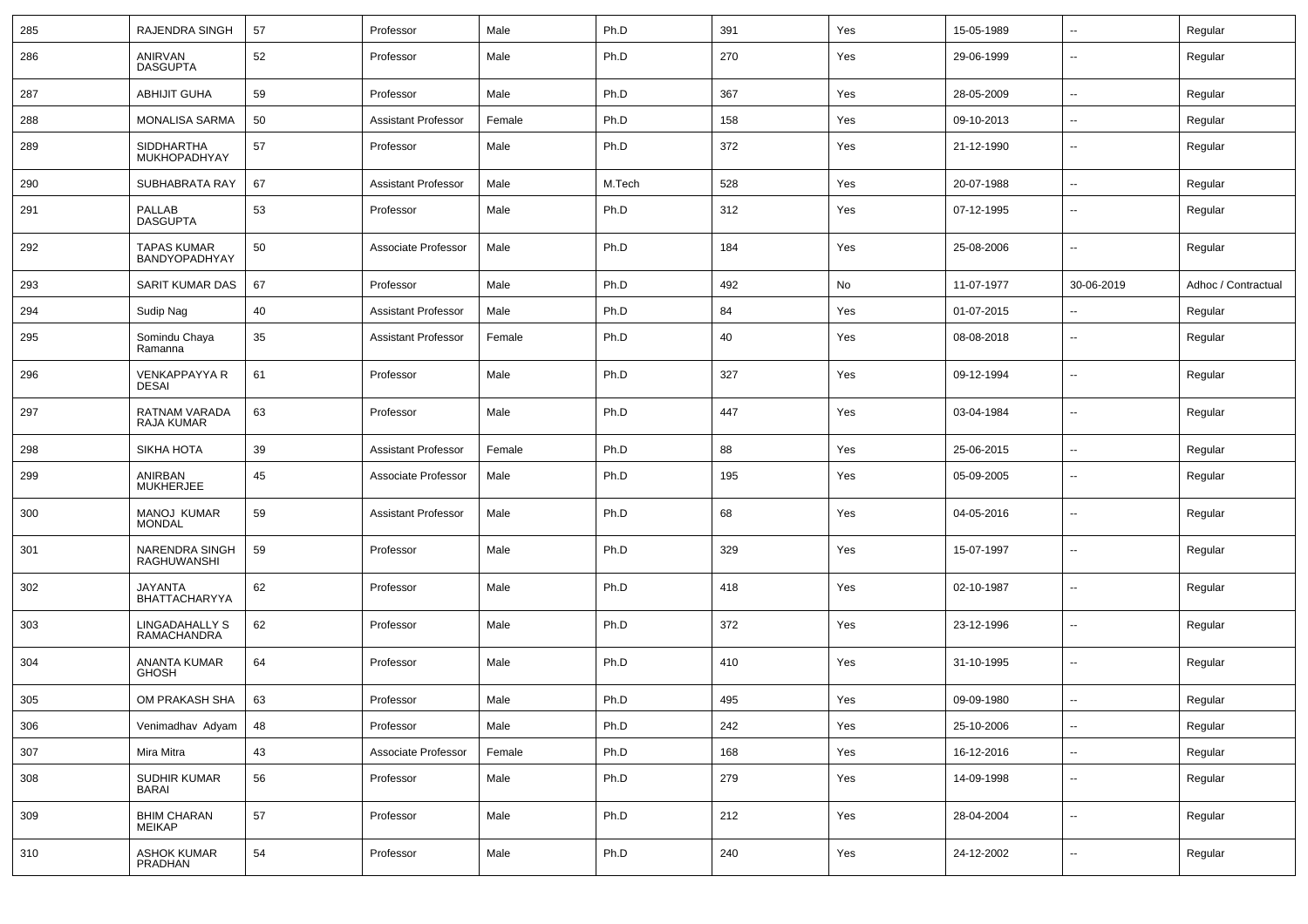| 311 | <b>BHRIGU NATH</b><br><b>SINGH</b>  | 53 | Professor                  | Male   | Ph.D   | 228 | Yes | 14-12-2004 | $\overline{\phantom{a}}$ | Regular             |
|-----|-------------------------------------|----|----------------------------|--------|--------|-----|-----|------------|--------------------------|---------------------|
| 312 | <b>SAIKAT</b><br><b>CHAKRABORTY</b> | 46 | Associate Professor        | Male   | Ph.D   | 195 | Yes | 19-09-2005 | $\sim$                   | Regular             |
| 313 | <b>HARIKRISHNAN G</b>               | 46 | <b>Assistant Professor</b> | Male   | Ph.D   | 151 | Yes | 13-05-2009 | $\sim$                   | Regular             |
| 314 | PRADIP KUMAR<br><b>BHOWMICK</b>     | 65 | Associate Professor        | Male   | Ph.D   | 428 | Yes | 30-11-1990 | $\overline{\phantom{a}}$ | Regular             |
| 315 | <b>AMIT PATRA</b>                   | 58 | Other                      | Male   | Ph.D   | 419 | Yes | 28-01-1987 | $\sim$                   | Regular             |
| 316 | ANIRUDDHA<br><b>SENGUPTA</b>        | 61 | Professor                  | Male   | Ph.D   | 267 | Yes | 22-09-1999 | $\overline{\phantom{a}}$ | Regular             |
| 317 | Anandaroop<br>Bhattacharya          | 47 | Associate Professor        | Male   | Ph.D   | 77  | Yes | 07-06-2015 | $\mathbf{u}$             | Regular             |
| 318 | Praphulla Chandra<br>Shukla         | 44 | <b>Assistant Professor</b> | Male   | Ph.D   | 62  | Yes | 10-03-2016 | $\mathbf{u}$             | Regular             |
| 319 | Amardip Ghosh                       | 43 | <b>Assistant Professor</b> | Male   | Ph.D   | 165 | Yes | 26-03-2018 | $\mathbf{u}$             | Regular             |
| 320 | Joydeep Banerjee                    | 39 | <b>Assistant Professor</b> | Male   | Ph.D   | 125 | Yes | 05-07-2018 | $\overline{\phantom{a}}$ | Regular             |
| 321 | Ayantika Chatterjee                 | 37 | <b>Assistant Professor</b> | Female | Ph.D   | 66  | Yes | 26-06-2018 | $\mathbf{u}$             | Regular             |
| 322 | Sandeep Kumar<br>Reddy              | 34 | <b>Assistant Professor</b> | Male   | Ph.D   | 101 | Yes | 18-07-2018 | $\mathbf{u}$             | Regular             |
| 323 | Sourav Mondal                       | 33 | <b>Assistant Professor</b> | Male   | Ph.D   | 80  | Yes | 02-04-2018 | $\sim$                   | Regular             |
| 324 | Aritra Hazra                        | 36 | <b>Assistant Professor</b> | Male   | Ph.D   | 52  | Yes | 03-04-2018 | $\sim$                   | Regular             |
| 325 | Sandeep D Kulkarni                  | 38 | Associate Professor        | Male   | Ph.D   | 137 | Yes | 02-07-2018 | $\sim$                   | Regular             |
| 326 | Gourab Dutta                        | 35 | <b>Assistant Professor</b> | Male   | Ph.D   | 30  | Yes | 06-12-2020 | $\mathbf{u}$             | Regular             |
| 327 | Avishek Chatterjee                  | 33 | <b>Assistant Professor</b> | Male   | Ph.D   | 59  | Yes | 24-08-2017 | $\overline{\phantom{a}}$ | Regular             |
| 328 | Chirodeep Bakli                     | 35 | <b>Assistant Professor</b> | Male   | Ph.D   | 60  | Yes | 12-06-2018 | $\mathbf{u}$             | Regular             |
| 329 | Amit Kumar Dutta                    | 42 | <b>Assistant Professor</b> | Male   | Ph.D   | 77  | Yes | 09-07-2018 |                          | Regular             |
| 330 | Satadal Saha                        | 60 | Other                      | Male   | M.Tech | 37  | Yes | 05-02-2018 | $\sim$                   | Adhoc / Contractual |
| 331 | Siddhartha Roy                      | 42 | <b>Assistant Professor</b> | Male   | Ph.D   | 149 | Yes | 07-02-2018 | $\sim$                   | Regular             |
| 332 | Ajoy Chakrabarty                    | 68 | Other                      | Male   | M.A    | 42  | Yes | 06-08-2018 |                          | Adhoc / Contractual |
| 333 | <b>SUDIP MISRA</b>                  | 43 | Professor                  | Male   | Ph.D   | 180 | Yes | 07-12-2007 | $\overline{\phantom{a}}$ | Regular             |
| 334 | PARAG ARVIND<br><b>DESHPANDE</b>    | 35 | Associate Professor        | Male   | Ph.D   | 90  | Yes | 27-06-2014 |                          | Regular             |
| 335 | DHANANJAY<br>KUMAR<br>SRIVASTAVA    | 42 | <b>Assistant Professor</b> | Male   | Ph.D   | 65  | Yes | 22-07-2016 | $\sim$                   | Regular             |
| 336 | DILIP KUMAR<br><b>PRATIHAR</b>      | 56 | Professor                  | Male   | Ph.D   | 227 | Yes | 01-01-2003 | $\sim$                   | Regular             |
| 337 | SANTANU<br>CHATTOPADHYAY            | 53 | Professor                  | Male   | Ph.D   | 300 | Yes | 03-12-2004 | $\sim$                   | Regular             |
| 338 | RABIBRATA<br>MUKHERJEE              | 48 | Professor                  | Male   | Ph.D   | 175 | Yes | 20-05-2009 | $\sim$                   | Regular             |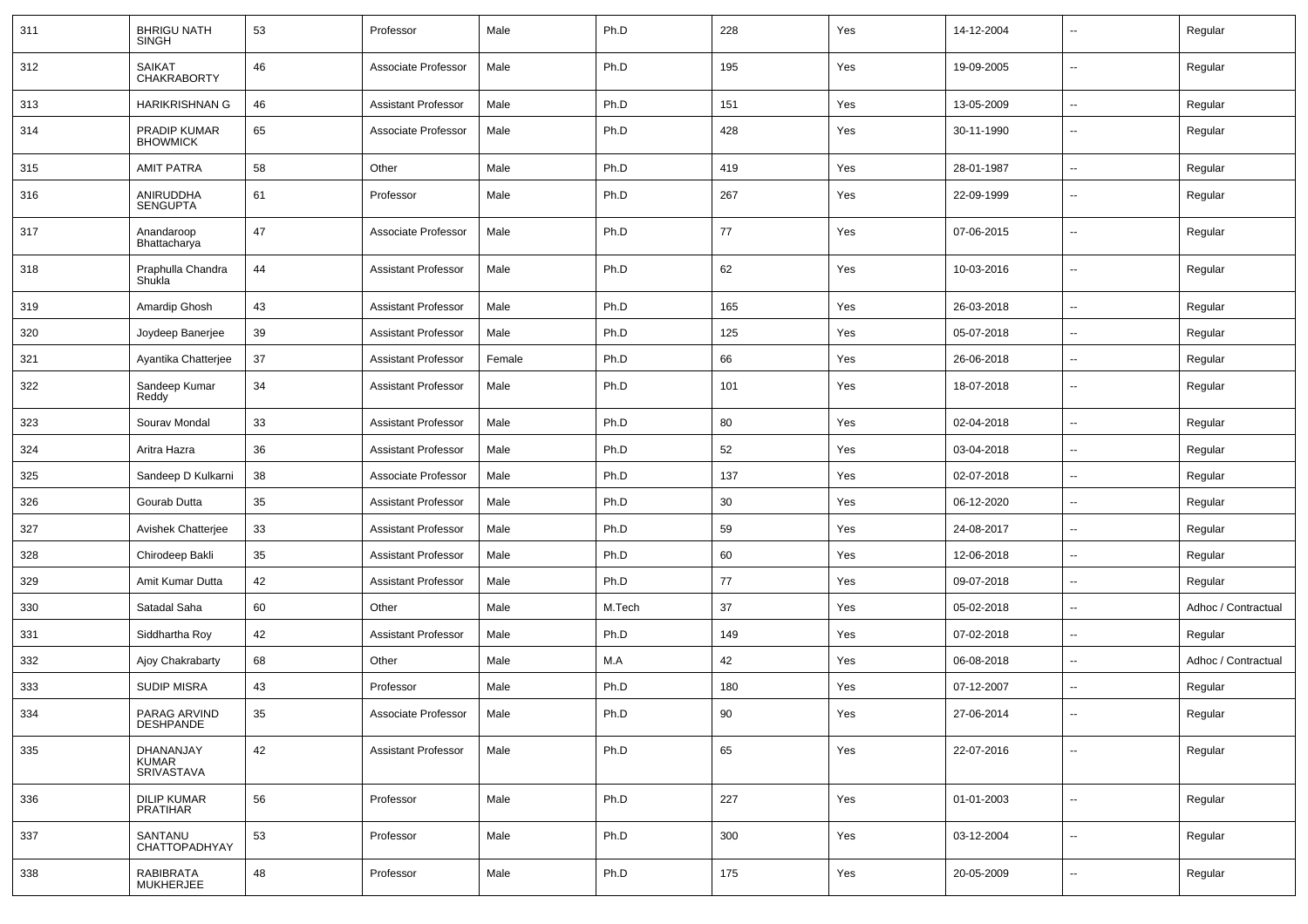| 339 | <b>TRIDIB KUMAR</b><br><b>GOSWAMI</b> | 63 | Professor                  | Male   | Ph.D   | 413 | Yes | 04-07-1989 | $\overline{\phantom{a}}$ | Regular             |
|-----|---------------------------------------|----|----------------------------|--------|--------|-----|-----|------------|--------------------------|---------------------|
| 340 | PARTHA SARATHI<br><b>DEY</b>          | 61 | Lecturer                   | Male   | M.Tech | 216 | No  | 17-07-1985 | 01-01-2020               | Regular             |
| 341 | CHERUVU SIVA<br><b>KUMAR</b>          | 54 | Professor                  | Male   | Ph.D   | 321 | Yes | 29-03-1995 | $\sim$                   | Regular             |
| 342 | <b>ASHOK MISHRA</b>                   | 49 | Professor                  | Male   | Ph.D   | 200 | Yes | 03-04-2007 | $\sim$                   | Regular             |
| 343 | RAMKRISHNA SEN                        | 54 | Professor                  | Male   | Ph.D   | 292 | Yes | 12-08-2004 | $\overline{\phantom{a}}$ | Regular             |
| 344 | Amit Ghosh                            | 42 | <b>Assistant Professor</b> | Male   | Ph.D   | 149 | Yes | 13-07-2015 | $\mathbf{u}$             | Regular             |
| 345 | M AMARNATHA<br><b>REDDY</b>           | 53 | Professor                  | Male   | Ph.D   | 192 | Yes | 22-12-2005 | $\overline{\phantom{a}}$ | Regular             |
| 346 | RAJARAM<br>LAKKARAJU                  | 38 | <b>Assistant Professor</b> | Male   | Ph.D   | 89  | Yes | 07-01-2016 | $\overline{\phantom{a}}$ | Regular             |
| 347 | <b>ANUP GHOSH</b>                     | 49 | Associate Professor        | Male   | Ph.D   | 213 | Yes | 26-03-2004 | $\overline{\phantom{a}}$ | Regular             |
| 348 | SANTANU DHARA                         | 46 | Professor                  | Male   | Ph.D   | 198 | Yes | 06-01-2007 | $\overline{\phantom{a}}$ | Regular             |
| 349 | RATAN JOARDER                         | 41 | Associate Professor        | Male   | Ph.D   | 149 | Yes | 15-07-2013 | $\mathbf{u}$             | Regular             |
| 350 | <b>BHARGAB MAITRA</b>                 | 54 | Professor                  | Male   | Ph.D   | 297 | Yes | 03-08-2001 | $\sim$                   | Regular             |
| 351 | <b>KAMLESH</b><br>NARAYAN TIWARI      | 66 | Other                      | Male   | Ph.D   | 479 | Yes | 04-02-1984 | $\sim$                   | Adhoc / Contractual |
| 352 | PRANAB KUMAR<br><b>DUTTA</b>          | 58 | Professor                  | Male   | Ph.D   | 348 | Yes | 30-12-1993 | $\mathbf{u}$             | Regular             |
| 353 | CHITTARANJAN<br><b>MANDAL</b>         | 55 | Professor                  | Male   | Ph.D   | 288 | Yes | 30-12-1999 | $\sim$                   | Regular             |
| 354 | <b>BRAJESH KUMAR</b><br><b>DUBEY</b>  | 46 | Associate Professor        | Male   | Ph.D   | 201 | Yes | 03-02-2015 | $\sim$                   | Regular             |
| 355 | <b>INDRANI SEN</b>                    | 41 | <b>Assistant Professor</b> | Female | Ph.D   | 134 | Yes | 21-10-2013 | $\sim$                   | Regular             |
| 356 | Paramita<br>Bhattacharya              | 40 | <b>Assistant Professor</b> | Female | Ph.D   | 116 | Yes | 26-04-2015 | $\mathbf{u}$             | Regular             |
| 357 | Abhijit Das                           | 40 | Assistant Professor        | Male   | Ph.D   | 58  | Yes | 13-02-2017 | $\overline{a}$           | Regular             |
| 358 | AMIYA KUMAR<br>JANA                   | 45 | Associate Professor        | Male   | Ph.D   | 179 | Yes | 01-08-2007 | $\overline{\phantom{a}}$ | Regular             |
| 359 | JYOTSNA DUTTA<br>MAJUMDAR             | 52 | Professor                  | Female | Ph.D   | 268 | Yes | 30-08-2000 | $\overline{\phantom{a}}$ | Regular             |
| 360 | NIKHIL KUMAR<br><b>SINGHA</b>         | 56 | Professor                  | Male   | Ph.D   | 323 | Yes | 24-01-2003 | $\overline{\phantom{a}}$ | Regular             |
| 361 | ANINDYA SUNDAR<br><b>GHOSH</b>        | 54 | Professor                  | Male   | Ph.D   | 266 | Yes | 14-10-2004 | $\overline{\phantom{a}}$ | Regular             |
| 362 | <b>BHANU BHUSAN</b><br>KHATUA         | 47 | Professor                  | Male   | Ph.D   | 247 | Yes | 05-10-2007 | $\overline{\phantom{a}}$ | Regular             |
| 363 | <b>ASIMAVA ROY</b><br>CHOUDHURY       | 59 | Professor                  | Male   | Ph.D   | 400 | Yes | 26-08-1988 | $\overline{\phantom{a}}$ | Regular             |
| 364 | <b>SOMENATH</b><br>GANGULY            | 52 | Associate Professor        | Male   | Ph.D   | 176 | Yes | 16-04-2007 | $\overline{\phantom{a}}$ | Regular             |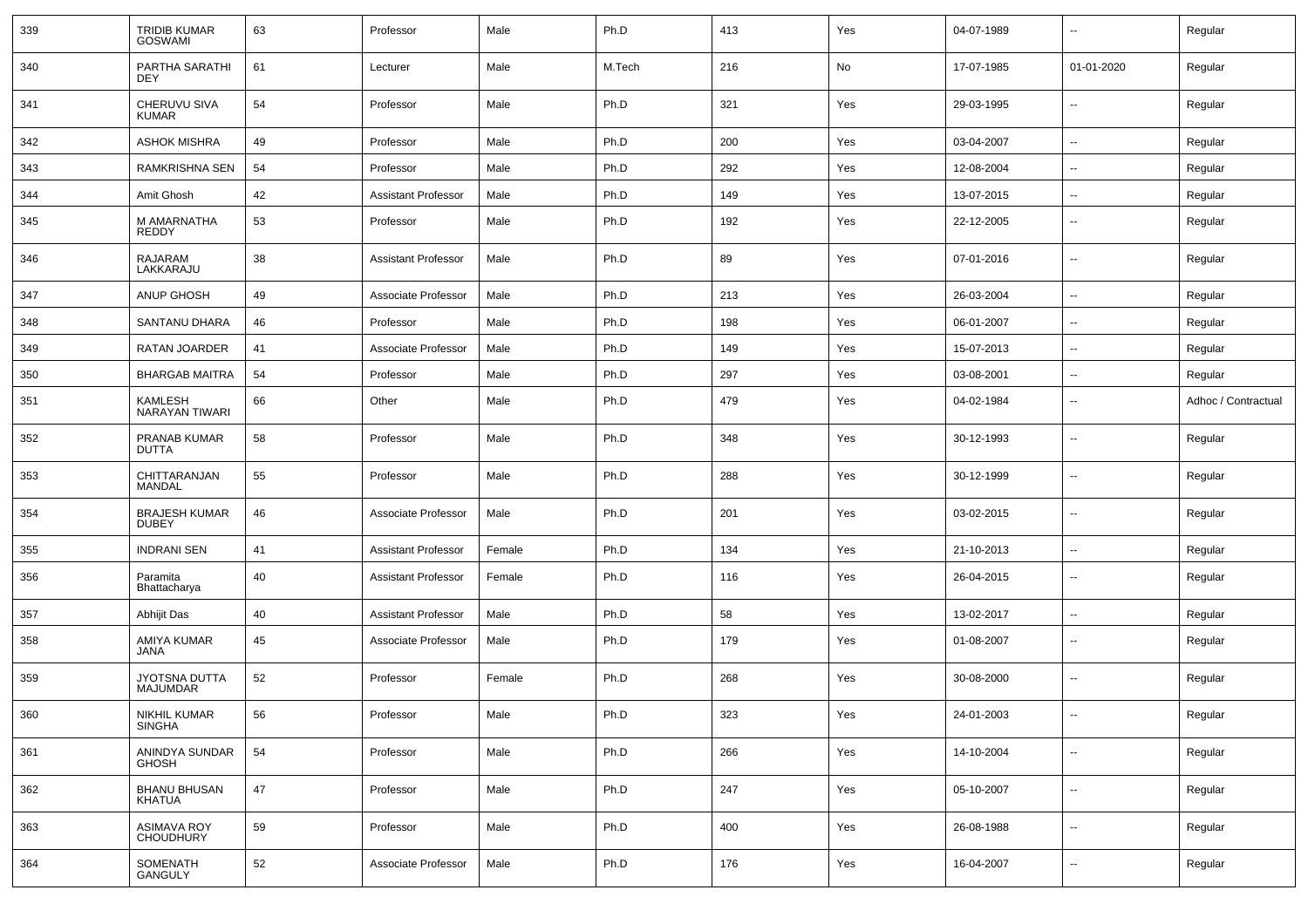| 365 | SUBHASISH BASU<br><b>MAJUMDER</b>          | 55 | Professor                  | Male   | Ph.D | 299 | Yes | 24-01-2006 | $\overline{\phantom{a}}$ | Regular             |
|-----|--------------------------------------------|----|----------------------------|--------|------|-----|-----|------------|--------------------------|---------------------|
| 366 | Anirban<br>Bhattacharyya                   | 34 | <b>Assistant Professor</b> | Male   | Ph.D | 78  | Yes | 06-08-2016 | $\sim$                   | Regular             |
| 367 | Gayatri Mukherjee                          | 41 | <b>Assistant Professor</b> | Female | Ph.D | 64  | Yes | 08-02-2016 | $\sim$                   | Regular             |
| 368 | SHAIKH JAHANGIR<br><b>HOSSAIN</b>          | 45 | <b>Assistant Professor</b> | Male   | Ph.D | 194 | Yes | 31-10-2005 | --                       | Regular             |
| 369 | <b>GOUR GOPAL ROY</b>                      | 56 | Professor                  | Male   | Ph.D | 299 | Yes | 15-01-1997 | $\overline{\phantom{a}}$ | Regular             |
| 370 | <b>GOUTAM</b><br><b>CHAKRABORTY</b>        | 50 | Professor                  | Male   | Ph.D | 261 | Yes | 17-03-2003 | --                       | Regular             |
| 371 | <b>TARUN KANTI</b><br><b>BHATTACHARYYA</b> | 59 | Professor                  | Male   | Ph.D | 351 | Yes | 25-09-2000 | $\overline{\phantom{a}}$ | Regular             |
| 372 | PARTHA PRATIM<br><b>DAS</b>                | 60 | Professor                  | Male   | Ph.D | 388 | Yes | 24-08-2011 | $\overline{\phantom{a}}$ | Regular             |
| 373 | <b>SHAMPA AICH</b>                         | 54 | Professor                  | Female | Ph.D | 200 | Yes | 04-07-2008 | ۵.                       | Regular             |
| 374 | RANJAN<br><b>BHATTACHARYYA</b>             | 61 | Professor                  | Male   | Ph.D | 374 | Yes | 10-11-1990 | --                       | Regular             |
| 375 | DEBAPRIYA DAS                              | 60 | Professor                  | Male   | Ph.D | 354 | Yes | 02-06-1997 | --                       | Regular             |
| 376 | SNEHASISH<br><b>DUTTA GUPTA</b>            | 66 | Professor                  | Male   | Ph.D | 438 | Yes | 29-01-1991 | --                       | Regular             |
| 377 | NEERAJ KUMAR<br>GOYAL                      | 42 | Associate Professor        | Male   | Ph.D | 186 | Yes | 16-06-2010 | --                       | Regular             |
| 378 | Dasharatha Achani                          | 47 | Other                      | Male   | Ph.D | 53  | Yes | 31-07-2017 | --                       | Adhoc / Contractual |
| 379 | <b>SANT SHARAN</b><br><b>PATHAK</b>        | 65 | Professor                  | Male   | Ph.D | 441 | Yes | 30-10-1985 | ۵.                       | Adhoc / Contractual |
| 380 | ARUNJYOTI<br>SARKAR                        | 43 | <b>Assistant Professor</b> | Male   | Ph.D | 81  | Yes | 25-03-2015 | $\overline{\phantom{a}}$ | Regular             |
| 381 | PRANAB KUMAR<br><b>DAN</b>                 | 61 | Associate Professor        | Male   | Ph.D | 87  | Yes | 09-10-2014 | $\mathbf{u}$             | Regular             |
| 382 | <b>SANJAY GUPTA</b>                        | 54 | Professor                  | Male   | Ph.D | 186 | Yes | 06-01-2006 | $\overline{\phantom{a}}$ | Regular             |
| 383 | SANTANU<br>CHATTOPADHYAY                   | 50 | Professor                  | Male   | Ph.D | 204 | Yes | 12-01-2004 | $\overline{\phantom{a}}$ | Regular             |
| 384 | SOMJEET BISWAS                             | 42 | <b>Assistant Professor</b> | Male   | Ph.D | 139 | Yes | 24-06-2014 | $\sim$                   | Regular             |
| 385 | <b>BASANTA KUMAR</b><br>PRUSTY             | 48 | Associate Professor        | Male   | Ph.D | 203 | Yes | 01-06-2009 |                          | Regular             |
| 386 | SUBHRANSU ROY                              | 61 | Professor                  | Male   | Ph.D | 393 | Yes | 17-03-1994 | $\overline{\phantom{a}}$ | Regular             |
| 387 | <b>SUMAN MAITI</b>                         | 42 | <b>Assistant Professor</b> | Male   | Ph.D | 145 | Yes | 03-11-2014 | $\overline{\phantom{a}}$ | Regular             |
| 388 | <b>INDRAJIT</b><br>CHAKRABARTI             | 56 | Professor                  | Male   | Ph.D | 288 | Yes | 16-12-2004 | $\sim$                   | Regular             |
| 389 | Rajat Kumar Das                            | 39 | <b>Assistant Professor</b> | Male   | Ph.D | 121 | Yes | 11-05-2015 | $\sim$                   | Regular             |
| 390 | Riddhiman Dhar                             | 36 | <b>Assistant Professor</b> | Male   | Ph.D | 106 | Yes | 06-02-2017 | $\sim$                   | Regular             |
| 391 | DEBDEEP<br>MUKHOPADHYAY                    | 43 | Professor                  | Male   | Ph.D | 174 | Yes | 10-06-2008 | $\sim$                   | Regular             |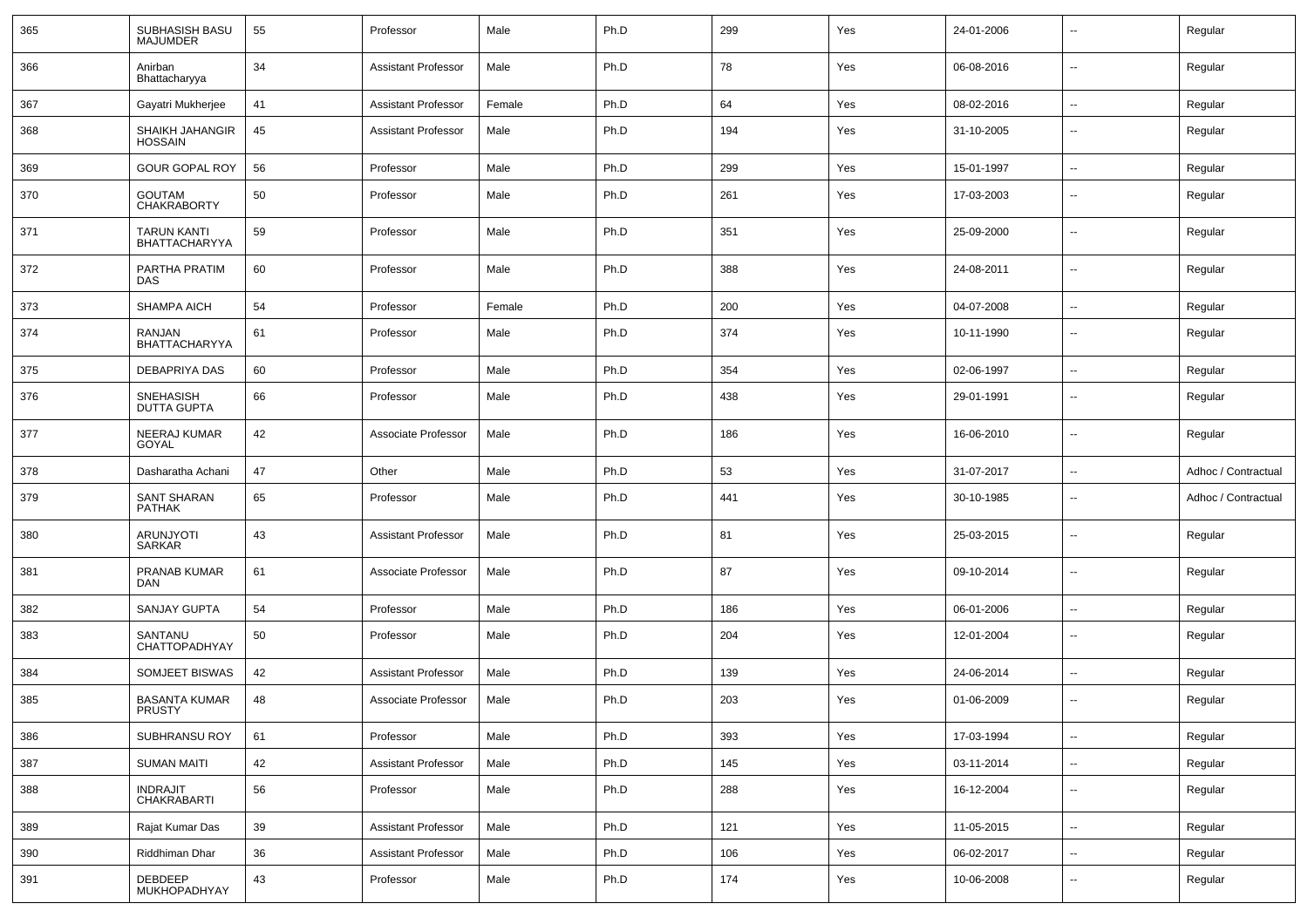| 392 | PRABHA BHOLA                         | 41 | <b>Assistant Professor</b> | Female | Ph.D | 135 | Yes | 09-01-2014 | ⊷.                       | Regular             |
|-----|--------------------------------------|----|----------------------------|--------|------|-----|-----|------------|--------------------------|---------------------|
| 393 | ROGERS MATHEW                        | 39 | <b>Assistant Professor</b> | Male   | Ph.D | 91  | Yes | 01-11-2015 | $\overline{\phantom{a}}$ | Regular             |
| 394 | TRILOCHAN<br><b>SAHOO</b>            | 54 | Professor                  | Male   | Ph.D | 302 | Yes | 30-10-2000 | --                       | Regular             |
| 395 | RAJAT SUBHRA<br><b>CHAKRABORTY</b>   | 38 | Associate Professor        | Male   | Ph.D | 142 | Yes | 21-02-2012 | $\overline{\phantom{a}}$ | Regular             |
| 396 | <b>KROTHAPALLI</b><br>SREENIVASA RAO | 52 | Professor                  | Male   | Ph.D | 199 | Yes | 23-05-2007 | --                       | Regular             |
| 397 | PROSHANTA<br><b>GUHA</b>             | 64 | Professor                  | Male   | Ph.D | 419 | Yes | 22-01-2004 | $\overline{\phantom{a}}$ | Regular             |
| 398 | <b>TAPAS LAHA</b>                    | 43 | Professor                  | Male   | Ph.D | 184 | Yes | 08-11-2008 | $\overline{\phantom{a}}$ | Regular             |
| 399 | <b>KANCHAN</b><br><b>CHOWDHURY</b>   | 64 | Professor                  | Male   | Ph.D | 449 | No  | 26-07-1984 | 31-01-2022               | Regular             |
| 400 | RINTU BANERJEE                       | 58 | Professor                  | Female | Ph.D | 357 | Yes | 01-03-1993 | --                       | Regular             |
| 401 | ADINPUNYA MITRA                      | 53 | Professor                  | Male   | Ph.D | 253 | Yes | 01-11-2000 | ⊷.                       | Regular             |
| 402 | Arindam Mondal                       | 39 | <b>Assistant Professor</b> | Male   | Ph.D | 121 | Yes | 11-11-2016 | ⊷.                       | Regular             |
| 403 | SHUBHA VERMA                         | 47 | Associate Professor        | Female | Ph.D | 182 | Yes | 21-10-2008 | ⊷.                       | Regular             |
| 404 | <b>INDRANIL</b><br><b>SENGUPTA</b>   | 60 | Professor                  | Male   | Ph.D | 400 | Yes | 02-08-1988 | $\overline{\phantom{a}}$ | Regular             |
| 405 | <b>DEBASIS DEB</b>                   | 53 | Professor                  | Male   | Ph.D | 299 | Yes | 01-08-2001 | $\overline{\phantom{a}}$ | Regular             |
| 406 | <b>BIVAS MITRA</b>                   | 42 | <b>Assistant Professor</b> | Male   | Ph.D | 140 | Yes | 02-04-2014 | $\overline{\phantom{a}}$ | Regular             |
| 407 | <b>SUSANTA</b><br><b>BANERJEE</b>    | 57 | Professor                  | Male   | Ph.D | 347 | Yes | 01-02-2006 | -−                       | Regular             |
| 408 | <b>SATI NATH</b><br>BHATTACHARYYA    | 61 | Professor                  | Male   | Ph.D | 434 | Yes | 31-10-2000 | --                       | Regular             |
| 409 | PARTHA SAHA                          | 56 | Professor                  | Male   | Ph.D | 318 | Yes | 18-06-2002 | $\overline{a}$           | Regular             |
| 410 | NAVTEJ SINGH                         | 68 | Professor                  | Male   | Ph.D | 410 | No  | 14-04-1984 | 30-06-2018               | Adhoc / Contractual |
| 411 | Rajlakshmi Guha                      | 45 | <b>Assistant Professor</b> | Female | Ph.D | 150 | Yes | 28-06-2010 | $\overline{\phantom{a}}$ | Regular             |
| 412 | Hariprasad<br>Kodamana               | 36 | <b>Assistant Professor</b> | Male   | Ph.D | 29  | No  | 27-07-2017 | 28-12-2017               | Regular             |
| 413 | <b>ATASI MOHANTY</b>                 | 55 | <b>Assistant Professor</b> | Female | Ph.D | 281 | Yes | 09-07-2007 | --                       | Regular             |
| 414 | <b>NIRUPAM</b><br><b>CHAKRABORTI</b> | 66 | Professor                  | Male   | Ph.D | 456 | Yes | 24-07-2000 | $\sim$                   | Regular             |
| 415 | KARANAM UMA<br>MAHESHWAR RAO         | 61 | Professor                  | Male   | Ph.D | 415 | Yes | 05-02-1989 | Ξ.                       | Regular             |
| 416 | SANTANU KAPAT                        | 39 | Associate Professor        | Male   | Ph.D | 148 | Yes | 18-08-2013 | $\sim$                   | Regular             |
| 417 | SOMNATH GHOSH                        | 46 | Associate Professor        | Male   | Ph.D | 101 | Yes | 04-07-2013 | $\overline{\phantom{a}}$ | Regular             |
| 418 | <b>SUDIP KUMAR</b><br><b>GHOSH</b>   | 56 | Professor                  | Male   | Ph.D | 300 | Yes | 11-12-2000 | $\overline{\phantom{a}}$ | Regular             |
| 419 | <b>GAUTAM PODDAR</b>                 | 50 | Associate Professor        | Male   | Ph.D | 237 | Yes | 08-03-2004 | ⊷.                       | Regular             |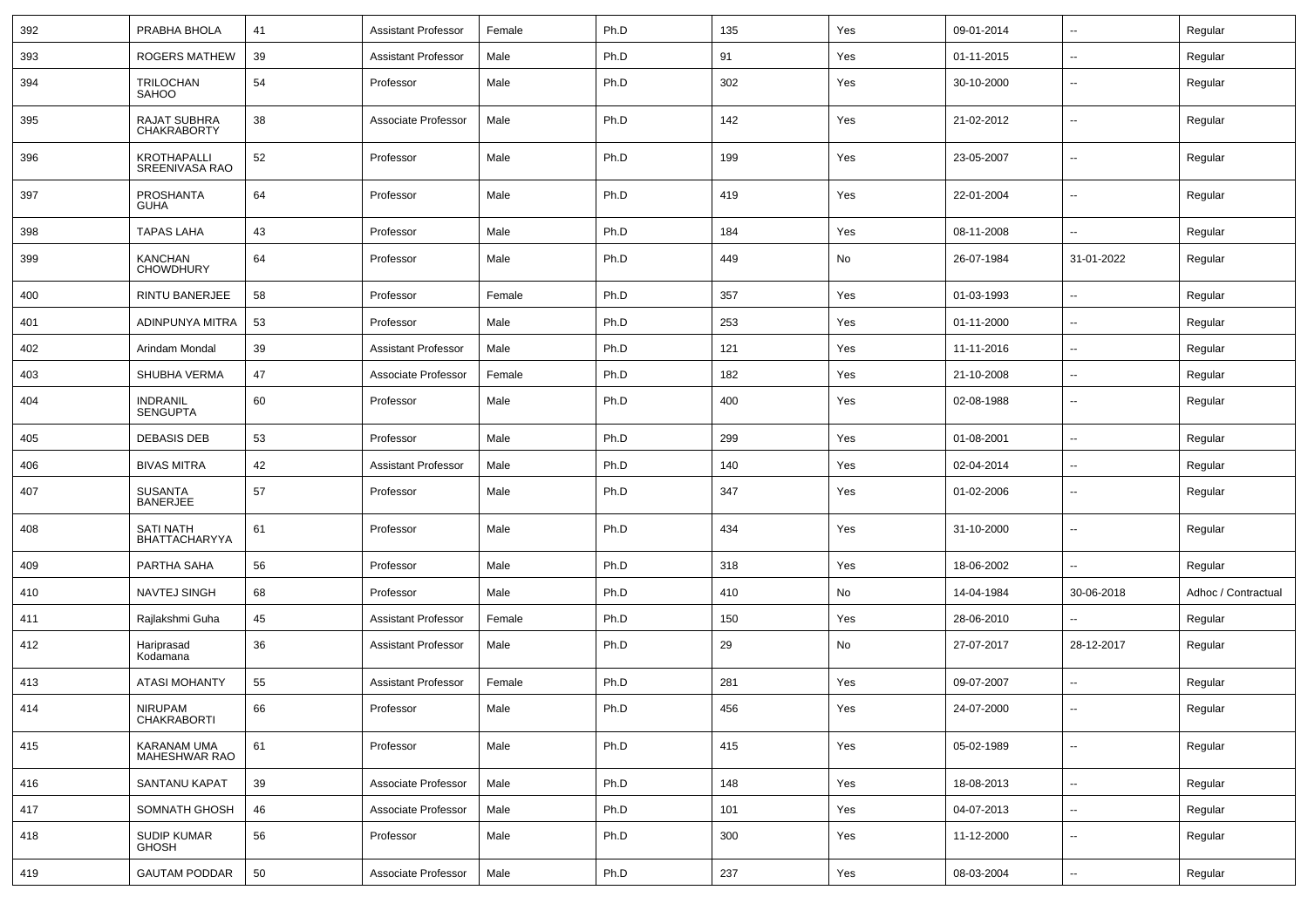| 420 | JYOTIRMOY<br>CHATTERJEE            | 64     | Professor                  | Male | Ph.D | 379 | Yes | 08-05-2007 | $\mathbf{u}$             | Regular             |
|-----|------------------------------------|--------|----------------------------|------|------|-----|-----|------------|--------------------------|---------------------|
| 421 | <b>SUJIT KUMAR</b><br>DASH         | 50     | Professor                  | Male | Ph.D | 247 | Yes | 30-05-2012 | $\sim$                   | Regular             |
| 422 | <b>BISWAJIT MAITI</b>              | 64     | Professor                  | Male | Ph.D | 431 | Yes | 08-08-1985 | $\sim$                   | Regular             |
| 423 | SATYAHARI DEY                      | 64     | Professor                  | Male | Ph.D | 357 | Yes | 10-03-1993 | $\sim$                   | Regular             |
| 424 | SOUMYA KANTI<br><b>GHOSH</b>       | 53     | Professor                  | Male | Ph.D | 298 | Yes | 02-02-1999 | $\overline{\phantom{a}}$ | Regular             |
| 425 | DAMODAR MAITY                      | 51     | Professor                  | Male | Ph.D | 269 | Yes | 19-07-2007 | $\overline{\phantom{a}}$ | Regular             |
| 426 | <b>MRINAL KUMAR</b><br>MAITI       | 58     | Professor                  | Male | Ph.D | 323 | Yes | 05-01-2009 | $\overline{\phantom{a}}$ | Regular             |
| 427 | DAMODHARA RAO<br><b>MAILAPALLI</b> | 45     | Associate Professor        | Male | Ph.D | 169 | Yes | 28-11-2013 | $\overline{\phantom{a}}$ | Regular             |
| 428 | M P Dikshit                        | 66     | Other                      | Male | Ph.D | 75  | Yes | 08-10-2015 | $\overline{\phantom{a}}$ | Adhoc / Contractual |
| 429 | Somsubhra<br>Chakraborty           | 37     | <b>Assistant Professor</b> | Male | Ph.D | 123 | Yes | 01-09-2016 | $\overline{\phantom{a}}$ | Regular             |
| 430 | Sunil Manohar Dash                 | 34     | <b>Assistant Professor</b> | Male | Ph.D | 92  | Yes | 27-04-2018 | $\mathbf{u}$             | Regular             |
| 431 | Peeyush Soni                       | 41     | Associate Professor        | Male | Ph.D | 185 | Yes | 16-07-2018 | $\mathbf{u}$             | Regular             |
| 432 | Nihar Ranjan Jana                  | 55     | Professor                  | Male | Ph.D | 43  | Yes | 28-05-2018 | $\sim$                   | Regular             |
| 433 | Mohammad Saud<br>Afzal             | 37     | <b>Assistant Professor</b> | Male | Ph.D | 49  | Yes | 23-11-2017 | $\sim$                   | Regular             |
|     |                                    |        |                            |      |      |     |     |            |                          |                     |
| 434 | Prem Chand Pandey                  | 75     | Other                      | Male | Ph.D | 89  | No  | 20-11-2017 | 19-11-2020               | Adhoc / Contractual |
| 435 | Swagato Sanyal                     | 34     | <b>Assistant Professor</b> | Male | Ph.D | 32  | Yes | 04-06-2018 | $\overline{\phantom{a}}$ | Regular             |
| 436 | Basudev Lahiri                     | 40     | <b>Assistant Professor</b> | Male | Ph.D | 133 | Yes | 27-11-2017 |                          | Regular             |
| 437 | Sarang Pendharker                  | 35     | <b>Assistant Professor</b> | Male | Ph.D | 91  | Yes | 18-05-2018 | $\overline{\phantom{a}}$ | Regular             |
| 438 | Sanand Dilip Amita<br>Athalye      | 38     | <b>Assistant Professor</b> | Male | Ph.D | 79  | Yes | 21-05-2018 | --                       | Regular             |
| 439 | Sourav Mitra                       | 34     | <b>Assistant Professor</b> | Male | Ph.D | 62  | Yes | 16-10-2017 | $\overline{\phantom{a}}$ | Regular             |
| 440 | Amlan Dutta                        | 37     | <b>Assistant Professor</b> | Male | Ph.D | 107 | Yes | 18-01-2018 | $\mathbf{u}$             | Regular             |
| 441 | <b>Ritwik Ghoshal</b>              | 34     | <b>Assistant Professor</b> | Male | Ph.D | 79  | Yes | 14-05-2018 | $\sim$                   | Regular             |
| 442 | Changduk Kong                      | 70     | Other                      | Male | Ph.D | 239 | Yes | 29-12-2018 |                          | Adhoc / Contractual |
| 443 | Adway Mitra                        | 35     | Assistant Professor        | Male | Ph.D | 65  | Yes | 01-07-2019 | $\overline{\phantom{a}}$ | Regular             |
| 444 | Banibrata Mukherjee                | 33     | <b>Assistant Professor</b> | Male | Ph.D | 66  | Yes | 27-06-2019 | $\sim$                   | Regular             |
| 445 | Bhaskar Bhaduri                    | 37     | <b>Assistant Professor</b> | Male | Ph.D | 79  | Yes | 30-05-2019 | $\sim$                   | Regular             |
| 446 | Koustuv Ray                        | 32     | <b>Assistant Professor</b> | Male | Ph.D | 36  | Yes | 12-12-2018 | $\sim$                   | Adhoc / Contractual |
| 447 | Monojit Chakraborty                | $37\,$ | <b>Assistant Professor</b> | Male | Ph.D | 60  | Yes | 11-12-2018 | $\sim$                   | Regular             |
| 448 | Parthasarathi<br>Chakraborty       | 44     | Associate Professor        | Male | Ph.D | 168 | Yes | 20-12-2018 | $\sim$                   | Regular             |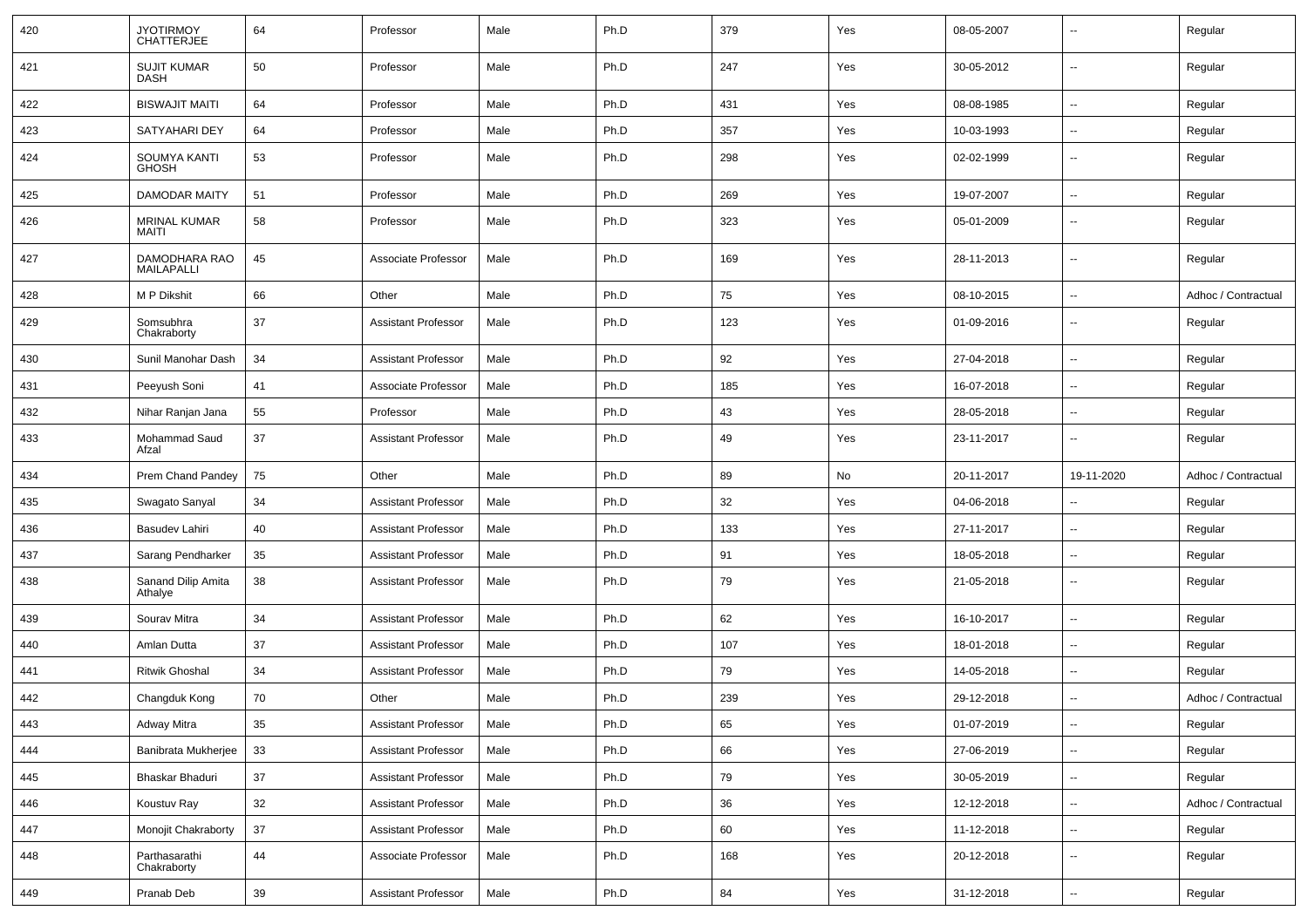| 450 | Tripti Sekhar Datta            | 62 | Other                      | Male   | Ph.D | 89             | Yes | 15-07-2019 | $\overline{\phantom{a}}$ | Adhoc / Contractual |
|-----|--------------------------------|----|----------------------------|--------|------|----------------|-----|------------|--------------------------|---------------------|
| 451 | Abir Das                       | 36 | <b>Assistant Professor</b> | Male   | Ph.D | 72             | Yes | 05-12-2018 | $\overline{\phantom{a}}$ | Regular             |
| 452 | Bhargab Bikram<br>Bhattacharya | 68 | Other                      | Male   | Ph.D | 36             | Yes | 31-12-2018 | $\overline{\phantom{a}}$ | Adhoc / Contractual |
| 453 | Dipankar Dasgupta              | 62 | Other                      | Male   | Ph.D | $\overline{2}$ | No  | 22-10-2018 | 21-12-2018               | Adhoc / Contractual |
| 454 | Mainack Mondal                 | 33 | <b>Assistant Professor</b> | Male   | Ph.D | 40             | Yes | 09-07-2019 | --                       | Regular             |
| 455 | Saurabh Bagchi                 | 47 | Other                      | Male   | Ph.D | 11             | No  | 01-10-2018 | 31-08-2020               | Adhoc / Contractual |
| 456 | Sajal Kumar Das                | 61 | Other                      | Male   | Ph.D | 24             | No  | 25-06-2019 | 30-06-2021               | Adhoc / Contractual |
| 457 | Ashish Ranjan Hota             | 31 | <b>Assistant Professor</b> | Male   | Ph.D | 58             | Yes | 21-01-2019 |                          | Regular             |
| 458 | Tangali S<br>Sudarshan         | 71 | Other                      | Male   | Ph.D | 567            | No  | 07-03-2019 | 30-06-2021               | Adhoc / Contractual |
| 459 | Shamik Chowdhury               | 33 | <b>Assistant Professor</b> | Male   | Ph.D | 43             | Yes | 05-05-2020 | $\overline{\phantom{a}}$ | Regular             |
| 460 | Kaushal Kumar<br><b>Bhagat</b> | 33 | <b>Assistant Professor</b> | Male   | Ph.D | 51             | Yes | 29-08-2018 | $\overline{\phantom{a}}$ | Regular             |
| 461 | Manjira Sinha                  | 33 | <b>Assistant Professor</b> | Female | Ph.D | 61             | Yes | 06-11-2018 | --                       | Regular             |
| 462 | Asoknath Chatterjee            | 73 | Other                      | Male   | Ph.D | 533            | No  | 21-01-2019 | 21-06-2021               | Adhoc / Contractual |
| 463 | Soumyanath<br>Chatterjee       | 58 | Other                      | Male   | Ph.D | 33             | No  | 02-04-2019 | 30-11-2021               | Adhoc / Contractual |
| 464 | Nilanjan Das<br>Chakladar      | 35 | <b>Assistant Professor</b> | Male   | Ph.D | 92             | Yes | 01-04-2019 | $\overline{\phantom{a}}$ | Regular             |
| 465 | Rakesh Kumar                   | 36 | <b>Assistant Professor</b> | Male   | Ph.D | 67             | Yes | 29-05-2019 | $\overline{\phantom{a}}$ | Regular             |
| 466 | Budhaditya<br>Mukherjee        | 36 | <b>Assistant Professor</b> | Male   | Ph.D | 89             | Yes | 10-07-2019 | $\overline{\phantom{a}}$ | Regular             |
| 467 | Debashree Guha<br>Adhya        | 39 | <b>Assistant Professor</b> | Female | Ph.D | 119            | Yes | 07-08-2018 | $\overline{\phantom{a}}$ | Regular             |
| 468 | Gorachand Dutta                | 33 | <b>Assistant Professor</b> | Male   | Ph.D | 78             | Yes | 11-06-2019 | $\overline{\phantom{a}}$ | Regular             |
| 469 | Marc J Madou                   | 68 | Other                      | Male   | Ph.D | 37             | Yes | 19-11-2018 | $\sim$                   | Adhoc / Contractual |
| 470 | Prasana Kumar<br>Sahoo         | 38 | <b>Assistant Professor</b> | Male   | Ph.D | 101            | Yes | 11-07-2019 | $\overline{\phantom{a}}$ | Regular             |
| 471 | Vidya Kochat                   | 34 | <b>Assistant Professor</b> | Female | Ph.D | 82             | Yes | 13-02-2019 | $\overline{\phantom{a}}$ | Regular             |
| 472 | Chandra Sekhar<br>Tiwary       | 35 | <b>Assistant Professor</b> | Male   | Ph.D | 88             | Yes | 16-08-2018 | --                       | Regular             |
| 473 | Satish Kumar<br>Ajmani         | 62 | Other                      | Male   | Ph.D | 23             | No  | 14-06-2019 | 13-06-2021               | Adhoc / Contractual |
| 474 | Partha Sarathi<br>Ghosal       | 42 | <b>Assistant Professor</b> | Male   | Ph.D | 46             | Yes | 01-02-2019 | $\overline{\phantom{a}}$ | Regular             |
| 475 | Saumik<br>Bhattacharya         | 31 | <b>Assistant Professor</b> | Male   | Ph.D | 35             | Yes | 16-09-2019 | $\overline{\phantom{a}}$ | Regular             |
| 476 | Amitalok Jayant<br>Budkuley    | 35 | <b>Assistant Professor</b> | Male   | Ph.D | 27             | Yes | 09-11-2019 | $\overline{\phantom{a}}$ | Regular             |
| 477 | Purbarun Dhar                  | 31 | <b>Assistant Professor</b> | Male   | Ph.D | 28             | Yes | 26-08-2019 | $\overline{\phantom{a}}$ | Regular             |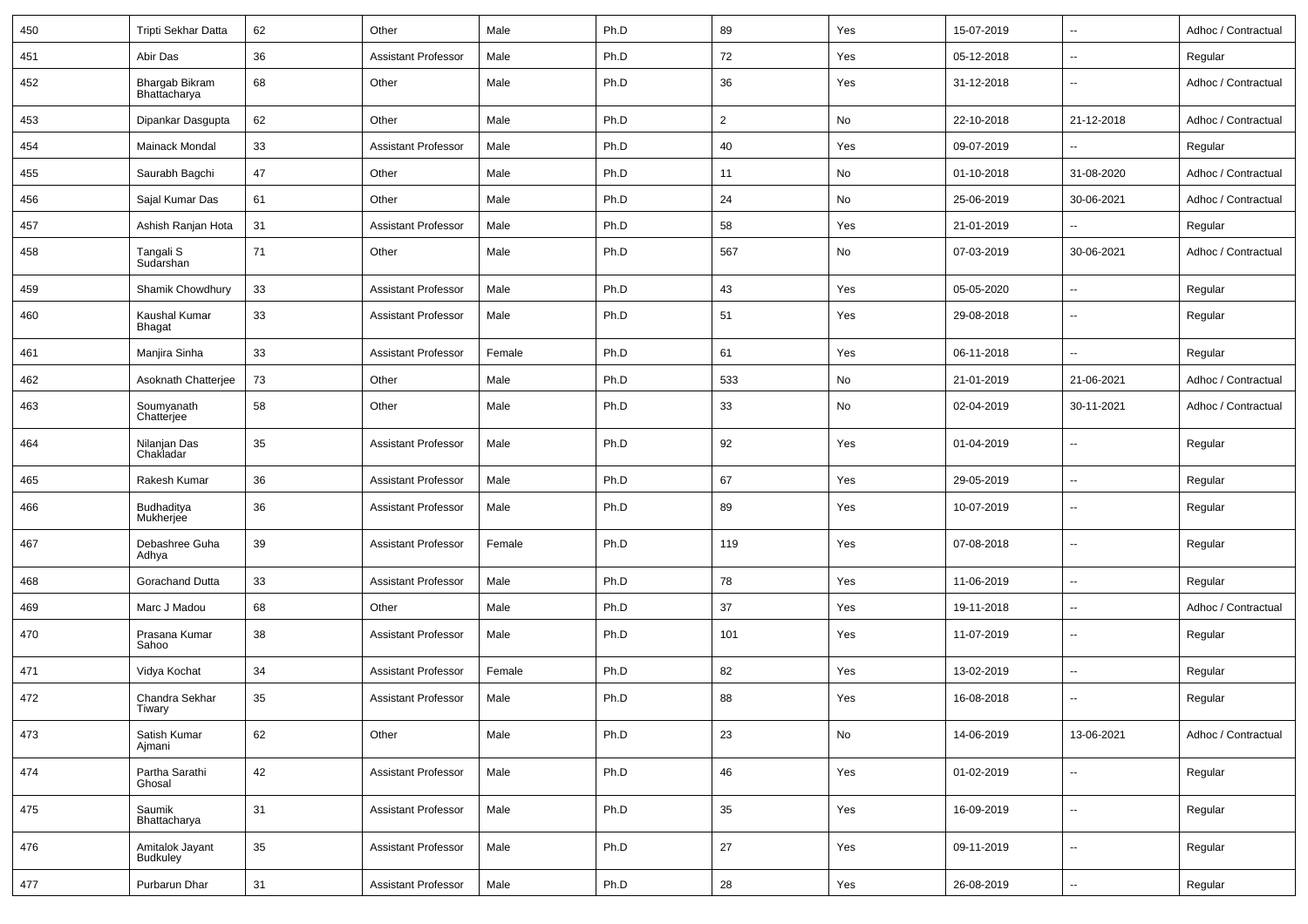| 478 | Sudeshna Kolay                    | 31 | <b>Assistant Professor</b> | Female | Ph.D | 25  | Yes | 29-11-2019 | $\sim$                   | Regular             |
|-----|-----------------------------------|----|----------------------------|--------|------|-----|-----|------------|--------------------------|---------------------|
| 479 | Aurobinda Routray                 | 53 | Professor                  | Male   | Ph.D | 269 | Yes | 23-07-1999 | $\sim$                   | Regular             |
| 480 | Debashis Mandal                   | 40 | <b>Assistant Professor</b> | Male   | Ph.D | 21  | Yes | 20-03-2020 | $\sim$                   | Regular             |
| 481 | Shambhu Sau                       | 38 | <b>Assistant Professor</b> | Male   | Ph.D | 24  | Yes | 05-12-2019 | $\overline{\phantom{a}}$ | Regular             |
| 482 | Sunita Mishra                     | 31 | <b>Assistant Professor</b> | Female | Ph.D | 31  | Yes | 03-02-2020 | $\overline{\phantom{a}}$ | Adhoc / Contractual |
| 483 | Swambabu Varanasi                 | 38 | <b>Assistant Professor</b> | Male   | Ph.D | 18  | Yes | 04-06-2020 | $\sim$                   | Regular             |
| 484 | Arun Kumar<br>Majumder            | 56 | Professor                  | Male   | Ph.D | 136 | Yes | 17-08-2010 | $\sim$                   | Regular             |
| 485 | Shantanu Kumar<br>Patel           | 42 | <b>Assistant Professor</b> | Male   | Ph.D | 28  | Yes | 13-08-2019 | $\sim$                   | Regular             |
| 486 | <b>Islavath Sreenivasa</b><br>Rao | 35 | <b>Assistant Professor</b> | Male   | Ph.D | 23  | Yes | 31-01-2020 | $\mathbf{u}$             | Regular             |
| 487 | <b>Bhaskar Roy</b>                | 70 | Other                      | Male   | Ph.D | 23  | Yes | 14-10-2019 | $\sim$                   | Adhoc / Contractual |
| 488 | Arijit Mondal                     | 41 | <b>Assistant Professor</b> | Male   | Ph.D | 19  | Yes | 16-12-2019 | $\sim$                   | Regular             |
| 489 | Arnab Sarkar                      | 43 | Associate Professor        | Male   | Ph.D | 24  | Yes | 16-12-2019 | $\sim$                   | Regular             |
| 490 | Tanusree Dutta                    | 45 | Associate Professor        | Female | Ph.D | 15  | No  | 06-08-2019 | 16-11-2020               | Regular             |
| 491 | <b>Titash Mondal</b>              | 35 | <b>Assistant Professor</b> | Male   | Ph.D | 21  | Yes | 04-03-2020 | $\overline{\phantom{a}}$ | Regular             |
| 492 | Chenna Rao Borra                  | 40 | <b>Assistant Professor</b> | Male   | Ph.D | 26  | Yes | 01-10-2019 | $\sim$                   | Regular             |
| 493 | Subramaniam<br>Neelamani          | 61 | Other                      | Male   | Ph.D | 22  | Yes | 01-08-2019 | $\sim$                   | Adhoc / Contractual |
| 494 | Sanjay Bhattacharya               | 50 | Other                      | Male   | Ph.D | 25  | Yes | 13-11-2019 | $\sim$                   | Adhoc / Contractual |
| 495 | Sanjoy Chatterjee                 | 48 | Other                      | Male   | Ph.D | 25  | Yes | 13-11-2019 | $\sim$                   | Adhoc / Contractual |
| 496 | Jayanta Das                       | 48 | Other                      | Male   | Ph.D | 25  | Yes | 13-11-2019 | $\sim$                   | Adhoc / Contractual |
| 497 | Rimpa Basu Achari                 | 49 | Other                      | Female | Ph.D | 25  | Yes | 13-11-2019 | $\mathbf{u}$             | Adhoc / Contractual |
| 498 | Soumendranath Ray                 | 57 | Other                      | Male   | Ph.D | 25  | Yes | 13-11-2019 | $\overline{\phantom{a}}$ | Adhoc / Contractual |
| 499 | <b>Indranil Mallick</b>           | 44 | Other                      | Male   | Ph.D | 25  | Yes | 13-11-2019 | $\sim$                   | Adhoc / Contractual |
| 500 | Jitendra Kumar Jha                | 45 | Associate Professor        | Male   | Ph.D | 101 | Yes | 08-07-2013 | $\sim$                   | Regular             |
| 501 | Sri Krishna Kumar                 | 40 | Associate Professor        | Male   | Ph.D | 64  | Yes | 07-08-2016 | $\sim$                   | Regular             |
| 502 | Pradip Kumar Ray                  | 65 | Professor                  | Male   | Ph.D | 387 | No  | 29-03-1989 | 30-06-2021               | Regular             |
| 503 | Jhareswar Maiti                   | 50 | Professor                  | Male   | Ph.D | 216 | Yes | 09-12-2003 | $\overline{\phantom{a}}$ | Regular             |
| 504 | Sarada Prasad<br>Sarmah           | 56 | Professor                  | Male   | Ph.D | 205 | Yes | 22-11-2004 | $\overline{\phantom{a}}$ | Regular             |
| 505 | <b>Biswajit Mahanty</b>           | 60 | Professor                  | Male   | Ph.D | 373 | Yes | 19-11-1990 | $\sim$                   | Regular             |
| 506 | Sayak<br>Roychowdhury             | 35 | Assistant Professor        | Male   | Ph.D | 41  | Yes | 30-07-2018 | $\overline{\phantom{a}}$ | Regular             |
| 507 | Mamata Jenamani                   | 54 | Professor                  | Female | Ph.D | 197 | Yes | 05-07-2005 | $\overline{\phantom{a}}$ | Regular             |
| 508 | Goutam Sen                        | 34 | <b>Assistant Professor</b> | Male   | Ph.D | 41  | Yes | 22-07-2018 | $\sim$                   | Regular             |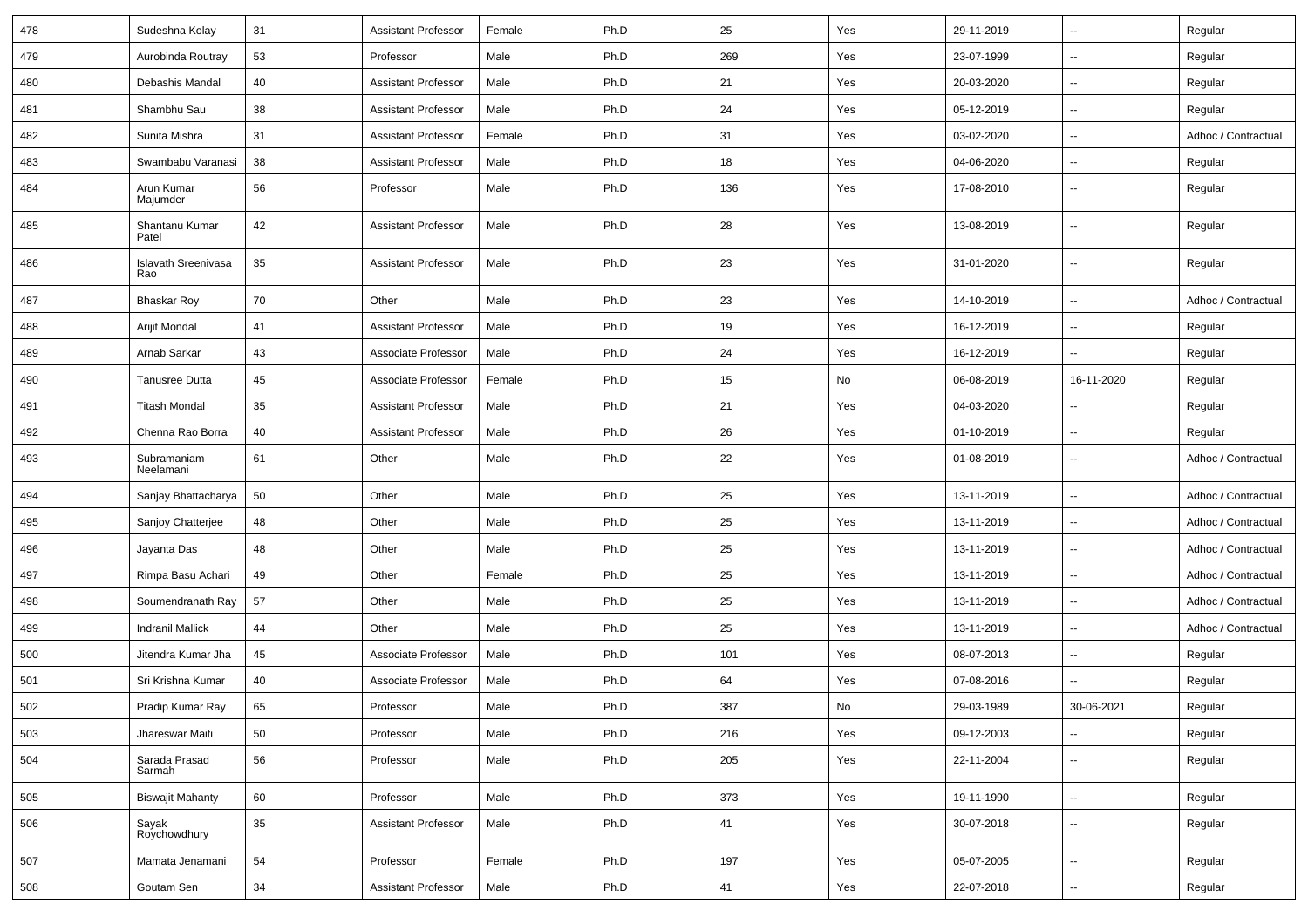| 509 | Manoj Kumar Tiwari                  | 58     | Professor                  | Male   | Ph.D | 173 | Yes | 10-07-2007 | $\overline{\phantom{a}}$ | Regular             |
|-----|-------------------------------------|--------|----------------------------|--------|------|-----|-----|------------|--------------------------|---------------------|
| 510 | Jitesh J Thakkar                    | 44     | Associate Professor        | Male   | Ph.D | 132 | Yes | 10-06-2016 | $\overline{\phantom{a}}$ | Regular             |
| 511 | O Bala Krishna                      | 68     | Other                      | Male   | Ph.D | 54  | Yes | 28-06-2017 | Ξ.                       | Adhoc / Contractual |
| 512 | <b>Balagopal G Menon</b>            | 39     | <b>Assistant Professor</b> | Male   | Ph.D | 30  | Yes | 07-06-2019 | $\overline{\phantom{a}}$ | Regular             |
| 513 | Akhilesh Kumar                      | 39     | Associate Professor        | Male   | Ph.D | 76  | Yes | 03-08-2015 | $\overline{\phantom{a}}$ | Regular             |
| 514 | Hema Bora                           | 32     | Other                      | Female | Ph.D | 30  | Yes | 03-07-2019 | Ξ.                       | Other               |
| 515 | Suman Kumar Ray                     | 32     | Other                      | Male   | Ph.D | 30  | Yes | 01-04-2019 | Щ,                       | Other               |
| 516 | Soumya<br>Bhattacharya              | 31     | Other                      | Male   | Ph.D | 33  | Yes | 01-03-2019 | $\overline{\phantom{a}}$ | Other               |
| 517 | Pavithra M                          | 32     | Other                      | Female | Ph.D | 30  | Yes | 03-06-2019 | Щ,                       | Other               |
| 518 | Mukilan M                           | 30     | Other                      | Male   | Ph.D | 28  | Yes | 05-09-2019 | Ξ.                       | Other               |
| 519 | Somasri Hazra                       | 31     | Other                      | Female | Ph.D | 30  | Yes | 02-05-2019 | $\overline{\phantom{a}}$ | Other               |
| 520 | Nitai Chandra Adak                  | 32     | Other                      | Male   | Ph.D | 31  | Yes | 04-04-2019 | $\overline{\phantom{a}}$ | Other               |
| 521 | Sayan Das                           | 34     | Other                      | Male   | Ph.D | 30  | Yes | 10-06-2019 | $\mathbf{u}$             | Other               |
| 522 | Saravanan V                         | 32     | Other                      | Male   | Ph.D | 31  | Yes | 01-04-2019 | Ξ.                       | Other               |
| 523 | <b>Olivier Bochet</b>               | 32     | Other                      | Male   | Ph.D | 19  | Yes | 20-07-2019 | $\overline{\phantom{a}}$ | Other               |
| 524 | Arka Bhowmik                        | 35     | Other                      | Male   | Ph.D | 31  | Yes | 04-03-2019 | Ξ.                       | Other               |
| 525 | Lipika Rani Bairi                   | 30     | Other                      | Female | Ph.D | 30  | Yes | 03-06-2019 | $\overline{\phantom{a}}$ | Other               |
| 526 | Prasanta Jana                       | 30     | Other                      | Male   | Ph.D | 31  | Yes | 02-05-2019 | $\overline{\phantom{a}}$ | Other               |
| 527 | Debmallya Das                       | 35     | Other                      | Male   | Ph.D | 31  | Yes | 03-04-2019 | Ξ.                       | Other               |
| 528 | Asish Ganguly                       | 53     | Associate Professor        | Male   | Ph.D | 138 | Yes | 01-06-2010 | Ξ.                       | Regular             |
| 529 | Anuradha Choudry                    | 44     | <b>Assistant Professor</b> | Female | Ph.D | 61  | Yes | 11-11-2016 | $\overline{\phantom{a}}$ | Regular             |
| 530 | Somnath Bharadwaj                   | 56     | Professor                  | Male   | Ph.D | 285 | Yes | 30-03-1998 | $\overline{\phantom{a}}$ | Regular             |
| 531 | Prateep Chakraborty                 | 35     | <b>Assistant Professor</b> | Male   | Ph.D | 36  | Yes | 05-12-2018 | $\overline{\phantom{a}}$ | Regular             |
| 532 | Debabrata<br>Mukherjee              | 37     | <b>Assistant Professor</b> | Male   | Ph.D | 15  | Yes | 01-03-2018 | $\overline{\phantom{a}}$ | Regular             |
| 533 | Rajakumar<br>Ananthakrishnan        | 45     | Professor                  | Male   | Ph.D | 156 | Yes | 29-12-2008 | $\overline{\phantom{a}}$ | Regular             |
| 534 | Gourishankar S<br>Hiremath          | $39\,$ | Associate Professor        | Male   | Ph.D | 99  | Yes | 09-09-2013 | Щ,                       | Regular             |
| 535 | Sunandan Ghosh                      | 39     | Assistant Professor        | Male   | Ph.D | 29  | Yes | 29-07-2019 | u.                       | Regular             |
| 536 | <b>Biplab Datta</b>                 | 52     | Associate Professor        | Male   | Ph.D | 215 | Yes | 28-01-2004 | Ц.                       | Regular             |
| 537 | Maruthi Manoj<br><b>Brundavanam</b> | 39     | <b>Assistant Professor</b> | Male   | Ph.D | 100 | Yes | 22-08-2013 | Ц.                       | Regular             |
| 538 | Krishna Kumar                       | 61     | Professor                  | Male   | Ph.D | 228 | Yes | 17-12-2002 | Щ,                       | Regular             |
| 539 | P V S N Murthy                      | 50     | Professor                  | Male   | Ph.D | 232 | Yes | 13-08-2002 | ₩,                       | Regular             |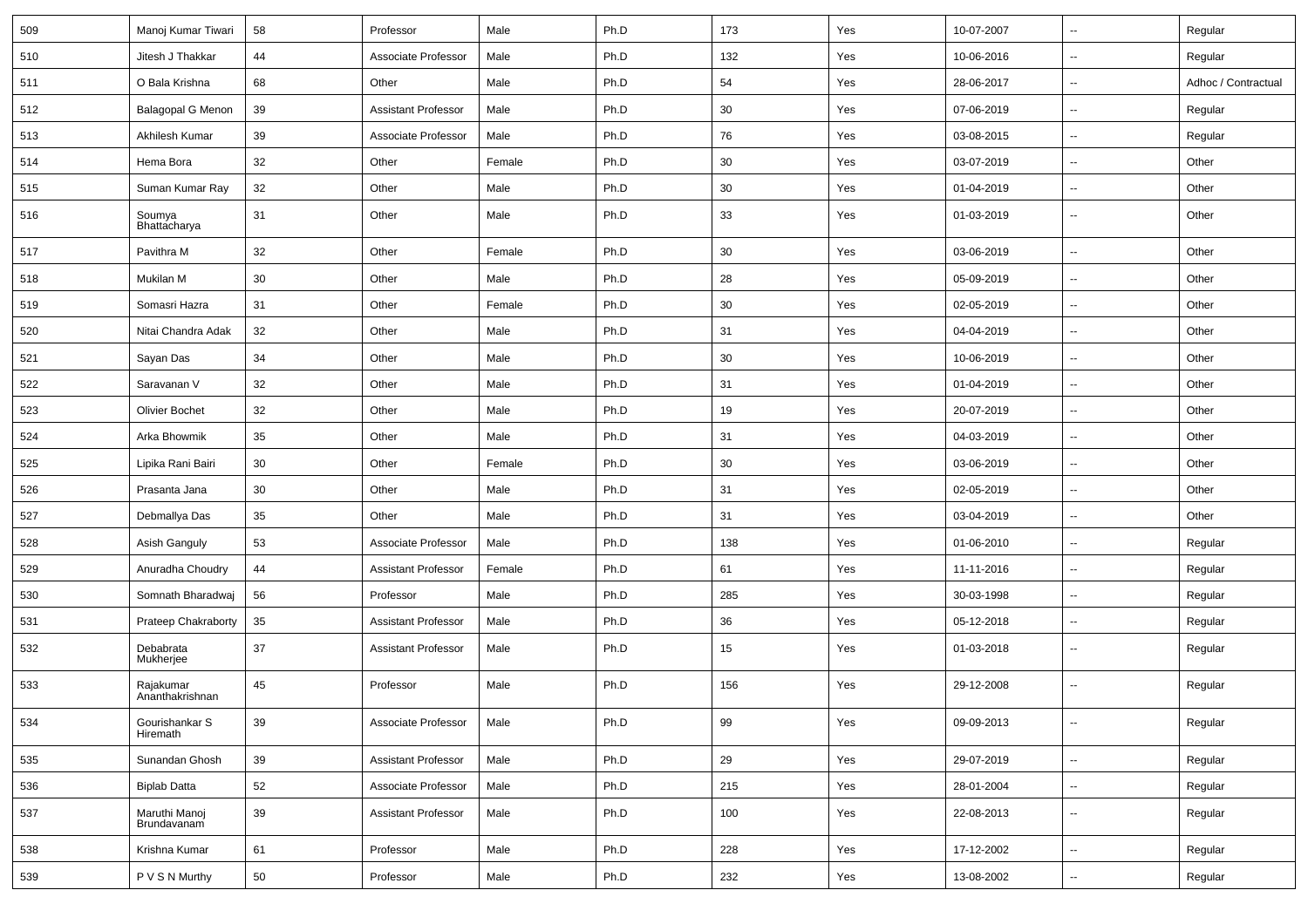| 540 | Dripta Piplai Mondal             | 39     | <b>Assistant Professor</b> | Female | Ph.D | 44  | Yes | 19-04-2018 | $\overline{\phantom{a}}$ | Regular             |
|-----|----------------------------------|--------|----------------------------|--------|------|-----|-----|------------|--------------------------|---------------------|
| 541 | Swagata Dasgupta                 | 58     | Professor                  | Female | Ph.D | 315 | Yes | 01-09-1995 | $\overline{\phantom{a}}$ | Regular             |
| 542 | Suneel Kumar<br>Srivastava       | 66     | Professor                  | Male   | Ph.D | 23  | No  | 01-12-2019 | 11-11-2021               | Adhoc / Contractual |
| 543 | Pratim Kumar<br>Chattaraj        | 63     | Professor                  | Male   | Ph.D | 396 | Yes | 30-12-1988 | $\overline{\phantom{a}}$ | Regular             |
| 544 | Ravikant Vadlamani               | 57     | Professor                  | Male   | Ph.D | 90  | Yes | 16-06-2014 | $\overline{\phantom{a}}$ | Regular             |
| 545 | Tanmaya Pathak                   | 63     | Professor                  | Male   | Ph.D | 247 | Yes | 02-05-2001 | $\overline{\phantom{a}}$ | Regular             |
| 546 | Manish A Mamtani                 | 50     | Professor                  | Male   | Ph.D | 266 | Yes | 27-10-1999 | $\sim$                   | Regular             |
| 547 | Saini Das                        | 39     | <b>Assistant Professor</b> | Female | Ph.D | 64  | Yes | 31-08-2016 | $\overline{\phantom{a}}$ | Regular             |
| 548 | Poornachandra<br>Sekhar Burada   | 41     | Associate Professor        | Male   | Ph.D | 84  | Yes | 01-12-2014 | $\overline{\phantom{a}}$ | Regular             |
| 549 | Achintya Dhar                    | 59     | Professor                  | Male   | Ph.D | 335 | Yes | 04-01-1994 | Щ,                       | Regular             |
| 550 | Santanu Panda                    | 38     | <b>Assistant Professor</b> | Male   | Ph.D | 42  | Yes | 27-06-2018 | $\sim$                   | Regular             |
| 551 | Barnali Nag                      | 51     | <b>Assistant Professor</b> | Female | Ph.D | 85  | Yes | 26-11-2014 | $\overline{\phantom{a}}$ | Regular             |
| 552 | Ipsita Mandal                    | 37     | <b>Assistant Professor</b> | Female | Ph.D | 9   | Yes | 22-12-2016 | $\overline{\phantom{a}}$ | Regular             |
| 553 | Sabyasachi Maiti                 | 42     | <b>Assistant Professor</b> | Male   | Ph.D | 97  | Yes | 08-11-2013 | $\sim$                   | Regular             |
| 554 | Shivakiran B N<br><b>Bhaktha</b> | 41     | Associate Professor        | Male   | Ph.D | 120 | Yes | 19-12-2011 | $\overline{\phantom{a}}$ | Regular             |
| 555 | C Retna Raj                      | 51     | Professor                  | Male   | Ph.D | 232 | Yes | 27-08-2002 | ÷.                       | Regular             |
| 556 | Tarun Sharma                     | 35     | <b>Assistant Professor</b> | Male   | Ph.D | 10  | No  | 24-06-2020 | 11-05-2021               | Regular             |
| 557 | Nilmoni Sarkar                   | 56     | Professor                  | Male   | Ph.D | 277 | Yes | 29-06-1998 | $\overline{\phantom{a}}$ | Regular             |
| 558 | Tarak Nath<br>Mazumder           | 43     | Associate Professor        | Male   | Ph.D | 207 | Yes | 07-09-2004 | $\overline{\phantom{a}}$ | Regular             |
| 559 | Somnath<br>Bhattacharyya         | 58     | Professor                  | Male   | Ph.D | 346 | Yes | 01-02-1993 | --                       | Regular             |
| 560 | Partha Roy<br>Chaudhuri          | 55     | Professor                  | Male   | Ph.D | 211 | Yes | 13-05-2004 | $\overline{\phantom{a}}$ | Regular             |
| 561 | Adrijit Goswami                  | 59     | Professor                  | Male   | Ph.D | 348 | Yes | 30-12-1992 | Ξ.                       | Regular             |
| 562 | T Raja Sekhar                    | 41     | Associate Professor        | Male   | Ph.D | 100 | Yes | 19-08-2013 | Ξ.                       | Regular             |
| 563 | Priyanka Dey                     | $33\,$ | Assistant Professor        | Female | Ph.D | 31  | Yes | 30-05-2019 |                          | Adhoc / Contractual |
| 564 | Prabina Rajib                    | 53     | Professor                  | Female | Ph.D | 252 | Yes | 15-12-2000 | Щ,                       | Regular             |
| 565 | Narayan Dhuleep<br>Pradeep Singh | 46     | Professor                  | Male   | Ph.D | 173 | Yes | 11-07-2007 | Щ,                       | Regular             |
| 566 | Rabindra Kumar<br>Pradhan        | 48     | Associate Professor        | Male   | Ph.D | 170 | Yes | 01-10-2007 | ц.                       | Regular             |
| 567 | Sudha Agrahari                   | 39     | <b>Assistant Professor</b> | Female | Ph.D | 98  | Yes | 31-10-2013 | ц.                       | Regular             |
| 568 | M Vimala Rani                    | 38     | <b>Assistant Professor</b> | Female | Ph.D | 32  | Yes | 18-04-2019 | $\sim$                   | Regular             |
| 569 | Pulak Mishra                     | 50     | Professor                  | Male   | Ph.D | 174 | Yes | 08-06-2007 | $\sim$                   | Regular             |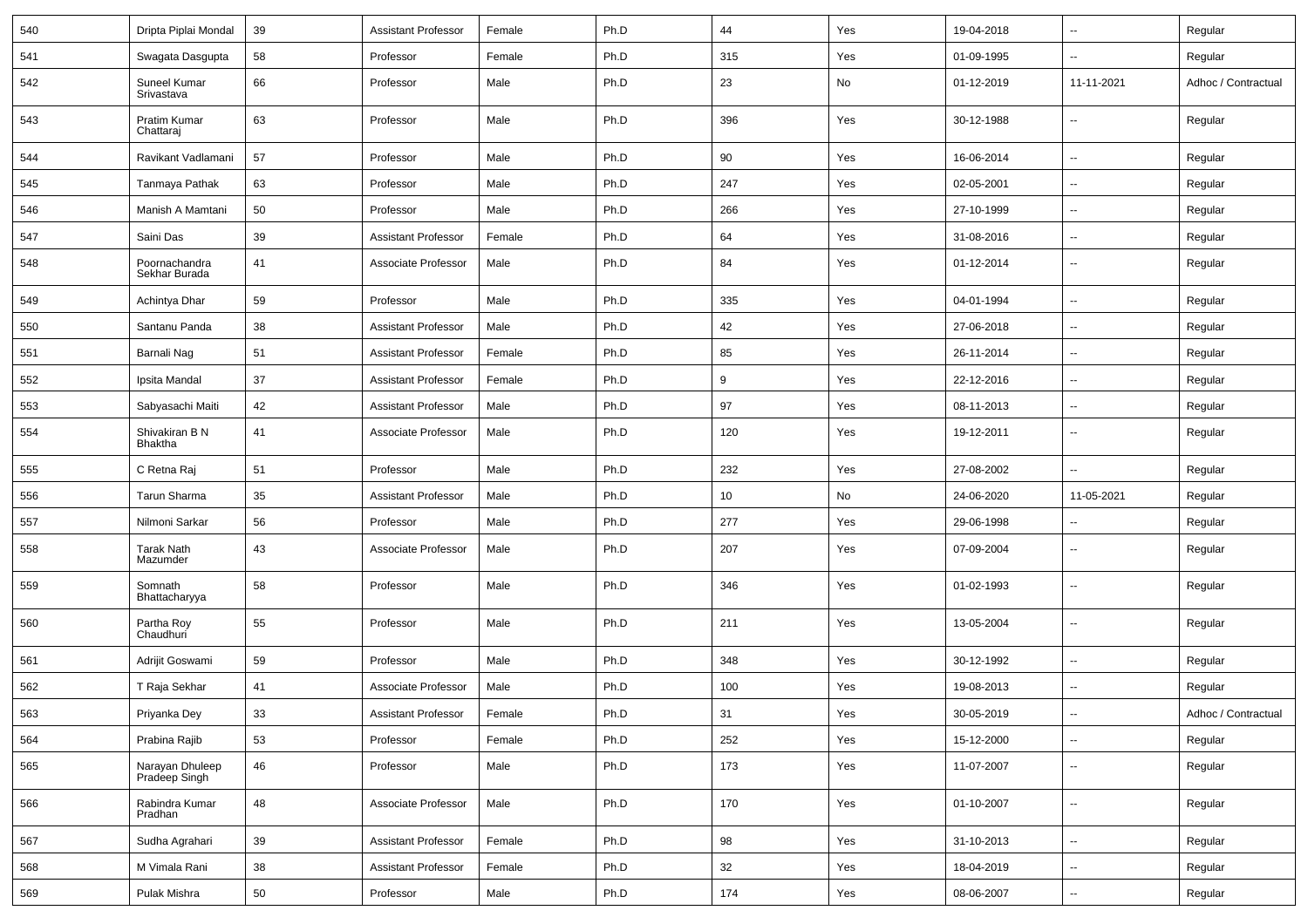| 570 | Prasanta Kumar<br>Datta            | 56 | Professor                  | Male   | Ph.D   | 254 | Yes | 30-10-2000 | --                       | Regular             |
|-----|------------------------------------|----|----------------------------|--------|--------|-----|-----|------------|--------------------------|---------------------|
| 571 | Arun Singh                         | 42 | Associate Professor        | Male   | Ph.D   | 107 | Yes | 25-01-2013 | $\overline{\phantom{a}}$ | Regular             |
| 572 | Ajay Kumar Singh                   | 53 | Professor                  | Male   | Ph.D   | 209 | Yes | 19-07-2004 | н.                       | Regular             |
| 573 | Arindam Basu                       | 45 | Professor                  | Male   | M.Tech | 176 | Yes | 25-04-2007 | -−                       | Regular             |
| 574 | Siddhartha<br>Chattopadhyay        | 42 | <b>Assistant Professor</b> | Male   | Ph.D   | 88  | Yes | 05-08-2014 | --                       | Regular             |
| 575 | Debamalya<br>Banerjee <sup>®</sup> | 40 | <b>Assistant Professor</b> | Male   | Ph.D   | 96  | Yes | 10-12-2013 | --                       | Regular             |
| 576 | <b>Bimal Kishore</b><br>Sahoo      | 39 | <b>Assistant Professor</b> | Male   | Ph.D   | 98  | Yes | 01-10-2013 | $\overline{a}$           | Regular             |
| 577 | Ganesan Mani                       | 51 | Professor                  | Male   | Ph.D   | 178 | Yes | 01-02-2007 | $\overline{\phantom{a}}$ | Regular             |
| 578 | Somnath Sen                        | 66 | Associate Professor        | Male   | Ph.D   | 388 | Yes | 22-04-1987 | --                       | Regular             |
| 579 | Sugata Pratik<br>Khastgir          | 54 | Professor                  | Male   | Ph.D   | 254 | Yes | 30-10-2000 | $\overline{\phantom{a}}$ | Regular             |
| 580 | Haimanti Banerji                   | 42 | Associate Professor        | Female | Ph.D   | 137 | Yes | 12-07-2010 | Ξ.                       | Regular             |
| 581 | Rupanwita Gayen                    | 46 | Associate Professor        | Female | Ph.D   | 180 | Yes | 19-12-2006 | ⊷.                       | Regular             |
| 582 | Sujoy Kanti Ghosh                  | 42 | <b>Assistant Professor</b> | Male   | Ph.D   | 91  | Yes | 29-05-2014 | -−                       | Regular             |
| 583 | Dipak Kumar<br>Goswami             | 46 | Professor                  | Male   | Ph.D   | 96  | Yes | 11-12-2013 | $\overline{\phantom{a}}$ | Regular             |
| 584 | Anindya Sarkar                     | 62 | Professor                  | Male   | Ph.D   | 233 | Yes | 02-07-2002 | $\overline{\phantom{a}}$ | Regular             |
| 585 | Sanjib Kumar Patra                 | 44 | Associate Professor        | Male   | Ph.D   | 120 | Yes | 21-12-2011 | --                       | Regular             |
| 586 | Archana Patnaik                    | 37 | <b>Assistant Professor</b> | Female | Ph.D   | 43  | Yes | 04-05-2018 | --                       | Regular             |
| 587 | Dharmendra Kumar<br>Gupta          | 68 | Professor                  | Male   | Ph.D   | 389 | Yes | 01-02-2018 | $\overline{\phantom{a}}$ | Adhoc / Contractual |
| 588 | <b>Biswajit Mishra</b>             | 62 | Professor                  | Male   | Ph.D   | 401 | Yes | 12-07-1988 | $\mathbf{u}$             | Regular             |
| 589 | Arghya Taraphder                   | 59 | Professor                  | Male   | Ph.D   | 302 | Yes | 31-10-1996 | $\overline{\phantom{a}}$ | Regular             |
| 590 | Sumanta Tewari                     | 47 | Other                      | Male   | Ph.D   | 23  | No  | 03-06-2019 | 02-06-2021               | Adhoc / Contractual |
| 591 | Jitendra Kumar                     | 43 | Professor                  | Male   | Ph.D   | 149 | Yes | 20-07-2009 | --                       | Regular             |
| 592 | Mukkamala<br>Kameshwar Rao         | 44 | Associate Professor        | Male   | Ph.D   | 29  | Yes | 11-07-2019 | --                       | Regular             |
| 593 | Chhanda<br>Chakraborti             | 67 | Other                      | Female | Ph.D   | 23  | No  | 01-02-2019 | 31-01-2021               | Adhoc / Contractual |
| 594 | Chandrani Singh                    | 43 | Associate Professor        | Female | Ph.D   | 107 | Yes | 23-01-2013 | н.                       | Regular             |
| 595 | Nitin Gupta                        | 42 | Associate Professor        | Male   | Ph.D   | 101 | Yes | 22-07-2013 | ш,                       | Regular             |
| 596 | Pratima Panigrahi                  | 53 | Professor                  | Female | Ph.D   | 234 | Yes | 14-06-2002 | н.                       | Regular             |
| 597 | Sanjoy<br>Bandyopadhyay            | 54 | Professor                  | Male   | Ph.D   | 245 | Yes | 16-07-2001 | $\sim$                   | Regular             |
| 598 | Manish<br>Bhattacharjee            | 58 | Professor                  | Male   | Ph.D   | 373 | Yes | 14-11-1990 | $\sim$                   | Regular             |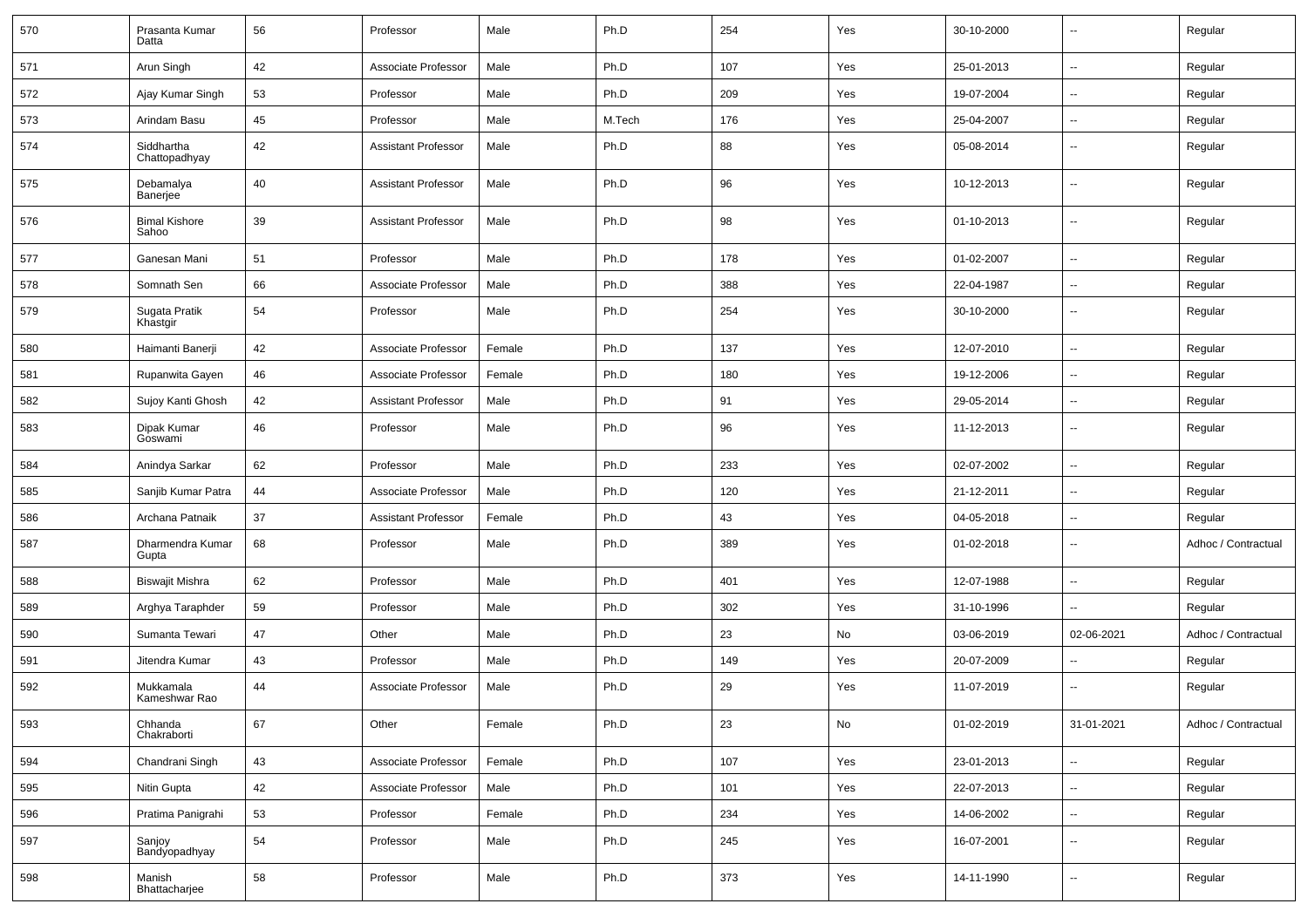| 599 | Amit Upadhyay                    | 36     | Assistant Professor        | Male   | Ph.D | 25  | Yes | 08-09-2019 | $\sim$                   | Regular |
|-----|----------------------------------|--------|----------------------------|--------|------|-----|-----|------------|--------------------------|---------|
| 600 | Sonjoy Majumder                  | 50     | Professor                  | Male   | Ph.D | 169 | Yes | 15-11-2007 | $\overline{\phantom{a}}$ | Regular |
| 601 | Somesh Kumar                     | 55     | Professor                  | Male   | Ph.D | 330 | Yes | 09-06-1994 | $\overline{\phantom{a}}$ | Regular |
| 602 | <b>Bhagirath Behera</b>          | 45     | Professor                  | Male   | Ph.D | 175 | Yes | 03-05-2007 | ۰.                       | Regular |
| 603 | Probal Sengupta                  | 55     | Associate Professor        | Male   | Ph.D | 293 | Yes | 21-07-1997 | $\overline{\phantom{a}}$ | Regular |
| 604 | Mahendra Prasad<br><b>Biswal</b> | 63     | Professor                  | Male   | Ph.D | 401 | Yes | 14-07-1988 | u.                       | Regular |
| 605 | Sanjeev Kumar<br>Srivastava      | 47     | Associate Professor        | Male   | Ph.D | 175 | Yes | 21-05-2007 | u.                       | Regular |
| 606 | Arup Das                         | 42     | Associate Professor        | Male   | Ph.D | 65  | Yes | 17-07-2016 | $\overline{\phantom{a}}$ | Regular |
| 607 | Sayan Kar                        | 55     | Professor                  | Male   | Ph.D | 281 | Yes | 13-07-1998 | $\sim$                   | Regular |
| 608 | Gnaneshwar<br>Nelakanti          | 47     | Associate Professor        | Male   | Ph.D | 180 | Yes | 28-12-2006 | --                       | Regular |
| 609 | Samik Nanda                      | 46     | Professor                  | Male   | Ph.D | 188 | Yes | 03-04-2006 | $\overline{\phantom{a}}$ | Regular |
| 610 | Sandipan Sengupta                | 38     | <b>Assistant Professor</b> | Male   | Ph.D | 65  | Yes | 08-07-2016 | $\overline{\phantom{a}}$ | Regular |
| 611 | Kishor Goswami                   | 50     | Professor                  | Male   | Ph.D | 215 | Yes | 30-01-2004 | $\overline{\phantom{a}}$ | Regular |
| 612 | Umesh Chandra<br>Gupta           | 64     | Professor                  | Male   | Ph.D | 434 | Yes | 30-10-1985 | --                       | Regular |
| 613 | Arjun Mukerji                    | 41     | <b>Assistant Professor</b> | Male   | Ph.D | 44  | Yes | 16-04-2018 | $\overline{\phantom{a}}$ | Regular |
| 614 | Tirtha Sankar Ray                | 39     | Associate Professor        | Male   | Ph.D | 87  | Yes | 08-09-2014 | $\overline{\phantom{a}}$ | Regular |
| 615 | Koeli Ghoshal                    | 48     | Associate Professor        | Female | Ph.D | 178 | Yes | 19-02-2007 | $\sim$                   | Regular |
| 616 | Samit Kumar Ray                  | 60     | Professor                  | Male   | Ph.D | 360 | Yes | 18-12-1991 | ⊷.                       | Regular |
| 617 | Mruganka Kumar<br>Panigrahi      | 57     | Professor                  | Male   | Ph.D | 316 | Yes | 02-08-1995 | ⊷.                       | Regular |
| 618 | Rishabh Rai                      | 34     | Assistant Professor        | Male   | Ph.D | 41  | Yes | 28-07-2018 | u.                       | Regular |
| 619 | William Kumar<br>Mohanty         | 53     | Professor                  | Male   | Ph.D | 224 | Yes | 08-04-2003 | --                       | Regular |
| 620 | Samudra Roy                      | 41     | Associate Professor        | Male   | Ph.D | 100 | Yes | 26-08-2013 | $\overline{a}$           | Regular |
| 621 | Sitikantha Dhurjati<br>Das       | 36     | <b>Assistant Professor</b> | Male   | Ph.D | 48  | Yes | 12-12-2017 | ۰.                       | Regular |
| 622 | Anil Kumar Gupta                 | 60     | Professor                  | Male   | Ph.D | 416 | Yes | 20-04-1987 |                          | Regular |
| 623 | Partha Pratim Jana               | 38     | Associate Professor        | Male   | Ph.D | 81  | Yes | 02-03-2015 | $\sim$                   | Regular |
| 624 | Kamal Lochan<br>Pruseth          | 56     | Associate Professor        | Male   | Ph.D | 136 | Yes | 02-08-2010 | $\sim$                   | Regular |
| 625 | Joykrishna Dey                   | 60     | Professor                  | Male   | Ph.D | 282 | Yes | 16-06-1998 | $\sim$                   | Regular |
| 626 | Ratna Dutta                      | 46     | Associate Professor        | Female | Ph.D | 144 | Yes | 03-12-2009 | $\sim$                   | Regular |
| 627 | Debraj Choudhury                 | 39     | <b>Assistant Professor</b> | Male   | Ph.D | 83  | Yes | 27-01-2015 | $\sim$                   | Regular |
| 628 | Saswat Samay Das                 | $47\,$ | Associate Professor        | Male   | Ph.D | 224 | Yes | 07-04-2003 | $\overline{\phantom{a}}$ | Regular |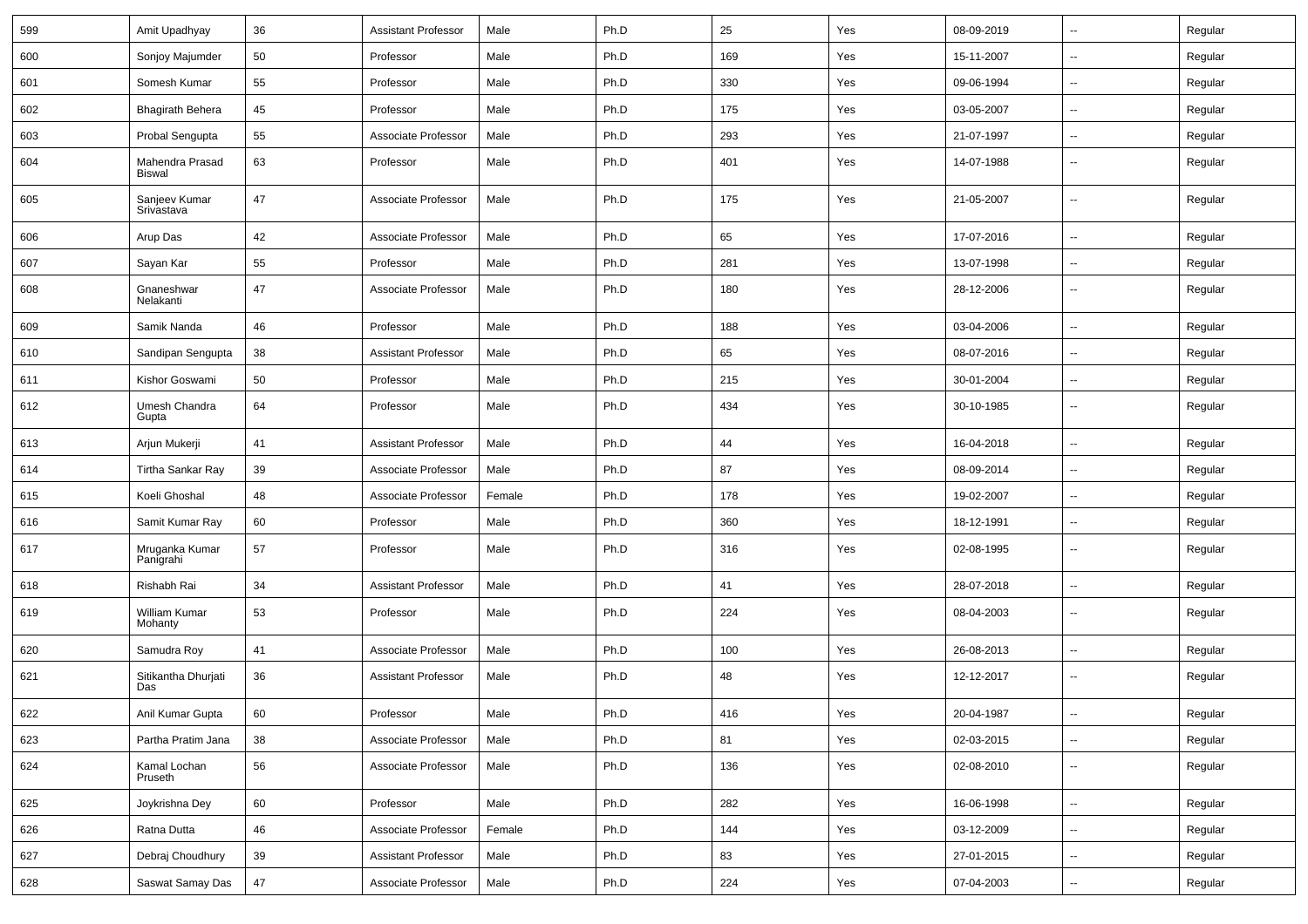| 629 | Suman Kalyan<br>Samanta      | 37 | <b>Assistant Professor</b> | Male   | Ph.D | 41  | Yes | 10-07-2018 | --                       | Regular |
|-----|------------------------------|----|----------------------------|--------|------|-----|-----|------------|--------------------------|---------|
| 630 | Melinda Kumar Bera           | 41 | <b>Assistant Professor</b> | Male   | Ph.D | 95  | Yes | 01-01-2014 | $\overline{\phantom{a}}$ | Regular |
| 631 | Kumar Biradha                | 53 | Professor                  | Male   | Ph.D | 234 | Yes | 27-06-2002 | н.                       | Regular |
| 632 | Sourav<br>Mukhopadhyay       | 46 | Professor                  | Male   | Ph.D | 144 | Yes | 03-12-2009 | $\overline{\phantom{a}}$ | Regular |
| 633 | Bappaditya<br><b>Bhowmik</b> | 41 | Associate Professor        | Male   | Ph.D | 101 | Yes | 29-07-2013 | $\overline{\phantom{a}}$ | Regular |
| 634 | Mousumi Mandal               | 39 | <b>Assistant Professor</b> | Female | Ph.D | 66  | Yes | 15-06-2016 | -−                       | Regular |
| 635 | Abhijit Mukherjee            | 45 | Associate Professor        | Male   | Ph.D | 135 | Yes | 15-09-2010 | $\overline{a}$           | Regular |
| 636 | G P Raja Sekhar              | 50 | Professor                  | Male   | Ph.D | 252 | Yes | 12-11-2000 | --                       | Regular |
| 637 | Amita Pathak<br>Mahanty      | 55 | Professor                  | Female | Ph.D | 259 | Yes | 17-05-2000 | $\sim$                   | Regular |
| 638 | Dewashish<br>Upadhyay        | 43 | Associate Professor        | Male   | Ph.D | 151 | Yes | 18-05-2009 | $\overline{\phantom{a}}$ | Regular |
| 639 | Chandal Nahak                | 55 | Professor                  | Male   | Ph.D | 216 | Yes | 31-12-2003 | Ξ.                       | Regular |
| 640 | Rajarshi Samanta             | 40 | Associate Professor        | Male   | Ph.D | 99  | Yes | 30-09-2013 | ⊷.                       | Regular |
| 641 | H S Komalesha                | 43 | Associate Professor        | Male   | Ph.D | 175 | Yes | 07-05-2007 | -−                       | Regular |
| 642 | Jaydip Barman                | 60 | Professor                  | Male   | Ph.D | 418 | Yes | 20-02-1987 | $\overline{\phantom{a}}$ | Regular |
| 643 | Rajni Kant Pandey            | 57 | Professor                  | Male   | Ph.D | 215 | Yes | 22-01-2004 | --                       | Regular |
| 644 | Amal Kumar Das               | 52 | Associate Professor        | Male   | Ph.D | 211 | Yes | 14-05-2004 | -−                       | Regular |
| 645 | Jitendra Mahakud             | 44 | Professor                  | Male   | Ph.D | 173 | Yes | 02-07-2007 | $\sim$                   | Regular |
| 646 | Vijai Nath Giri              | 61 | Professor                  | Male   | Ph.D | 452 | Yes | 17-04-1984 | $\overline{\phantom{a}}$ | Regular |
| 647 | Bornini Lahiri               | 34 | <b>Assistant Professor</b> | Female | Ph.D | 30  | Yes | 20-06-2019 | -−                       | Regular |
| 648 | Debapriya Biswas             | 43 | <b>Assistant Professor</b> | Female | Ph.D | 163 | Yes | 05-05-2008 | $\overline{a}$           | Regular |
| 649 | Anjali Roy                   | 61 | Professor                  | Female | Ph.D | 397 | Yes | 16-11-1988 | --                       | Regular |
| 650 | Abhijit Bhattacharya         | 66 | Professor                  | Male   | Ph.D | 400 | No  | 12-07-1988 | 31-01-2020               | Regular |
| 651 | Shashi Prakash<br>Sharma     | 59 | Professor                  | Male   | Ph.D | 269 | Yes | 07-12-1999 | $\overline{\phantom{a}}$ | Regular |
| 652 | Abhijeet Chandra             | 38 | <b>Assistant Professor</b> | Male   | Ph.D | 85  | Yes | 10-11-2014 | ۵.                       | Regular |
| 653 | Debashish Sengupta           | 63 | Professor                  | Male   | Ph.D | 373 | Yes | 16-11-1990 | $\sim$                   | Regular |
| 654 | Sajal Dhara                  | 40 | <b>Assistant Professor</b> | Male   | Ph.D | 62  | Yes | 03-10-2016 | $\sim$                   | Regular |
| 655 | Rajesh Kannan                | 36 | <b>Assistant Professor</b> | Male   | Ph.D | 65  | Yes | 13-07-2016 | $\overline{\phantom{a}}$ | Regular |
| 656 | Joy Sen                      | 59 | Professor                  | Male   | Ph.D | 282 | Yes | 01-06-1998 | $\sim$                   | Regular |
| 657 | Saibal Gupta                 | 54 | Professor                  | Male   | Ph.D | 316 | Yes | 14-08-1995 | $\overline{\phantom{a}}$ | Regular |
| 658 | Paresh Nath Singha<br>Roy    | 45 | Professor                  | Male   | Ph.D | 43  | Yes | 28-05-2018 | $\overline{\phantom{a}}$ | Regular |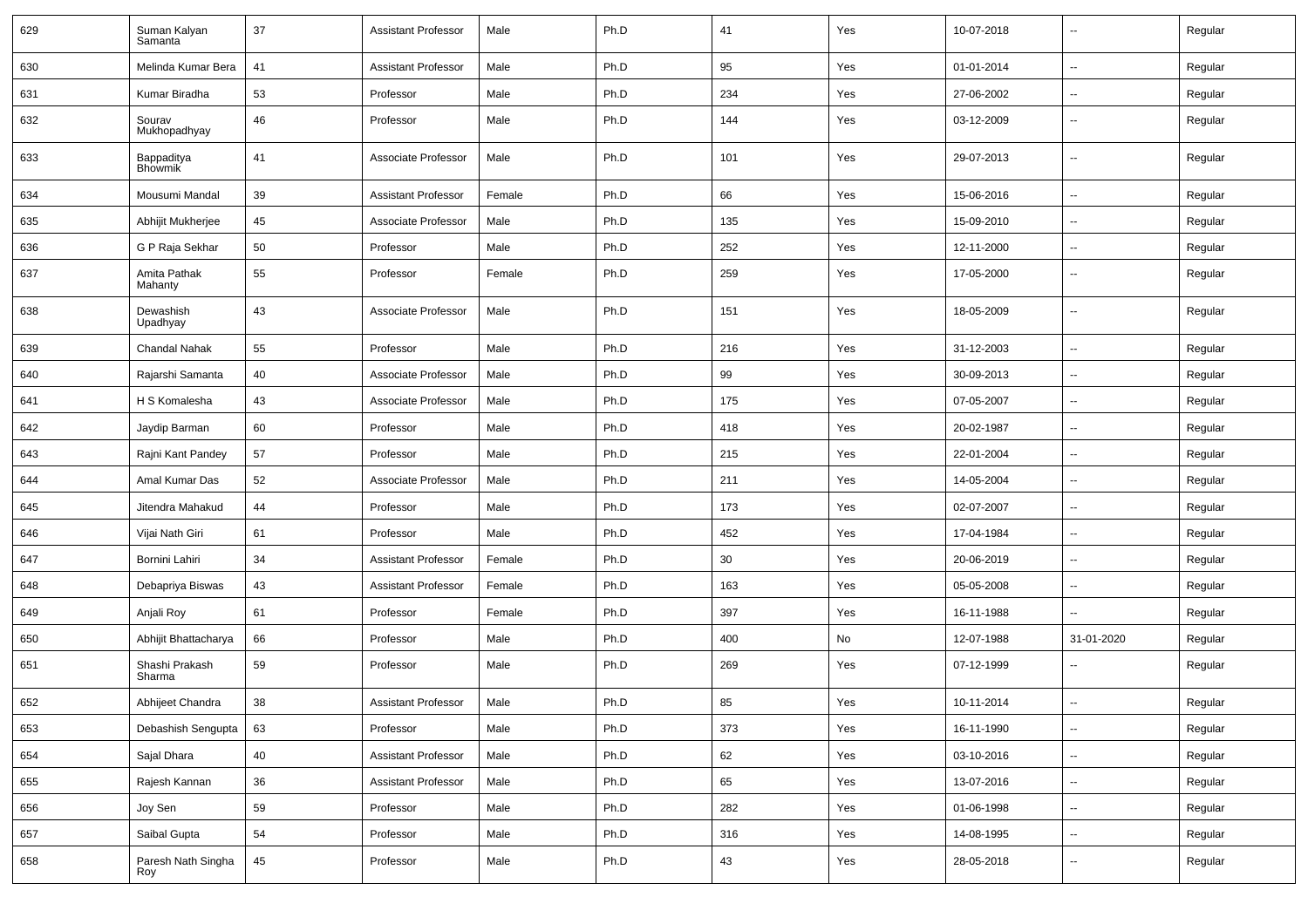| 659 | Tapan Kumar Nath                 | 55 | Professor                  | Male   | Ph.D | 244 | Yes | 06-08-2001 | $\sim$                   | Regular |
|-----|----------------------------------|----|----------------------------|--------|------|-----|-----|------------|--------------------------|---------|
| 660 | Geetanjali Panda                 | 55 | Professor                  | Female | Ph.D | 216 | Yes | 22-12-2003 | $\overline{\phantom{a}}$ | Regular |
| 661 | Shubhabrata Paul                 | 39 | <b>Assistant Professor</b> | Male   | Ph.D | 43  | Yes | 28-05-2018 | $\overline{\phantom{a}}$ | Regular |
| 662 | Anwesha Aditya                   | 36 | <b>Assistant Professor</b> | Female | Ph.D | 64  | Yes | 07-08-2016 | $\overline{\phantom{a}}$ | Regular |
| 663 | Suhita Chopra<br>Chatterjee      | 62 | Professor                  | Female | Ph.D | 284 | Yes | 06-04-1998 | --                       | Regular |
| 664 | Kailash Bihari Lal<br>Srivastava | 59 | Professor                  | Male   | Ph.D | 298 | Yes | 25-02-1997 | --                       | Regular |
| 665 | Hari Shankar<br>Mahato           | 35 | <b>Assistant Professor</b> | Male   | Ph.D | 46  | Yes | 26-02-2018 | --                       | Regular |
| 666 | Debashis Ray                     | 59 | Professor                  | Male   | Ph.D | 374 | Yes | 26-10-1990 | $\overline{\phantom{a}}$ | Regular |
| 667 | <b>Tutan Ahmed</b>               | 35 | <b>Assistant Professor</b> | Male   | Ph.D | 37  | Yes | 27-02-2019 | $\overline{\phantom{a}}$ | Regular |
| 668 | Anway<br>Mukhopadhyay            | 33 | <b>Assistant Professor</b> | Male   | Ph.D | 29  | Yes | 02-07-2019 | $\sim$                   | Regular |
| 669 | Subhasish Tripathy               | 60 | Professor                  | Male   | Ph.D | 310 | Yes | 28-02-1996 | $\sim$                   | Regular |
| 670 | Kannabiran<br>Seshasayanan       | 30 | <b>Assistant Professor</b> | Male   | Ph.D | 17  | Yes | 06-07-2020 | $\mathbf{u}$             | Regular |
| 671 | Kamal Lochan<br>Panigrahi        | 46 | Professor                  | Male   | Ph.D | 151 | Yes | 08-05-2009 | $\overline{\phantom{a}}$ | Regular |
| 672 | Anushree Roy                     | 56 | Professor                  | Female | Ph.D | 264 | Yes | 01-12-1999 | $\mathbf{u}$             | Regular |
| 673 | Santanu Kumar<br>Bhowmik         | 55 | Professor                  | Male   | Ph.D | 254 | Yes | 16-10-2000 | $\overline{\phantom{a}}$ | Regular |
| 674 | Abraham George                   | 57 | Professor                  | Male   | Ph.D | 155 | Yes | 29-01-2009 | $\overline{\phantom{a}}$ | Regular |
| 675 | Ganesh<br>Venkataraman           | 37 | <b>Assistant Professor</b> | Male   | Ph.D | 40  | Yes | 01-08-2018 | $\overline{\phantom{a}}$ | Regular |
| 676 | Pradip Kumar<br>Chakraborty      | 39 | <b>Assistant Professor</b> | Male   | Ph.D | 43  | Yes | 07-05-2018 | $\overline{\phantom{a}}$ | Regular |
| 677 | Shankha Pratim<br>Bhattacharya   | 49 | Associate Professor        | Male   | Ph.D | 120 | Yes | 08-12-2011 | $\overline{\phantom{a}}$ | Regular |
| 678 | Bibhas Adhikari                  | 38 | <b>Assistant Professor</b> | Male   | Ph.D | 83  | Yes | 29-01-2015 | $\overline{\phantom{a}}$ | Regular |
| 679 | Modhu Sudan Maji                 | 39 | Associate Professor        | Male   | Ph.D | 96  | Yes | 02-12-2013 | --                       | Regular |
| 680 | Kiran Ramakant<br>Gore           | 36 | <b>Assistant Professor</b> | Male   | Ph.D | 26  | Yes | 15-10-2019 | $\overline{\phantom{a}}$ | Regular |
| 681 | Buddhananda<br>Banerjee          | 37 | <b>Assistant Professor</b> | Male   | Ph.D | 37  | Yes | 19-11-2018 | $\sim$                   | Regular |
| 682 | Vishwanath Shukla                | 34 | <b>Assistant Professor</b> | Male   | Ph.D | 31  | Yes | 02-05-2019 | $\sim$                   | Regular |
| 683 | Mintu Halder                     | 49 | Professor                  | Male   | Ph.D | 180 | Yes | 28-12-2006 | $\sim$                   | Regular |
| 684 | Narayan Chandra<br>Navak         | 52 | Professor                  | Male   | Ph.D | 255 | Yes | 29-09-2000 | $\sim$                   | Regular |
| 685 | Pragya Shukla                    | 55 | Professor                  | Female | Ph.D | 279 | Yes | 23-09-1998 | $\sim$                   | Regular |
| 686 | Husney Parvez<br>Sarwar          | 35 | <b>Assistant Professor</b> | Male   | Ph.D | 31  | Yes | 31-05-2019 | $\sim$                   | Regular |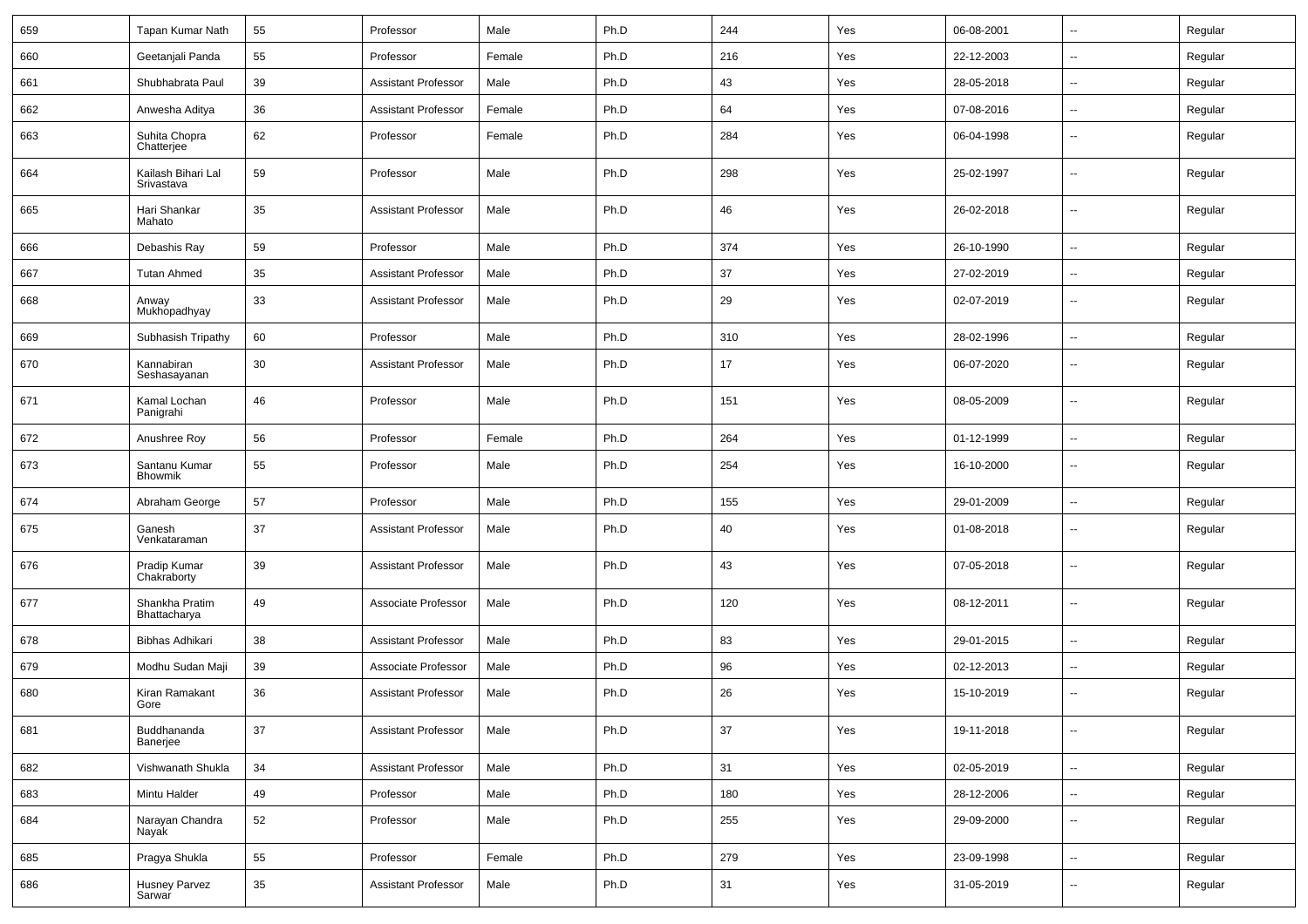| 687 | Bhupendra Nath<br>Dev <sup>j</sup> | 67 | Other                      | Male   | Ph.D | 35  | No  | 08-12-2017 | 07-12-2020               | Adhoc / Contractual |
|-----|------------------------------------|----|----------------------------|--------|------|-----|-----|------------|--------------------------|---------------------|
| 688 | Priyadarshi Patnaik                | 51 | Professor                  | Male   | Ph.D | 293 | Yes | 23-07-1997 | $\overline{\phantom{a}}$ | Regular             |
| 689 | Sanghamitra Ray                    | 54 | Professor                  | Female | Ph.D | 213 | Yes | 01-03-2004 | $\overline{\phantom{a}}$ | Regular             |
| 690 | Ajay Kumar Mishra                  | 39 | <b>Assistant Professor</b> | Male   | Ph.D | 42  | Yes | 21-06-2018 | Ξ.                       | Regular             |
| 691 | Amit Basak                         | 69 | Professor                  | Male   | Ph.D | 49  | Yes | 01-05-2017 | $\overline{\phantom{a}}$ | Adhoc / Contractual |
| 692 | Amreesh Chandra                    | 47 | Professor                  | Male   | Ph.D | 137 | Yes | 07-07-2010 | $\overline{\phantom{a}}$ | Regular             |
| 693 | Swarup Kumar<br>Panda              | 33 | <b>Assistant Professor</b> | Male   | Ph.D | 29  | Yes | 08-07-2019 | Ξ.                       | Regular             |
| 694 | <b>Utpal Sarkar</b>                | 65 | Other                      | Male   | Ph.D | 53  | No  | 01-07-2016 | 31-12-2020               | Adhoc / Contractual |
| 695 | Sabyashachi Mishra                 | 39 | Associate Professor        | Male   | Ph.D | 115 | Yes | 31-05-2012 | $\overline{\phantom{a}}$ | Regular             |
| 696 | Madhab Chandra<br>Das              | 39 | Associate Professor        | Male   | Ph.D | 96  | Yes | 10-12-2013 | $\overline{\phantom{a}}$ | Regular             |
| 697 | Anoop Ayyappan                     | 45 | Associate Professor        | Male   | Ph.D | 137 | Yes | 12-07-2010 | $\overline{\phantom{a}}$ | Regular             |
| 698 | Sankar Kumar Nath                  | 61 | Professor                  | Male   | Ph.D | 400 | Yes | 25-08-1988 | $\overline{\phantom{a}}$ | Regular             |
| 699 | Inder Sekhar Yadav                 | 41 | Associate Professor        | Male   | Ph.D | 81  | Yes | 11-03-2015 | $\overline{\phantom{a}}$ | Regular             |
| 700 | Srabani Taraphder                  | 51 | Professor                  | Female | Ph.D | 302 | Yes | 31-10-1996 | $\overline{\phantom{a}}$ | Regular             |
| 701 | Seema Singh                        | 54 | Associate Professor        | Female | Ph.D | 216 | Yes | 17-12-2003 | $\overline{\phantom{a}}$ | Regular             |
| 702 | Jenia Mukherjee                    | 36 | <b>Assistant Professor</b> | Female | Ph.D | 66  | Yes | 15-06-2016 | $\overline{\phantom{a}}$ | Regular             |
| 703 | Jyotirmoy<br>Bhattacharya          | 37 | <b>Assistant Professor</b> | Male   | Ph.D | 49  | Yes | 06-11-2017 | $\overline{\phantom{a}}$ | Regular             |
| 704 | Swanand Ravindra<br>Khare          | 38 | Associate Professor        | Male   | Ph.D | 85  | Yes | 24-11-2014 | $\overline{\phantom{a}}$ | Regular             |
| 705 | Sudhansu Sekhar<br>Mandal          | 55 | Professor                  | Male   | Ph.D | 72  | Yes | 01-12-2015 | $\overline{\phantom{a}}$ | Regular             |
| 706 | Dibakar Dhara                      | 48 | Professor                  | Male   | Ph.D | 156 | Yes | 30-12-2008 | $\overline{\phantom{a}}$ | Regular             |
| 707 | Saikat Kumar Paul                  | 50 | Associate Professor        | Male   | Ph.D | 177 | Yes | 09-03-2007 | $\overline{\phantom{a}}$ | Regular             |
| 708 | Mantu Kumar<br>Mahalik             | 37 | <b>Assistant Professor</b> | Male   | Ph.D | 43  | Yes | 17-05-2018 | $\overline{\phantom{a}}$ | Regular             |
| 709 | Somdatta<br>Bhattacharya           | 40 | <b>Assistant Professor</b> | Female | Ph.D | 43  | Yes | 28-05-2018 | $\overline{\phantom{a}}$ | Regular             |
| 710 | Debapratim Pandit                  | 41 | Associate Professor        | Male   | Ph.D | 158 | Yes | 31-10-2008 | $\overline{\phantom{a}}$ | Regular             |
| 711 | Damodar Suar                       | 67 | Professor                  | Male   | Ph.D | 23  | No  | 01-02-2019 | 31-01-2021               | Adhoc / Contractual |
| 712 | Pawan Kumar                        | 58 | Associate Professor        | Male   | Ph.D | 331 | Yes | 30-05-1994 | Щ,                       | Regular             |
| 713 | Amar Nath Gupta                    | 44 | <b>Assistant Professor</b> | Male   | Ph.D | 99  | Yes | 12-09-2013 | $\overline{\phantom{a}}$ | Regular             |
| 714 | Bodhayan Roy                       | 33 | Assistant Professor        | Male   | Ph.D | 34  | Yes | 07-02-2019 | Ξ.                       | Regular             |
| 715 | Amrita Sen                         | 33 | <b>Assistant Professor</b> | Female | Ph.D | 26  | No  | 07-08-2019 | 10-10-2021               | Adhoc / Contractual |
| 716 | Sukanta Mandal                     | 40 | <b>Assistant Professor</b> | Male   | Ph.D | 82  | Yes | 18-02-2015 | --                       | Regular             |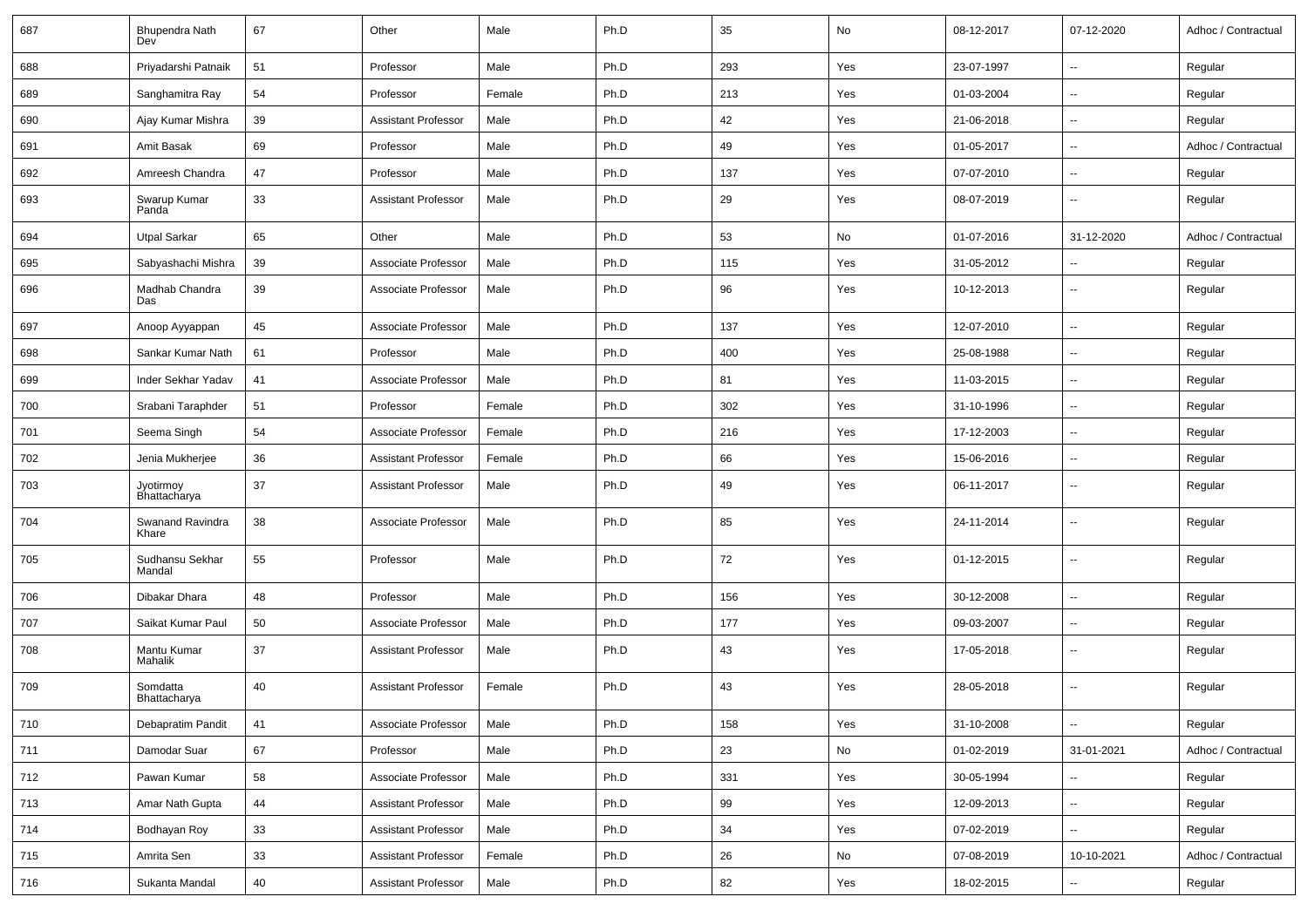| 717 | Subrata<br>Chattopadhyay         | 61 | Professor                  | Male   | Ph.D | 401            | Yes | 22-07-1988 | $\overline{\phantom{a}}$ | Regular             |
|-----|----------------------------------|----|----------------------------|--------|------|----------------|-----|------------|--------------------------|---------------------|
| 718 | Sumana Gupta                     | 52 | Associate Professor        | Female | Ph.D | 101            | Yes | 09-07-2013 | $\overline{\phantom{a}}$ | Regular             |
| 719 | Subhasish Das                    | 64 | Professor                  | Male   | Ph.D | 368            | Yes | 16-11-1990 | $\overline{\phantom{a}}$ | Regular             |
| 720 | Sourav Pal                       | 66 | Other                      | Male   | Ph.D | 59             | No  | 13-01-2016 | 12-01-2021               | Adhoc / Contractual |
| 721 | Kasturi Lal Chopra               | 88 | Professor                  | Male   | Ph.D | 64             | No  | 22-04-2016 | 20-09-2021               | Adhoc / Contractual |
| 722 | Sourendra Kumar<br>Bhattacharya  | 73 | Other                      | Male   | Ph.D | 31             | No  | 11-08-2018 | 30-06-2021               | Adhoc / Contractual |
| 723 | Biswa Nath Datta                 | 80 | Other                      | Male   | Ph.D | 29             | No  | 01-04-2019 | 30-06-2021               | Adhoc / Contractual |
| 724 | Manas Kumar<br>Mandal            | 64 | Other                      | Male   | Ph.D | 61             | Yes | 28-11-2016 | $\overline{\phantom{a}}$ | Adhoc / Contractual |
| 725 | Dipa Dube                        | 48 | Professor                  | Female | Ph.D | 176            | Yes | 16-04-2007 | $\sim$                   | Regular             |
| 726 | Gourav Dhar<br><b>Bhowmick</b>   | 28 | <b>Assistant Professor</b> | Male   | Ph.D | 3              | Yes | 23-09-2021 | $\overline{\phantom{a}}$ | Adhoc / Contractual |
| 727 | Praveen Kumar<br>Sappati         | 31 | <b>Assistant Professor</b> | Male   | Ph.D | 2              | Yes | 25-10-2021 | $\overline{\phantom{a}}$ | Adhoc / Contractual |
| 728 | <b>Prashant Anand</b>            | 37 | <b>Assistant Professor</b> | Male   | Ph.D | 12             | Yes | 01-12-2020 | $\overline{\phantom{a}}$ | Regular             |
| 729 | Shreyas Pramod<br><b>Bharule</b> | 31 | <b>Assistant Professor</b> | Male   | Ph.D | 1              | Yes | 20-12-2021 | $\overline{\phantom{a}}$ | Adhoc / Contractual |
| 730 | Syamsundar De                    | 34 | <b>Assistant Professor</b> | Male   | Ph.D | 1              | Yes | 29-11-2021 | $\overline{\phantom{a}}$ | Regular             |
| 731 | Prasun Mishra                    | 33 | <b>Assistant Professor</b> | Male   | Ph.D | $\overline{2}$ | Yes | 25-10-2021 | $\mathbf{u}$             | Adhoc / Contractual |
| 732 | Satrajit Ghosh                   | 37 | <b>Assistant Professor</b> | Male   | Ph.D |                | Yes | 08-11-2021 | $\overline{\phantom{a}}$ | Adhoc / Contractual |
| 733 | Somak Aditya                     | 35 | <b>Assistant Professor</b> | Male   | Ph.D | 1              | Yes | 29-11-2021 | $\overline{\phantom{a}}$ | Adhoc / Contractual |
| 734 | Ayan Chaudhury                   | 35 | <b>Assistant Professor</b> | Male   | Ph.D | 2              | Yes | 20-10-2021 | $\sim$                   | Regular             |
| 735 | Atreyee Kundu                    | 34 | <b>Assistant Professor</b> | Female | Ph.D |                | Yes | 01-11-2021 | $\overline{\phantom{a}}$ | Regular             |
| 736 | Subhajyoti<br>Mukherjee          | 36 | <b>Assistant Professor</b> | Male   | Ph.D | 1              | Yes | 26-11-2021 | $\overline{\phantom{a}}$ | Regular             |
| 737 | Sudarsan Neogi                   | 65 | Professor                  | Male   | Ph.D | 188            | No  | 12-09-2004 | 31-08-2020               | Regular             |
| 738 | Narendra Nath<br>Acharya         | 66 | Associate Professor        | Male   | Ph.D | 408            | Yes | 05-08-1985 | $\overline{\phantom{a}}$ | Regular             |
| 739 | Arkopal Kishore<br>Goswami       | 44 | <b>Assistant Professor</b> | Male   | Ph.D | 61             | Yes | 30-06-2015 | $\mathbf{u}$             | Regular             |
| 740 | Indrajit Dube                    | 48 | Professor                  | Male   | Ph.D | 159            | Yes | 12-04-2007 | Ξ.                       | Regular             |
| 741 | Balraj Kaur Sidhu                | 38 | <b>Assistant Professor</b> | Male   | Ph.D | 46             | Yes | 06-09-2016 | Ξ.                       | Regular             |
| 742 | Jeeban Kumar<br>Nayak            | 36 | <b>Assistant Professor</b> | Male   | Ph.D | $\overline{7}$ | Yes | 16-11-2020 | $\overline{\phantom{a}}$ | Regular             |
| 743 | Anuj Bajpai                      | 37 | <b>Assistant Professor</b> | Male   | Ph.D | 16             | Yes | 18-03-2020 | $\overline{\phantom{a}}$ | Regular             |
| 744 | Vinay S                          | 34 | <b>Assistant Professor</b> | Male   | Ph.D | 16             | Yes | 10-03-2020 | Ξ.                       | Regular             |
| 745 | Sayantan<br>Chakraborty          | 33 | <b>Assistant Professor</b> | Male   | Ph.D | 16             | Yes | 10-03-2020 | $\overline{\phantom{a}}$ | Regular             |